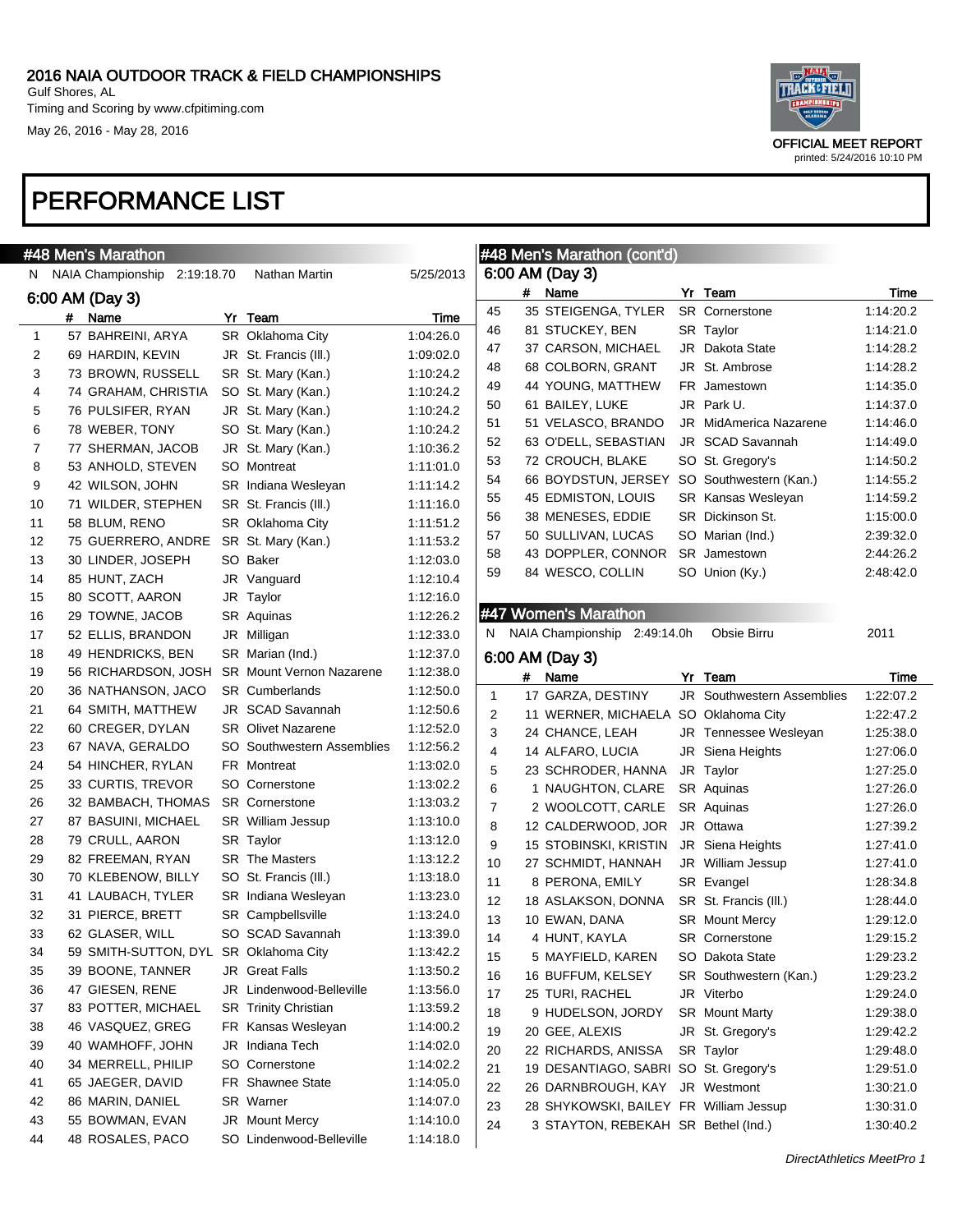

# PERFORMANCE LIST

May 26, 2016 - May 28, 2016

|    | #47 Women's Marathon (cont'd)                              |                         |           |              |            | #2 Men's 100 Meters (cont'd) |       |                                                            |           |
|----|------------------------------------------------------------|-------------------------|-----------|--------------|------------|------------------------------|-------|------------------------------------------------------------|-----------|
|    | 6:00 AM (Day 3)                                            |                         |           |              |            |                              |       | Prelims 3:10 PM (Day 2): (Top 1 per Heat + next 3 advance) |           |
|    | # Name                                                     | Yr Team                 | Time      |              | #          | Name                         |       | Yr Team                                                    | Time      |
| 25 | 21 STEVENS, ALISN                                          | JR St. Mary (Kan.)      | 1:31:48.2 | 33           |            | 972 PENN, J'MOI              |       | JR McPherson                                               | 10.73     |
| 26 | 13 TYNER, ANNIE                                            | JR SCAD Savannah        | 1:31:55.0 | 34           |            | 118 JOHNSON, JUSTIN          |       | SO William Carey                                           | 10.73     |
| 27 | 6 GROVE, BRITTNEY                                          | FR Dickinson St.        | 3:16:57.0 | 35           |            | 746 MOSSBERG, BLAKE          |       | FR Briar Cliff                                             | 10.74     |
| 28 | 7 MARTINEZ, MARGAR SR Dickinson St.                        |                         | 3:28:42.0 | 36           |            | 103 CARTER, DEION            |       | JR Robert Morris (III.)                                    | 10.74     |
|    | #2 Men's 100 Meters                                        |                         |           |              |            | #1 Women's 100 Meters        |       |                                                            |           |
| N. | <b>NAIA Championship</b><br>10.05                          | Davidson Ezinwa         | 1992      | N            |            | NAIA Championship            | 11.28 | Jura Levy                                                  | 5/24/2014 |
| W  | World<br>9.58                                              | Usain Bolt              | 8/16/2009 | W            | World      |                              | 10.49 | Florence Griffith-Joyner                                   | 7/16/1988 |
| A  | American<br>9.69                                           | <b>Tyson Gay</b>        | 9/20/2009 | A            | American   |                              | 10.49 | Florence Griffith Joyner                                   | 7/16/1988 |
| C  | Collegiate<br>9.89                                         | Ngoni Makusha           | 6/10/2011 | С            | Collegiate |                              | 10.78 | Dawn Sowell                                                | 6/2/1989  |
|    | Prelims 3:10 PM (Day 2): (Top 1 per Heat + next 3 advance) |                         |           |              |            |                              |       | Prelims 2:50 PM (Day 2): (Top 1 per Heat + next 4 advance) |           |
|    | Name<br>#                                                  | Yr Team                 | Time      |              | #          | Name                         |       | Yr Team                                                    | Time      |
| 1  | 117 RALPH, QUINN-LEE                                       | SO Wiley                | 10.11     | $\mathbf{1}$ |            | 606 SMITH, ROCHENE           |       | SO Wayland Baptist                                         | 11.22     |
| 2  | 117 MORAIN, MORIBA                                         | FR Wiley                | 10.13     | 2            |            | 376 WOODS, BRIANNA           |       | JR Indiana Tech                                            | 11.61     |
| 3  | 117 PALMER, ORAINE                                         | FR Wiley                | 10.36     | 3            |            | 359 DUNMORE, SARAH           |       | JR Indiana Tech                                            | 11.62     |
| 4  | 114 LONG, TROY                                             | SO Wayland Baptist      | 10.41     | 4            |            | 533 BROOKS-GILLINGS,         |       | SO Southern-NO                                             | 11.63     |
| 5  | 889 BROADEN, JOHN                                          | SR Indiana Tech         | 10.41     | 5            |            | 537 ROBINSON, LEONIE         |       | SR Southern-NO                                             | 11.68     |
| 6  | 744 IRON SHELL, ROBER JR Briar Cliff                       |                         | 10.46     | 6            |            | 304 ENGLE, NATALI            |       | SO Friends                                                 | 11.73     |
| 7  | 850 BALDWIN, JUANTE                                        | SO Friends              | 10.48     | 7            |            | 165 SOKUNBI, OLAMIDE         |       | SO Brenau                                                  | 11.80     |
| 8  | 802 BOOMSMA, SETH                                          | <b>SR</b> Dakota State  | 10.49     | 8            |            | 436 BRINSON, JONINA          |       | SO Mobile                                                  | 11.85     |
| 9  | 117 EDWARD, MATEO                                          | <b>SR</b> William Carey | 10.49     | 9            |            | 443 BRANCH, BRI'ANNA         |       | <b>FR</b> Mount Mercy                                      | 11.92     |
| 10 | 891 EDWARDS III, HARRI                                     | <b>SR</b> Indiana Tech  | 10.49     | 10           |            | 646 JAMES, CHELSEA           |       | SR Xavier-Louisiana                                        | 11.95     |
| 11 | 113 DURHAM, TOBIAS                                         | FR Warner               | 10.53     | 11           |            | 424 SAMUELS, REA             |       | SR McPherson                                               | 11.96     |
| 12 | 973 SURY, HUNTER                                           | FR McPherson            | 10.53     | 12           |            | 374 THOMPSON, PATRIC         |       | JR Indiana Tech                                            | 11.97     |
| 13 | 979 SAWYERR, DEVAN                                         | JR MidAmerica Nazarene  | 10.56     | 13           |            | 298 STARLING, BRITTAN        |       | <b>JR</b> Florida Memorial                                 | 11.98     |
| 14 | 857 JOHNSON, BRADY                                         | FR Friends              | 10.57     | 14           |            | 250 FORTUNA, KAITLYN         |       | JR Dillard                                                 | 11.99     |
| 15 | 747 MUNCY, RUSTY                                           | <b>SR</b> Briar Cliff   | 10.59     | 15           |            | 625 MARK, TERISA             |       | JR Wiley                                                   | 12.00     |
| 16 | 113 SLATON, ANDREW                                         | FR Union (Ky.)          | 10.59     | 16           |            | 362 HOLMES, TIA              |       | SO Indiana Tech                                            | 12.00     |
| 17 | 117 MARK, MACHAEL                                          | JR Wiley                | 10.60     | 17           |            | 629 COOKS, ANNIE             |       | JR William Carey                                           | 12.01     |
| 18 | 904 STANLEY, TREVOR                                        | JR Indiana Tech         | 10.60     | 18           |            | 620 ARTHUR, KENISHA          |       | JR Wiley                                                   | 12.05     |
| 19 | 709 BREAUX, JUSTIN                                         | SR Bacone               | 10.61     | 19           |            | 426 BROWN, OLIVIA            |       | JR MidAmerica Nazarene                                     | 12.09     |
| 20 | 902 SHARBAHN, WAYNE                                        | JR Indiana Tech         | 10.62     | 20           |            | 573 CARTER, AALIYAH          |       | FR Tabor                                                   | 12.12     |
| 21 | 728 GRANT, TOMMY                                           | JR Bethel (Ind.)        | 10.62     | 21           |            | 628 BRIDGES, MIA             |       | SO William Carey                                           | 12.14     |
| 22 | 930 SCOTT, MAGNUS                                          | JR Langston             | 10.64     | 22           |            | 392 JACOBS, LATISHA          |       | SR Langston                                                | 12.14     |
| 23 | 940 HALLMON, KEVIN                                         | FR Lindsey Wilson       | 10.67     | 23           |            | 391 HOWARD, T'ARA            |       | JR Langston                                                | 12.17     |
| 24 | 944 MIMMS, DONDRE                                          | FR Lindsey Wilson       | 10.67     | 24           |            | 607 DAWKINS, ARTISHA         |       | JR Webber                                                  | 12.18     |
| 25 | 924 PLEBAN, KYLE                                           | SO Keiser               | 10.67     | 25           |            | 433 REAMS, ALIYAH            |       | JR Missouri Baptist                                        | 12.18     |
| 26 | 867 SPILLER, MONTAE                                        | FR Graceland            | 10.69     | 26           |            | 635 LEE, LAUREN              |       | SR William Jessup                                          | 12.19     |
| 27 | 837 CUMBERBATCH, JEB FR Eastern Oregon                     |                         | 10.69     | 27           |            | 539 WEIR, KATRINA            |       | JR Southwest (N.M.)                                        | 12.20     |
| 28 | 112 HARRIS, CADARIUS                                       | SO Tennessee Wesleyan   | 10.69     |              |            |                              |       |                                                            |           |
| 29 | 923 BROWN, DARNELL                                         | SR Jarvis Christian     | 10.69     |              |            | #4 Men's 200 Meters          |       |                                                            |           |
| 30 | 772 HONORE, KEENAN                                         | JR Central Methodist    | 10.70     |              |            |                              |       |                                                            |           |
| 31 | 701 FLYNN, RORIQUZ                                         | SO Allen                | 10.70     |              |            |                              |       |                                                            |           |
| 32 | 949 AKINYOSOYE, SOGO JR Marian (Ind.)                      |                         | 10.70     |              |            |                              |       |                                                            |           |
|    |                                                            |                         |           |              |            |                              |       |                                                            |           |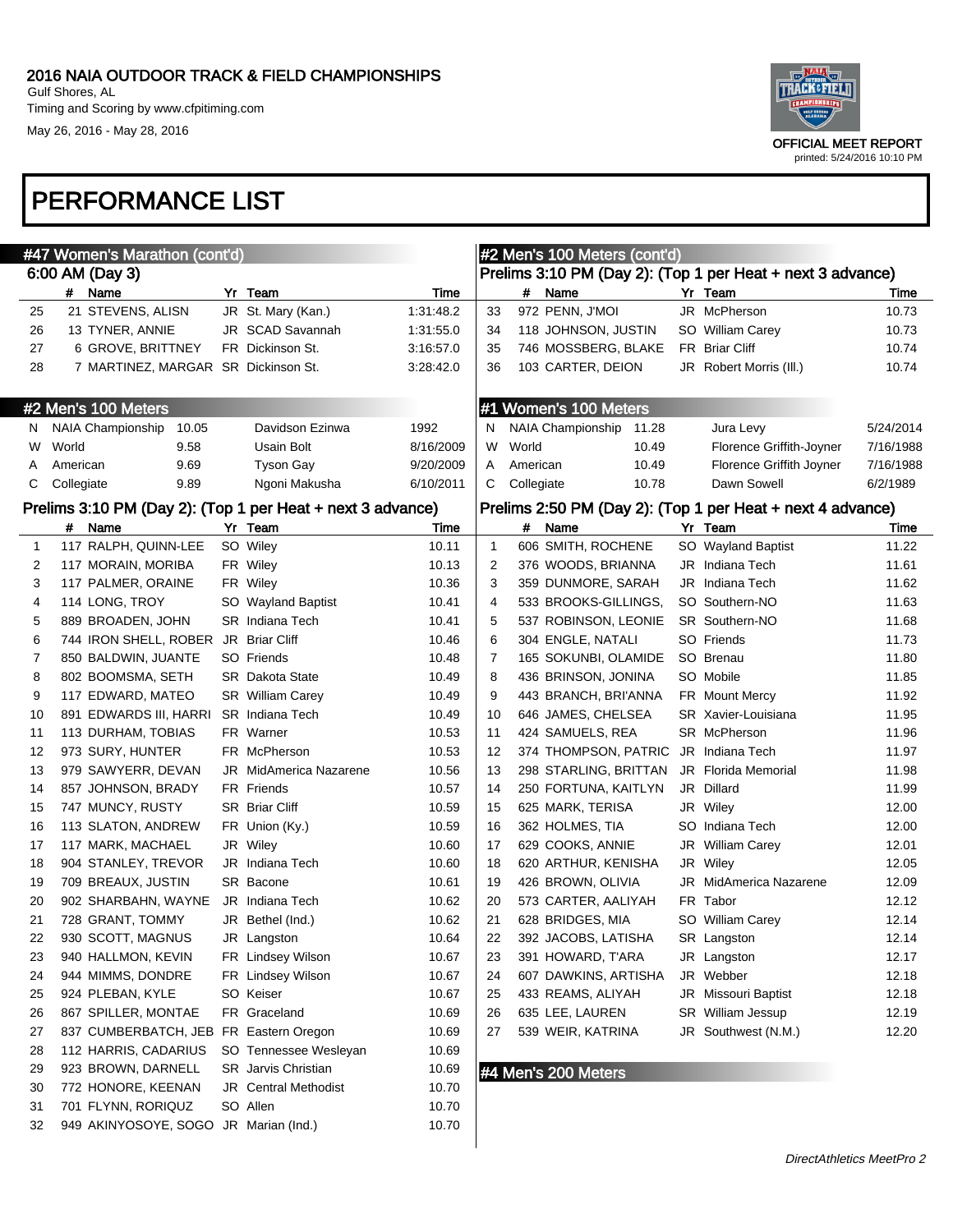Timing and Scoring by www.cfpitiming.com May 26, 2016 - May 28, 2016



|    | #4 Men's 200 Meters (cont'd)         |       |                                                            |           | #3 Wc  |                         |
|----|--------------------------------------|-------|------------------------------------------------------------|-----------|--------|-------------------------|
| N  | NAIA Championship                    | 20.57 | Innocent Egbunike                                          | 1985      | Prelim |                         |
| W  | World                                | 19.19 | Usain Bolt                                                 | 8/20/2009 |        |                         |
| A  | American                             | 19.32 | Michael Johnson                                            | 8/1/1996  | 9      | 6                       |
| С  | Collegiate                           | 19.69 | <b>Walter Dix</b>                                          | 5/25/2007 | 10     | 3                       |
|    |                                      |       | Prelims 5:05 PM (Day 1): (Top 2 per Heat + next 2 advance) |           | 11     | 2                       |
|    | Name<br>#                            |       | Yr Team                                                    | Time      | 12     | 4                       |
| 1  | 891 EDWARDS III, HARRI               |       | <b>SR</b> Indiana Tech                                     | 20.60     | 13     | 1                       |
| 2  | 117 RALPH, QUINN-LEE                 |       | SO Wiley                                                   | 20.85     | 14     | 6                       |
| 3  | 889 BROADEN, JOHN                    |       | <b>SR</b> Indiana Tech                                     | 20.85     | 15     | 6                       |
| 4  | 117 MORAIN, MORIBA                   |       | FR Wiley                                                   | 20.99     | 16     | 1                       |
| 5  | 108 OHIOZE, MICHAEL                  |       | JR St. Ambrose                                             | 21.15     | 17     | $\overline{\mathbf{c}}$ |
| 6  | 944 MIMMS, DONDRE                    |       | FR Lindsey Wilson                                          | 21.19     | 18     | $\overline{\mathbf{c}}$ |
| 7  | 117 EDWARD, MATEO                    |       | SR William Carey                                           | 21.21     | 19     | 3                       |
| 8  | 979 SAWYERR, DEVAN                   |       | JR MidAmerica Nazarene                                     | 21.21     | 20     | 2                       |
| 9  | 744 IRON SHELL, ROBER JR Briar Cliff |       |                                                            | 21.22     | 21     | 6                       |
| 10 | 924 PLEBAN, KYLE                     |       | SO Keiser                                                  | 21.23     | 22     | 3                       |
| 11 | 107 THOMPSON, JAHNO                  |       | FR Southern-NO                                             | 21.24     | 23     | 4                       |
| 12 | 114 LONG, TROY                       |       | SO Wayland Baptist                                         | 21.28     |        |                         |
| 13 | 110 POWELL, QUINTON                  |       | SO St. Gregory's                                           | 21.36     | #6 Me  |                         |
| 14 | 802 BOOMSMA, SETH                    |       | <b>SR</b> Dakota State                                     | 21.38     | N      | NA                      |
| 15 | 117 PALMER, ORAINE                   |       | FR Wiley                                                   | 21.39     | W      | W                       |
| 16 | 940 HALLMON, KEVIN                   |       | FR Lindsey Wilson                                          | 21.44     | A      | An                      |
| 17 | 113 DURHAM, TOBIAS                   |       | FR Warner                                                  | 21.45     | С      | Cc                      |
| 18 | 725 BAUMGARTNER, BR                  |       | JR Bethel (Ind.)                                           | 21.45     | Prelim |                         |
| 19 | 709 BREAUX, JUSTIN                   |       | SR Bacone                                                  | 21.50     |        |                         |
| 20 | 786 MULLER, CJ                       |       | JR Concordia (Neb.)                                        | 21.54     | 1      | 7                       |
| 21 | 117 MARK, MACHAEL                    |       | JR Wiley                                                   | 21.56     | 2      | 9                       |
| 22 | 712 BERNDT, DAYSHAW                  |       | SO Baker                                                   | 21.58     | 3      | 1                       |
| 23 | 884 HARGROVE, WAYNE                  |       | JR Huston-Tillotson                                        | 21.62     | 4      | 1                       |
| 24 | 103 CARTER, DEION                    |       | JR Robert Morris (III.)                                    | 21.65     | 5      | 7                       |
|    |                                      |       |                                                            |           | 6      | 1                       |
|    | #3 Women's 200 Meters                |       |                                                            |           | 7      | 1                       |
| Ν  | NAIA Championship                    | 23.10 | Sevethedn Fynes                                            |           | 8      | 1                       |
| W  | World                                | 21.34 | Florence Griffith-Joyner                                   | 9/29/1988 | 9      | 1                       |
| Α  | American                             | 21.34 | Florence Griffith Joyner                                   | 9/29/1988 | 10     | 1                       |
| С  | Collegiate                           | 22.04 | Dawn Sowell                                                | 6/2/1989  | 11     | 1                       |
|    |                                      |       | Prelims 4:50 PM (Day 1): (Top 2 per Heat + next 2 advance) |           | 12     | 1                       |
|    | Name<br>#                            |       | Yr Team                                                    | Time      | 13     | 1                       |
| 1  | 606 SMITH, ROCHENE                   |       | SO Wayland Baptist                                         | 23.63     | 14     | 1                       |
| 2  | 376 WOODS, BRIANNA                   |       | JR Indiana Tech                                            | 23.94     | 15     | 1                       |
| 3  | 533 BROOKS-GILLINGS,                 |       | SO Southern-NO                                             | 24.09     | 16     | 1                       |
| 4  | 304 ENGLE, NATALI                    |       | SO Friends                                                 | 24.25     | 17     | 1                       |
| 5  | 359 DUNMORE, SARAH                   |       | JR Indiana Tech                                            | 24.25     | 18     | 1                       |
| 6  | 250 FORTUNA, KAITLYN                 |       | JR Dillard                                                 | 24.54     | 19     | 7                       |
| 7  | 141 MARES, GLORIA                    |       | FR Baker                                                   | 24.60     | 20     | 1                       |
| 8  | 298 STARLING, BRITTAN                |       | JR Florida Memorial                                        | 24.61     | 21     | 1                       |
|    |                                      |       |                                                            |           |        |                         |

|    | #3 Women's 200 Meters (cont'd) |                                      |  |                                                            |               |  |  |  |  |  |  |
|----|--------------------------------|--------------------------------------|--|------------------------------------------------------------|---------------|--|--|--|--|--|--|
|    |                                |                                      |  | Prelims 4:50 PM (Day 1): (Top 2 per Heat + next 2 advance) |               |  |  |  |  |  |  |
|    | #                              | Name                                 |  | Yr Team                                                    | Time          |  |  |  |  |  |  |
| 9  |                                | 626 POLEON, NATASHA                  |  | FR Wiley                                                   | 24.63         |  |  |  |  |  |  |
| 10 |                                | 374 THOMPSON, PATRIC JR Indiana Tech |  |                                                            | 24.67         |  |  |  |  |  |  |
| 11 |                                | 256 BRADLEY, KAITLIN                 |  | FR Doane                                                   | 24.68         |  |  |  |  |  |  |
| 12 |                                | 424 SAMUELS, REA                     |  | SR McPherson                                               | 24.72         |  |  |  |  |  |  |
| 13 |                                | 126 INGERSOLL, MARISS SR Aquinas     |  |                                                            | 24.75         |  |  |  |  |  |  |
| 14 |                                | 629 COOKS, ANNIE                     |  | <b>JR</b> William Carey                                    | 24.84         |  |  |  |  |  |  |
| 15 |                                | 625 MARK, TERISA                     |  | JR Wiley                                                   | 24.89         |  |  |  |  |  |  |
| 16 |                                | 192 PORCH, HANNAH                    |  | FR Carroll                                                 | 24.93         |  |  |  |  |  |  |
| 17 |                                | 249 COLUMBUS, KAHLIA FR Dillard      |  |                                                            | 24.96         |  |  |  |  |  |  |
| 18 |                                | 254 REED, MEAGAN                     |  | SO Dillard                                                 | 24.96         |  |  |  |  |  |  |
| 19 |                                | 393 JOHNSON, DARION                  |  | SR Langston                                                | 25.03         |  |  |  |  |  |  |
| 20 |                                | 255 WARE, INDIA                      |  | JR Dillard                                                 | 25.04         |  |  |  |  |  |  |
| 21 |                                | 649 QUINCY, KAYLA                    |  | JR Xavier-Louisiana                                        | 25.05         |  |  |  |  |  |  |
| 22 |                                | 348 HARTER, MARIAH                   |  | FR Huntington                                              | 25.05         |  |  |  |  |  |  |
| 23 |                                | 433 REAMS, ALIYAH                    |  | JR Missouri Baptist                                        | 25.05         |  |  |  |  |  |  |
|    |                                |                                      |  |                                                            |               |  |  |  |  |  |  |
|    |                                | #6 Men's 400 Meters                  |  |                                                            |               |  |  |  |  |  |  |
| N  |                                | NAIA Championship<br>45.07           |  | Devon Morris                                               | 1986          |  |  |  |  |  |  |
| W  | World                          | 43.18                                |  | Michael Johnson                                            | 8/26/1999     |  |  |  |  |  |  |
| A  | American                       | 43.18                                |  | Michael Johnson                                            | 8/26/1999     |  |  |  |  |  |  |
| С  | Collegiate                     | 44.00                                |  | <b>Quincy Watts</b>                                        | 6/6/1992      |  |  |  |  |  |  |
|    |                                |                                      |  |                                                            |               |  |  |  |  |  |  |
|    |                                |                                      |  | Prelims 3:50 PM (Day 2): (Top 2 per Heat + next 2 advance) |               |  |  |  |  |  |  |
| 1  | #                              | Name<br>764 MILLER, PHOENIX          |  | Yr Team<br>JR Cardinal Stritch                             | Time<br>46.97 |  |  |  |  |  |  |
| 2  |                                | 903 SPRINGER, GAIRY                  |  | FR Indiana Tech                                            | 47.14         |  |  |  |  |  |  |
| 3  |                                | 107 THOMPSON, JAHNO                  |  | FR Southern-NO                                             |               |  |  |  |  |  |  |
|    |                                |                                      |  |                                                            | 47.49         |  |  |  |  |  |  |
| 4  |                                | 115 CLARKE, JORDAN                   |  | JR Webber                                                  | 47.57         |  |  |  |  |  |  |
| 5  |                                | 744 IRON SHELL, ROBER                |  | JR Briar Cliff                                             | 47.64         |  |  |  |  |  |  |
| 6  |                                | 108 OHIOZE, MICHAEL                  |  | JR St. Ambrose                                             | 47.67         |  |  |  |  |  |  |
| 7  |                                | 104 HAINES, ZAKARY                   |  | SR Siena Heights                                           | 47.81         |  |  |  |  |  |  |
| 8  |                                | 118 THOMPSON, NEIMA                  |  | <b>SR</b> William Penn                                     | 47.87         |  |  |  |  |  |  |
| 9  |                                | 115 PIERRE, KELSON                   |  | SO Wayland Baptist                                         | 47.94         |  |  |  |  |  |  |
| 10 |                                | 108 WARREN, JIM                      |  | SR St. Ambrose                                             | 47.99         |  |  |  |  |  |  |
| 11 |                                | 115 SANDERS, DEVON                   |  | SO Wayland Baptist                                         | 48.04         |  |  |  |  |  |  |
| 12 |                                | 110 POWELL, QUINTON                  |  | SO St. Gregory's                                           | 48.16         |  |  |  |  |  |  |
| 13 |                                | 111 LACHER, SAM                      |  | FR Taylor                                                  | 48.23         |  |  |  |  |  |  |
| 14 |                                | 108 GIOVANNELLI, MICH                |  | SO St. Francis (III.)                                      | 48.24         |  |  |  |  |  |  |
| 15 |                                | 118 WATTS, CJ                        |  | SR William Penn                                            | 48.27         |  |  |  |  |  |  |
| 16 |                                | 101 BEST, ALVIN                      |  | SO Olivet Nazarene                                         | 48.29         |  |  |  |  |  |  |
| 17 |                                | 112 OYESHILE, SAHEED                 |  | JR Tennessee Wesleyan                                      | 48.29         |  |  |  |  |  |  |
| 18 |                                | 117 MALONEY, JUSTIN                  |  | SO Wiley                                                   | 48.39         |  |  |  |  |  |  |
| 19 |                                | 786 MULLER, CJ                       |  | JR Concordia (Neb.)                                        | 48.40         |  |  |  |  |  |  |
| 20 |                                | 106 RICHARDS, DANIELL                |  | FR Southern-NO                                             | 48.41         |  |  |  |  |  |  |
|    |                                | 117 WOODS, JORDAN                    |  | SR Wiley                                                   | 48.43         |  |  |  |  |  |  |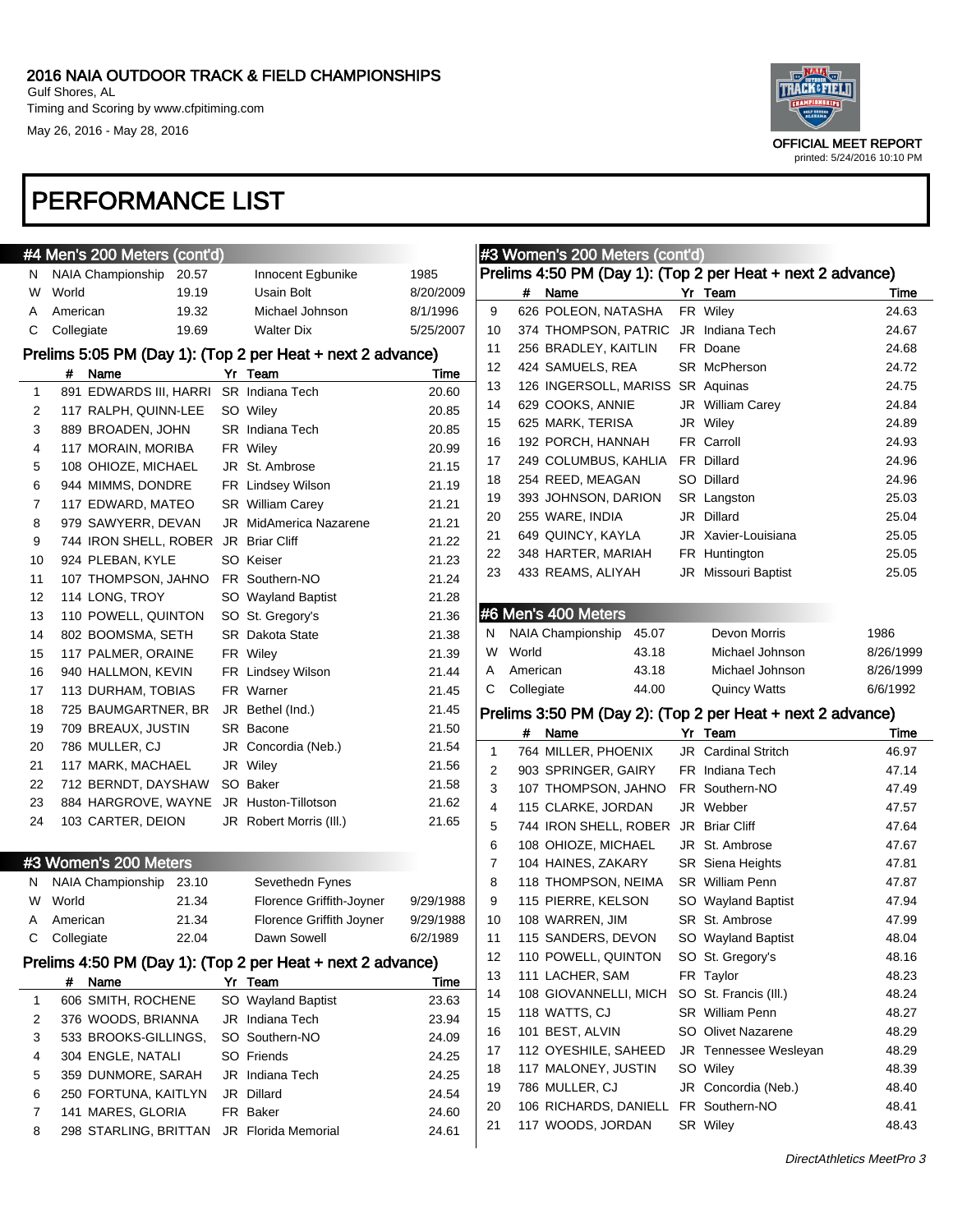Timing and Scoring by www.cfpitiming.com May 26, 2016 - May 28, 2016



|    | #6 Men's 400 Meters (cont'd)                               | #8 Men's 800 Meters (cont'd) |           |              |            |                       |         |    |                                                            |           |
|----|------------------------------------------------------------|------------------------------|-----------|--------------|------------|-----------------------|---------|----|------------------------------------------------------------|-----------|
|    | Prelims 3:50 PM (Day 2): (Top 2 per Heat + next 2 advance) |                              |           |              |            |                       |         |    | Prelims 2:20 PM (Day 2): (Top 2 per Heat + next 2 advance) |           |
|    | # Name                                                     | Yr Team                      | Time      |              | #          | Name                  |         |    | Yr Team                                                    | Time      |
| 22 | 110 WILLIAMS, DIJONN                                       | JR St. Mary (Kan.)           | 48.50     | 5            |            | 114 HINDS, TRE        |         |    | FR Wayland Baptist                                         | 1:51.91   |
|    |                                                            |                              |           | 6            |            | 763 GARCIA, DANIEL    |         |    | <b>SR</b> Cardinal Stritch                                 | 1:52.02   |
|    | #5 Women's 400 Meters                                      |                              |           | 7            |            | 112 WINT, ORAINE      |         |    | <b>SR</b> Texas Wesleyan                                   | 1:52.22   |
| N. | NAIA Championship<br>51.44                                 | <b>Fatimat Yusuf</b>         | 1996      | 8            |            | 922 ALLEN, DONTAYEOU  |         | JR | Jarvis Christian                                           | 1:52.24   |
| W  | World<br>47.60                                             | Marita Koch                  | 10/6/1985 | 9            |            | 834 WENSINK, SAM      |         |    | JR Dordt                                                   | 1:52.29   |
| A  | 48.70<br>American                                          | Sandi Richards               | 9/17/2006 | 10           |            | 893 HESTER, JOHN      |         |    | JR Indiana Tech                                            | 1:52.57   |
| С  | Collegiate<br>49.71                                        | Courtney Okolo               | 4/23/2016 | 11           |            | 895 MARROW, DEVON     |         |    | JR Indiana Tech                                            | 1:52.57   |
|    |                                                            |                              |           | 12           |            | 853 CLARK, JACOB      |         |    | JR Friends                                                 | 1:52.69   |
|    | Prelims 3:30 PM (Day 2): (Top 2 per Heat + next 2 advance) |                              |           | 13           |            | 107 SAUNDERS, ALEX    |         |    | JR Southern-NO                                             | 1:52.72   |
|    | # Name                                                     | Yr Team                      | Time      | 14           |            | 852 CLARK, ISAAC      |         |    | JR Friends                                                 | 1:52.84   |
| 1  | 532 BENNETT, ORENTHI                                       | SR Southern-NO               | 54.16     | 15           |            | 844 PEACE, AARON      |         |    | SR Evangel                                                 | 1:52.86   |
| 2  | 619 AJANGA, ETHEL                                          | SR Wiley                     | 54.73     | 16           |            | 118 ELLIOTT II, CRAIG |         |    | JR William Jessup                                          | 1:52.92   |
| 3  | 535 HYLTON, SHADAE                                         | SO Southern-NO               | 54.76     | 17           |            | 105 RODDEN, BRENT     |         |    | FR Siena Heights                                           | 1:53.10   |
| 4  | 567 MOODY, JENNA                                           | SO St. Francis (III.)        | 54.99     | 18           |            | 112 CHOATE, BRYCE     |         |    | FR Tennessee Wesleyan                                      | 1:53.28   |
| 5  | 182 BARTH, KARA                                            | JR Carroll                   | 55.38     | 19           |            | 888 BECKHAM, DEVONT   |         |    | FR Indiana Tech                                            | 1:53.29   |
| 6  | 626 POLEON, NATASHA                                        | FR Wiley                     | 55.75     | 20           |            | 107 RAMIREZ, GILBERT  |         |    | FR Southwest (N.M.)                                        | 1:53.40   |
| 7  | 375 WILSON, APRIL                                          | JR Indiana Tech              | 55.94     | 21           |            | 800 VROEGH, KEVIN     |         |    | SO Cornerstone                                             | 1:53.44   |
| 8  | 556 SMITH, MOLLY JO                                        | JR St. Ambrose               | 55.97     | 22           |            | 740 NOYES, WES        |         |    | SO Biola                                                   | 1:53.50   |
| 9  | 304 ENGLE, NATALI                                          | SO Friends                   | 56.17     |              |            |                       |         |    |                                                            |           |
| 10 | 250 FORTUNA, KAITLYN                                       | JR Dillard                   | 56.20     |              |            | #7 Women's 800 Meters |         |    |                                                            |           |
| 11 | 365 MOODY, AYANNA                                          | FR Indiana Tech              | 56.51     | N            |            | NAIA Championship     | 2:02.12 |    | <b>Helen Crofts</b>                                        | 2011      |
| 12 | 627 THOMAS, CHRISS A                                       | FR Wiley                     | 56.60     | W            | World      |                       | 1:53.28 |    | Jarmila Kratochvilova                                      | 7/26/1983 |
| 13 | 465 SPRANGER, LAURE                                        | SR Northwestern (lowa)       | 56.61     | A            |            |                       | 1:56.40 |    | Jearl Miles Clark                                          |           |
| 14 | 191 OLSON, BRIANNA                                         | SO Carroll                   | 56.68     | C            | American   |                       |         |    |                                                            | 8/11/1999 |
| 15 | 624 KIRVEN, DIANNA                                         | FR Wiley                     | 56.71     |              | Collegiate |                       | 1:59.11 |    | Suzy Favor                                                 | 6/1/1990  |
| 16 | 316 BOREN, JOHANNA                                         | SR Grace                     | 56.73     |              |            |                       |         |    | Prelims 2:00 PM (Day 2): (Top 2 per Heat + next 2 advance) |           |
| 17 | 203 DEGRANGE, NICHOL                                       | SR College of Idaho          | 56.83     |              |            | # Name                |         |    | Yr Team                                                    | Time      |
| 18 | 162 HONEYCUTT, DEISH SO Brenau                             |                              | 56.95     | $\mathbf{1}$ |            | 422 HERMANSSON, HAN   |         |    | SR Marymount (Ca.)                                         | 2:03.76   |
| 19 | 479 LAWSON, TANEKA                                         | <b>SR</b> Olivet Nazarene    | 56.99     | 2            |            | 430 SEGRAVE, HANNAH   |         |    | JR Milligan                                                | 2:04.13   |
| 20 | 355 NASH, LEEANN                                           | SO Huston-Tillotson          | 57.04     | 3            |            | 603 MCPHERSON, MONI   |         |    | SO Wayland Baptist                                         | 2:08.96   |
| 21 | 649 QUINCY, KAYLA                                          | JR Xavier-Louisiana          | 57.06     | 4            |            | 223 WOOD, KIMBERLY    |         |    | SR Concordia (Neb.)                                        | 2:10.56   |
| 22 | 408 BIRKS, LATEEFAH                                        | SO Marian (Ind.)             | 57.15     | 5            |            | 197 TORRES, SANDY     |         |    | <b>SR</b> Carroll                                          | 2:12.25   |
| 23 | 249 COLUMBUS, KAHLIA                                       | FR Dillard                   | 57.33     | 6            |            | 209 PFAFF, AMY        |         |    | SO College of Idaho                                        | 2:12.57   |
|    |                                                            |                              |           | 7            |            | 234 PEACE, MADISON    |         |    | SO Cumberlands                                             | 2:13.30   |
|    | #8 Men's 800 Meters                                        |                              |           | 8            |            | 174 KORPACH, SARAH    |         |    | JR British Columbia                                        | 2:13.38   |
| N. | NAIA Championship<br>1:46.10                               | Kenneth Koech                | 1999      | 9            |            | 415 KUNTZ, ANN        |         |    | SR Marian (Ind.)                                           | 2:13.55   |
| W  | World<br>1:40.91                                           | David Rudisha                | 8/9/2012  | 10           |            | 397 JENSEN, ARIEL     |         |    | JR Lewis-Clark                                             | 2:13.70   |
| A  | 1:42.60<br>American                                        | Johnny Gray                  | 8/28/1985 | 11           |            | 623 HIGGINS, CANDICE  |         |    | SO Wiley                                                   | 2:13.79   |
| С  | Collegiate<br>1:44.55                                      | Julius Achon                 | 5/4/1996  | 12           |            | 389 MALMBORG, JOSEFI  |         |    | SO Keiser                                                  | 2:14.00   |
|    |                                                            |                              |           | 13           |            | 313 GODAR, TAYLER     |         |    | SR Georgetown (Ky.)                                        | 2:14.33   |
|    | Prelims 2:20 PM (Day 2): (Top 2 per Heat + next 2 advance) |                              |           | 14           |            | 157 MURRAY, ALISA     |         |    | SR Biola                                                   | 2:14.44   |
|    | # Name                                                     | Yr Team                      | Time      | 15           |            | 135 MOORE, CHARLOTT   |         |    | SO Arizona Christian                                       | 2:14.64   |
| 1  | 116 EDGAR, MARBEQ                                          | FR Wiley                     | 1:49.14   | 16           |            | 144 WONDRA, HANNAH    |         |    | SR Benedictine (Kan.)                                      | 2:14.78   |
| 2  | 959 MARTIN, PRESLEY                                        | SO Marian (Ind.)             | 1:50.74   | 17           |            | 577 BLAGG, RACHEL     |         |    | FR Taylor                                                  | 2:14.88   |
| 3  | 757 JARRON, LUKAS                                          | JR British Columbia          | 1:50.80   | 18           |            | 429 SMALLFOOT, KYLEE  |         |    | SO Midland                                                 | 2:15.69   |
| 4  | 104 MUESSIG, DOMINIC                                       | JR Siena Heights             | 1:51.53   |              |            |                       |         |    |                                                            |           |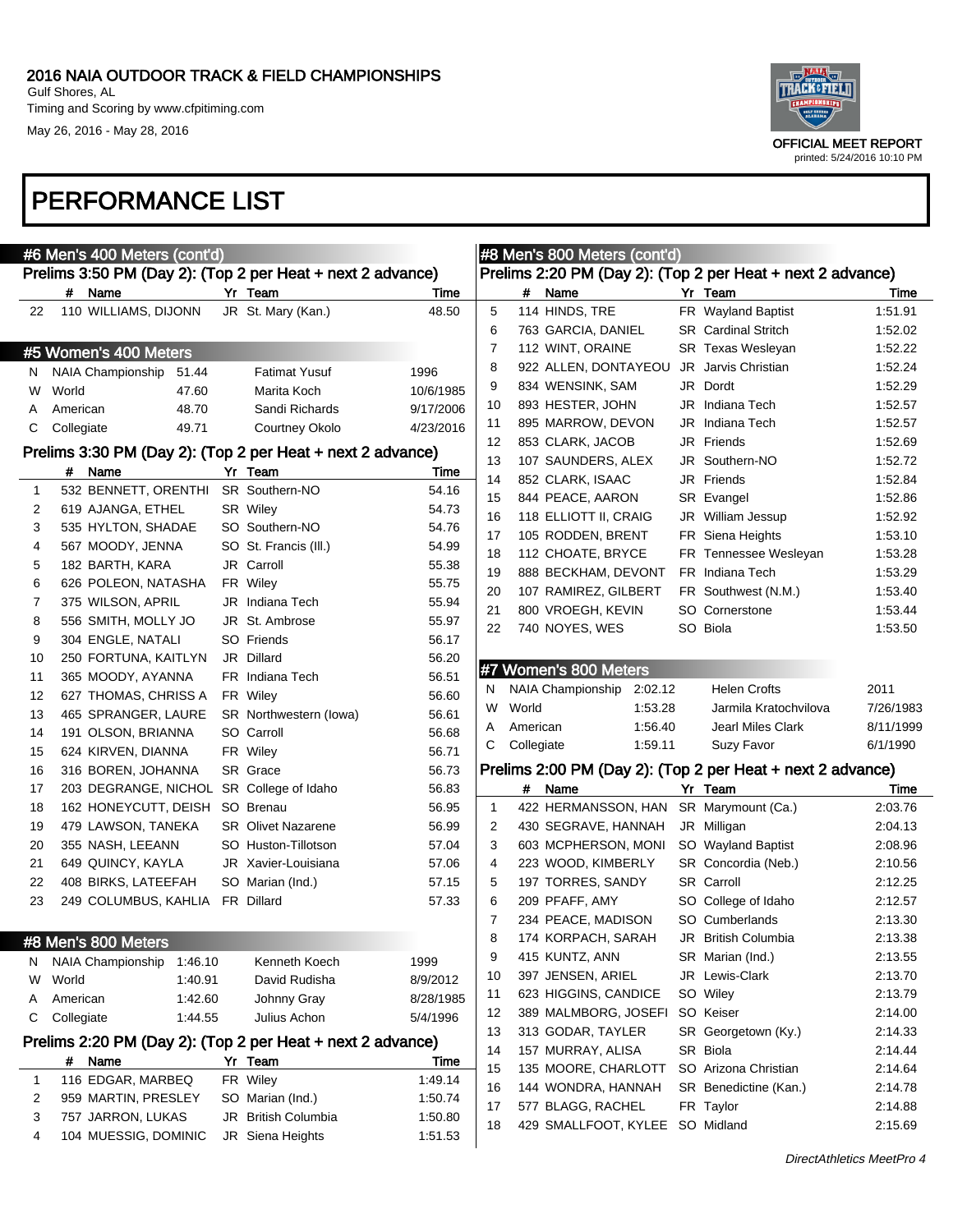

|    |            | #7 Women's 800 Meters (cont'd)        |                                                                       |           |              |            | #9 Women's 1500 Meters (cont'd)       |          |                                                            |                  |
|----|------------|---------------------------------------|-----------------------------------------------------------------------|-----------|--------------|------------|---------------------------------------|----------|------------------------------------------------------------|------------------|
|    |            |                                       | Prelims 2:00 PM (Day 2): (Top 2 per Heat + next 2 advance)            |           |              |            |                                       |          | Prelims 3:20 PM (Day 1): (Top 4 per Heat + next 4 advance) |                  |
|    |            | # Name                                | Yr Team                                                               | Time      |              |            | # Name                                |          | Yr Team                                                    | Time             |
| 19 |            | 571 WATKINS, NICOLE                   | JR St. Xavier                                                         | 2:15.87   | 6            |            | 176 LEE, KIRSTEN                      |          | <b>SR</b> British Columbia                                 | 4:33.16          |
|    |            |                                       |                                                                       |           | 7            |            | 209 PFAFF, AMY                        |          | SO College of Idaho                                        | 4:33.22          |
|    |            | #10 Men's 1500 Meters                 |                                                                       |           | 8            |            | 445 BROWN, SIERRA                     |          | <b>JR</b> Northwest Christian                              | 4:33.85          |
| N. |            | NAIA Championship 3:41.39             | Silas Kisorio                                                         | 2012      | 9            |            | 587 FAIRCHILD, MIKALA                 |          | SO The Masters                                             | 4:34.14          |
| W  | World      | 3:26.00                               | Hicham El Guerrouj                                                    | 7/14/1998 | 10           |            | 467 MOORE, SARAH                      |          | JR Oklahoma City                                           | 4:34.39          |
| A  | American   | 3:29.30                               | Bernard Lagat                                                         | 8/28/2005 | 11           |            | 132 SIGAFOOSE, ADRI                   |          | SO Aquinas                                                 | 4:34.86          |
| С  | Collegiate | 3:35.30                               | <b>Sydney Maree</b>                                                   | 6/6/1981  | 12           |            | 591 PEDRICK, MORGAN                   |          | <b>JR</b> The Masters                                      | 4:35.15          |
|    |            |                                       |                                                                       |           | 13           |            | 379 MCBEATH, SARAH                    |          | JR Indiana Wesleyan                                        | 4:35.39          |
|    |            | # Name                                | Prelims 3:40 PM (Day 1): (Top 4 per Heat + next 4 advance)<br>Yr Team | Time      | 14           |            | 594 DOUGLAS, BETSY                    |          | SO USC-Beaufort                                            | 4:35.74          |
| 1  |            | 763 GARCIA, DANIEL                    | <b>SR</b> Cardinal Stritch                                            | 3:44.23   | 15           |            | 223 WOOD, KIMBERLY                    |          | SR Concordia (Neb.)                                        | 4:35.82          |
| 2  |            | 101 WAHPEPAH-HARRIS, SO Oklahoma City |                                                                       | 3:47.81   | 16           |            |                                       |          | 173 KILMARTIN, SANDRA SO British Columbia                  | 4:36.35          |
| 3  |            | 768 POCHA, LYLE                       | <b>SR</b> Carroll                                                     | 3:49.58   | 17           |            | 449 HARMON, ALYSSA                    |          | <b>JR</b> Northwest Christian                              | 4:37.56          |
| 4  |            | 769 THOR, DAVID                       | SO Carroll                                                            | 3:50.08   | 18           |            | 468 O'CONNOR, NIAMH                   |          | FR Oklahoma City                                           | 4:37.89          |
| 5  |            | 753 GAY, JOHN                         | SO British Columbia                                                   | 3:50.09   | 19           |            | 484 DE CASTRO, DANIEL FR Oregon Tech  |          |                                                            | 4:38.19          |
|    |            |                                       |                                                                       |           | 20           |            | 206 KLOPFENSTEIN, LIL                 |          | JR College of Idaho                                        | 4:38.69          |
| 6  |            | 767 HYATT, CHANCE                     | SO Carroll                                                            | 3:50.09   | 21           |            | 616 MEYERS, JESSICA                   |          | <b>SR</b> Westmont                                         | 4:38.71          |
| 7  |            | 106 HIXON, JARED                      | SR Southern Oregon                                                    | 3.51.24   | 22           |            | 496 O'DORE, MACKENZI                  |          | <b>JR</b> Rocky Mountain                                   | 4:39.77          |
| 8  |            | 986 TAFELSKY, TAYLOR                  | JR Milligan                                                           | 3:52.01   | 23           |            | 592 JOURDAN, ASHLEY                   |          | JR Trinity Christian                                       | 4:40.55          |
| 9  |            | 739 DAEDLER, ANDREW                   | SR Biola                                                              | 3:52.10   | 24           |            | 155 HUNSAKER, HANNA                   |          | SO Biola                                                   | 4:40.67          |
| 10 |            | 101 DRAKE, CALEB                      | <b>JR</b> Olivet Nazarene                                             | 3.52.63   | 25           |            | 569 MENG, LINDSEY                     |          | SR St. Mary (Kan.)                                         | 4:41.01          |
| 11 |            | 112 MIKESELL, SKYLER                  | SO The Masters                                                        | 3.53.32   | 26           |            | 313 GODAR, TAYLER                     |          | SR Georgetown (Ky.)                                        | 4:41.08          |
| 12 |            | 116 EVANS, NATHAN                     | <b>SR</b> Westmont                                                    | 3.53.37   | 27           |            | 233 TREMAINE, AUDREY                  |          | <b>SR</b> Cornerstone                                      | 4:41.92          |
| 13 |            | 116 EDGAR, MARBEQ                     | FR Wiley                                                              | 3.53.44   | 28           |            | 571 WATKINS, NICOLE                   |          | JR St. Xavier                                              | 4:42.29          |
| 14 |            | 100 VERCOE-CURTIS, MI                 | SR Oklahoma City                                                      | 3.53.64   |              |            |                                       |          |                                                            |                  |
| 15 |            | 901 RUNYAN, LUKE                      | SO Indiana Tech                                                       | 3:54.20   |              |            | #12 Men's 5000 Meters                 |          |                                                            |                  |
| 16 |            | 112 WINT, ORAINE                      | <b>SR Texas Wesleyan</b>                                              | 3:54.53   | N            |            | NAIA Championship                     | 13:41.81 | Julius Randich                                             | 1993             |
| 17 |            | 996 FERGUSON, JONAT                   | SR Northwest U.                                                       | 3:54.70   | W            | World      |                                       | 12:37.35 | Kenenisa Bekele                                            | 5/31/2004        |
| 18 |            | 109 KNUDSEN, CAM                      | JR St. Francis (III.)                                                 | 3:54.92   | Α            | American   |                                       | 12:53.60 | <b>Bernard Lagat</b>                                       | 7/22/2011        |
| 19 |            | 103 GARCIA, ALEJANDR                  | SO Robert Morris (III.)                                               | 3:55.43   | С            | Collegiate |                                       | 13:08.4h | Henry Rono                                                 | 4/8/1978         |
| 20 |            | 935 SMITH, TOMISLAV                   | JR Lewis-Clark                                                        | 3.55.83   |              |            |                                       |          |                                                            |                  |
| 21 |            | 116 KRAMER, EVAN                      | <b>SR</b> Westmont                                                    | 3:56.08   |              |            |                                       |          | Prelims 7:00 PM (Day 2): (Top 6 per Heat + next 4 advance) |                  |
| 22 |            | 981 ALDABA, DANIEL                    | SO Midland                                                            | 3.56.12   | $\mathbf{1}$ | #          | Name<br>933 ATKIN, SAM                |          | Yr Team<br>SR Lewis-Clark                                  | Time<br>13:57.28 |
|    |            |                                       |                                                                       |           | 2            |            | 756 HOOTON, JESSE                     |          | <b>SR</b> British Columbia                                 | 14:20.09         |
|    |            | #9 Women's 1500 Meters                |                                                                       |           | 3            |            | 100 MOUNTFORD, DAVID JR Oklahoma City |          |                                                            | 14:26.40         |
| N  |            | NAIA Championship<br>4:16.56          | Sarah Howell                                                          | 1992      | 4            |            | 711 THOMAS, JACKSON                   |          | JR Bacone                                                  | 14:32.33         |
| W  | World      | 3:50.07                               | Genzebe Dibaba                                                        | 7/17/2015 | 5            |            | 118 KIPCHUMBA, GEOFF SO William Carey |          |                                                            | 14:32.69         |
| Α  | American   | 3:56.29                               | Shannon Rowbury                                                       | 7/17/2015 | 6            |            | 752 ELDER, EVAN                       |          | SR British Columbia                                        | 14:33.30         |
| С  | Collegiate | 3:59.90                               | Jenny Barringer                                                       | 6/7/2009  | 7            |            | 105 EVANS, JACK                       |          | SO Soka                                                    | 14:35.91         |
|    |            |                                       | Prelims 3:20 PM (Day 1): (Top 4 per Heat + next 4 advance)            |           | 8            |            | 111 HALL, MATT                        |          | JR Taylor                                                  | 14:44.49         |
|    |            | # Name                                | Yr Team                                                               | Time      | 9            |            | 105 ALEXANDER, DYLAN                  |          | SR Southern Oregon                                         | 14:45.42         |
| 1  |            | 422 HERMANSSON, HAN                   | SR Marymount (Ca.)                                                    | 4:18.61   | 10           |            | 934 CREVELT, DYLAN                    |          | SR Lewis-Clark                                             | 14:45.58         |
| 2  |            | 154 GASNER, ANIKA                     | SR Biola                                                              | 4.28.56   | 11           |            | 778 HAMPTON, MAX                      |          | SR College of Idaho                                        | 14:47.46         |
| 3  |            | 156 HUNT, KELLIAN                     | SR Biola                                                              | 4:29.31   | 12           |            | 113 SHERFEY, JOSHUA                   |          | JR The Masters                                             | 14:48.09         |
| 4  |            | 172 HAWTHORN, NATALI                  | JR British Columbia                                                   | 4:29.39   | 13           |            | 919 REINKING, JACOB                   |          | JR Indiana Wesleyan                                        | 14:48.34         |
| 5  |            | 186 ESPOSITO, LEAH                    | JR Carroll                                                            | 4:32.99   |              |            |                                       |          |                                                            |                  |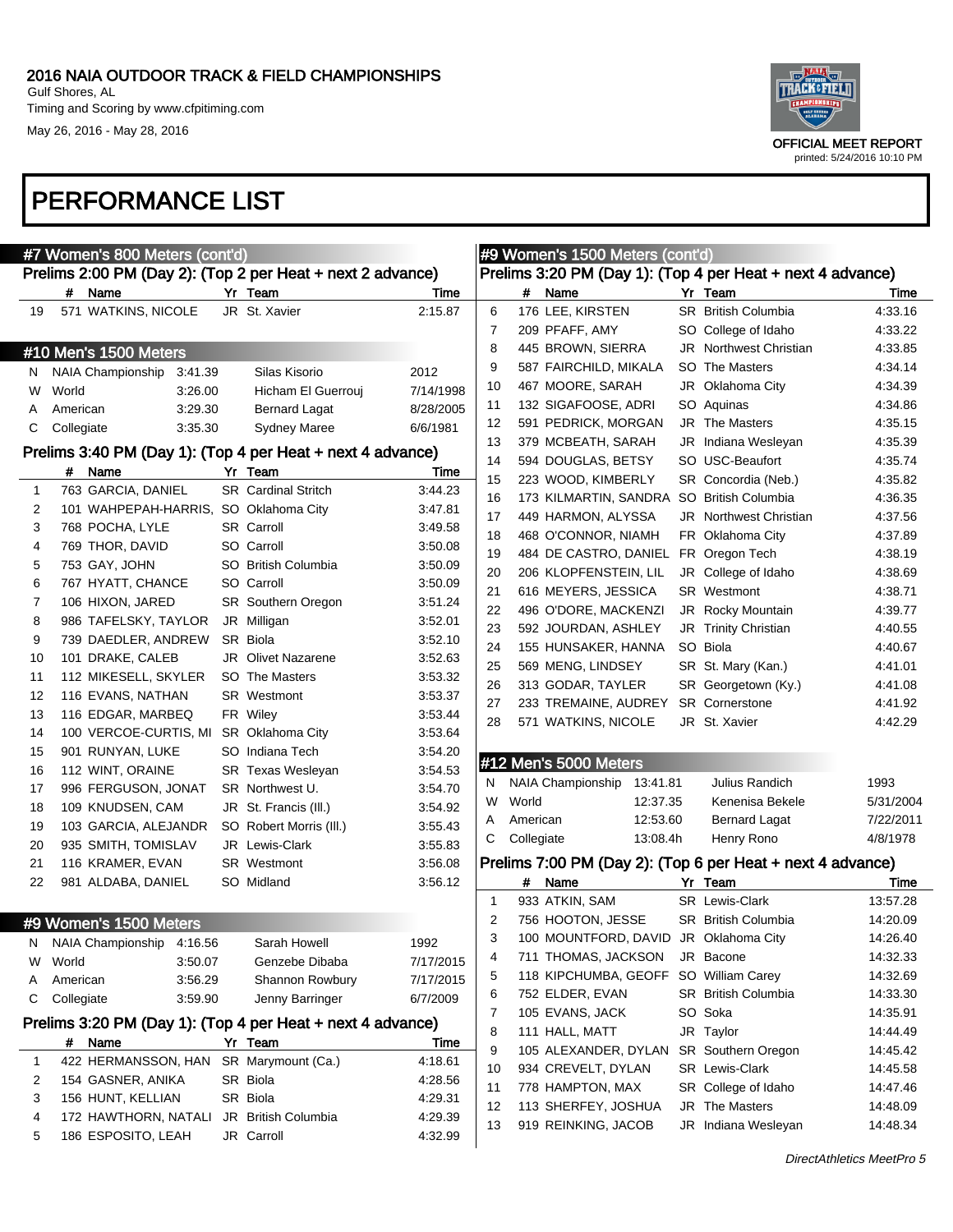Timing and Scoring by www.cfpitiming.com May 26, 2016 - May 28, 2016



|    |            | #12 Men's 5000 Meters (cont'd)                             |    |                                   |           | #14 Men's 10000 Meters (cont'd) |            |                                        |    |                                                            |           |
|----|------------|------------------------------------------------------------|----|-----------------------------------|-----------|---------------------------------|------------|----------------------------------------|----|------------------------------------------------------------|-----------|
|    |            | Prelims 7:00 PM (Day 2): (Top 6 per Heat + next 4 advance) |    |                                   |           |                                 |            | 8:45 PM (Day 1)                        |    |                                                            |           |
|    | #          | Name                                                       |    | Yr Team                           | Time      |                                 | #          | Name                                   | Yr | Team                                                       | Time      |
| 14 |            | 956 HAAS, ISAAK                                            |    | JR Marian (Ind.)                  | 14:49.78  | $\overline{7}$                  |            | 78 WEBER, TONY                         |    | SO St. Mary (Kan.)                                         | 30:51.88  |
| 15 |            | 780 WILLIAMS, DAN                                          |    | SR College of Idaho               | 14:50.95  | 8                               |            | 862 SMITH, RYAN                        |    | JR Goshen                                                  | 30:57.24  |
| 16 |            | 100 NORRIS, WILL                                           |    | JR Northwestern (lowa)            | 14:52.11  | 9                               |            | 752 ELDER, EVAN                        |    | <b>SR</b> British Columbia                                 | 30:59.48  |
| 17 |            | 108 BLAYLOCK, BRIAN                                        |    | SO St. Francis (III.)             | 14:52.71  | 10                              |            | 100 MOUNTFORD, DAVID                   |    | JR Oklahoma City                                           | 31:04.71  |
| 18 |            | 994 KRAAL, GARRETT                                         |    | SO Northwest Christian            | 14:53.30  | 11                              |            | 756 HOOTON, JESSE                      |    | <b>SR</b> British Columbia                                 | 31:08.73  |
| 19 |            | 862 SMITH, RYAN                                            |    | JR Goshen                         | 14:54.20  | 12                              |            | 109 SANTILLO, JOEY                     |    | JR St. Francis (III.)                                      | 31:08.78  |
| 20 |            | 112 ORONA, ANDREW                                          |    | SO The Masters                    | 14:54.35  | 13                              |            | 711 THOMAS, JACKSON                    |    | JR Bacone                                                  | 31:09.43  |
| 21 |            | 948 WILLIAMSON, JOHN-                                      |    | <b>SR Lindsey Wilson</b>          | 14:57.38  | 14                              |            | 105 DIAZ, CALEB                        |    | JR Southern Oregon                                         | 31:16.82  |
|    |            |                                                            |    |                                   |           | 15                              |            | 74 GRAHAM, CHRISTIA                    |    | SO St. Mary (Kan.)                                         | 31:20.12  |
|    |            | #11 Women's 5000 Meters                                    |    |                                   |           | 16                              |            | 113 SHERFEY, JOSHUA                    |    | <b>JR</b> The Masters                                      | 31:22.53  |
| N. |            | NAIA Championship<br>16:20.97                              |    | Mirian Kaumba                     |           | 17                              |            | 710 ROA, CARLOS                        |    | JR Bacone                                                  | 31:25.03  |
| W  | World      | 14:11.15                                                   |    | <b>Tirunesh Dibba</b>             | 6/6/2008  | 18                              |            | 75 GUERRERO, ANDRE SR St. Mary (Kan.)  |    |                                                            | 31:28.51  |
| A  | American   | 14:42.64                                                   |    | Molly Huddle                      | 5/25/2014 |                                 |            |                                        |    |                                                            |           |
| С  | Collegiate | 15:07.64                                                   |    | Jenny Simpson                     |           |                                 |            | #13 Women's 10000 Meters               |    |                                                            |           |
|    |            | 5:30 PM (Day 3)                                            |    |                                   |           | N                               |            | <b>NAIA Championship</b><br>34:22.95   |    | Alissa McKaig                                              | 2008      |
|    |            | # Name                                                     | Yr | Team                              | Time      | W                               | World      | 29:31.78                               |    | Junxia Wang                                                | 9/8/1993  |
| 1  |            | 589 FRANKIAN, KARIS                                        |    | SR The Masters                    | 16:39.78  | A                               | American   | 30:22.22                               |    | Shalane Flanagan                                           | 8/15/2008 |
| 2  |            | 156 HUNT, KELLIAN                                          |    | SR Biola                          | 16:51.81  |                                 |            | 7:50 PM (Day 1)                        |    |                                                            |           |
| 3  |            | 502 BIEHL, SARAH                                           |    | <b>SR</b> Shawnee State           | 17:07.69  |                                 | #          | Name                                   |    | Yr Team                                                    | Time      |
| 4  |            | 154 GASNER, ANIKA                                          |    | SR Biola                          | 17:11.22  | $\mathbf{1}$                    |            | 589 FRANKIAN, KARIS                    |    | <b>SR</b> The Masters                                      | 34:36.19  |
| 5  |            | 530 PERKINSON, JESSA                                       |    | SO Southern Oregon                | 17:11.27  | 2                               |            | 334 GARWOOD, KRISTE                    |    | SR Hannibal-LaGrange                                       | 35:42.37  |
| 6  |            | 445 BROWN, SIERRA                                          |    | <b>JR</b> Northwest Christian     | 17:16.63  | 3                               |            | 530 PERKINSON, JESSA                   |    | SO Southern Oregon                                         | 36:14.72  |
| 7  |            | 449 HARMON, ALYSSA                                         |    | <b>JR</b> Northwest Christian     | 17:21.69  | 4                               |            | 502 BIEHL, SARAH                       |    | <b>SR</b> Shawnee State                                    | 36:26.46  |
| 8  |            | 170 BRUNT, MADELYN                                         |    | SO British Columbia               | 17:22.98  | 5                               |            | 451 SCHMIDT, ROSA                      |    | SO Northwest Christian                                     | 36:45.88  |
| 9  |            | 572 WILLGING, ELLIE                                        |    | FR St. Xavier                     | 17:33.98  | 6                               |            | 129 MIDDAUGH, KATHY                    |    | JR Aquinas                                                 | 36:54.83  |
| 10 |            | 499 ZEILER, CHARLOTTA SO SCAD Savannah                     |    |                                   | 17:36.70  | 7                               |            | 503 HAVRANEK, ANNA                     |    | SO Shawnee State                                           | 37:24.45  |
| 11 |            | 169 AU, ENID                                               |    | FR British Columbia               | 17:36.71  | 8                               |            | 499 ZEILER, CHARLOTTA SO SCAD Savannah |    |                                                            | 37:28.61  |
| 12 |            | 467 MOORE, SARAH                                           |    | JR Oklahoma City                  | 17:43.47  | 9                               |            | 490 GUARNACCIA, KATIE SO Point Park    |    |                                                            | 37:31.97  |
| 13 |            | 150 CLARK, MICHELLE                                        |    | SR Biola                          | 17:47.97  | 10                              |            | 579 FRANCH, MICHELLE                   |    | FR Taylor                                                  | 37:37.11  |
| 14 |            | 497 DEMERJIAN, KALIE                                       |    | FR SCAD Atlanta                   | 17:48.55  | 11                              |            | 193 REID, JANIE                        |    | SO Carroll                                                 | 37:42.86  |
| 15 |            | 395 CUNDY, RACHEL                                          |    | <b>SR</b> Lewis-Clark             | 17:48.84  | 12                              |            | 421 SHARP, BRITTANY                    |    | FR Marian (Ind.)                                           | 37:52.11  |
|    |            |                                                            |    |                                   |           | 13                              |            | 335 BETHEA, JANELLE                    |    | SO Hastings                                                | 37:52.60  |
|    |            | #14 Men's 10000 Meters                                     |    |                                   |           | 14                              |            | 526 FITZGERALD, MEGA                   |    | SO Southeastern U.                                         | 37:59.44  |
|    |            |                                                            |    |                                   | 1993      |                                 |            |                                        |    |                                                            |           |
| w  | World      | N NAIA Championship 28:16.95<br>26:17.53                   |    | Julius Randich<br>Kenenisa Bekele | 8/26/2005 |                                 |            | #15 Women's 100m Hurdles               |    |                                                            |           |
|    |            | 26:44.36                                                   |    |                                   | 5/30/2014 |                                 |            | NAIA Championship<br>13.28             |    |                                                            | 2012      |
| A  | American   |                                                            |    | Galen Rupp                        |           | N.<br>W                         | World      | 12.21                                  |    | <b>Crystal Bardge</b><br>Yordanka Donkova                  | 8/20/1988 |
|    |            | 8:45 PM (Day 1)                                            |    |                                   |           |                                 | American   | 12.26                                  |    | Brianna Rollins                                            | 6/22/2013 |
|    |            | # Name                                                     |    | Yr Team                           | Time      | A<br>С                          | Collegiate | 12.39                                  |    | <b>Brianna Rollins</b>                                     | 6/8/2013  |
| 1  |            | 933 ATKIN, SAM                                             |    | SR Lewis-Clark                    | 29:44.33  |                                 |            |                                        |    |                                                            |           |
| 2  |            | 118 KIPCHUMBA, GEOFF SO William Carey                      |    |                                   | 29:47.49  |                                 |            |                                        |    | Prelims 1:30 PM (Day 2): (Top 2 per Heat + next 2 advance) |           |
| 3  |            | 73 BROWN, RUSSELL                                          |    | SR St. Mary (Kan.)                | 30:28.13  |                                 | #          | Name                                   |    | Yr Team                                                    | Time      |
| 4  |            | 110 HERNANDEZ, ABEL                                        |    | JR St. Xavier                     | 30:34.14  | -1                              |            | 515 MARQUART, STEPH                    |    | SR Siena Heights                                           | 13.47     |
| 5  |            | 778 HAMPTON, MAX                                           |    | SR College of Idaho               | 30:50.70  | 2                               |            | 372 TAYLOR, JAQUEL                     |    | SO Indiana Tech                                            | 13.84     |
| 6  |            | 57 BAHREINI, ARYA                                          |    | SR Oklahoma City                  | 30:51.55  | 3                               |            | 253 NEWMAN, SASHA                      |    | SO Dillard                                                 | 14.22     |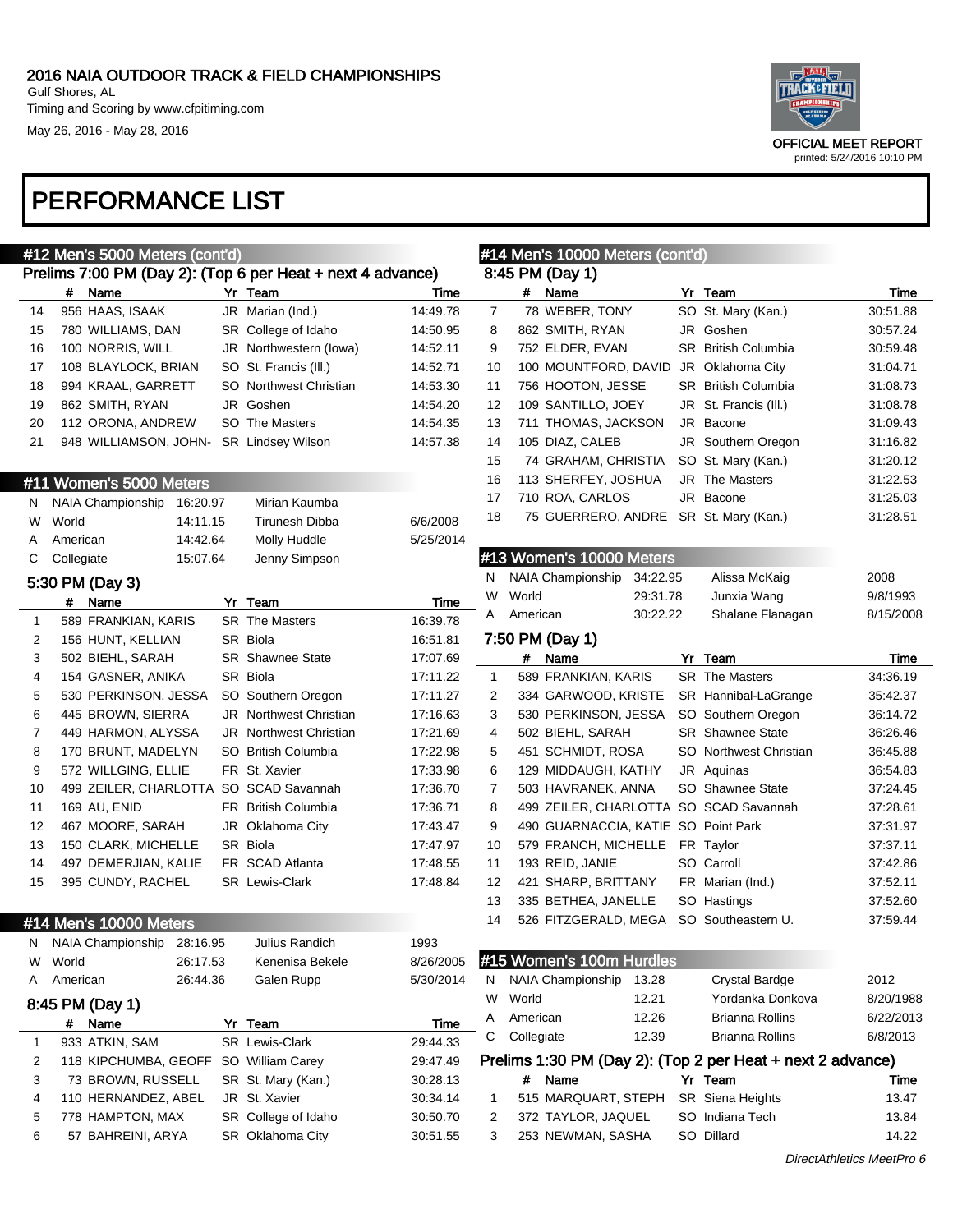Timing and Scoring by www.cfpitiming.com May 26, 2016 - May 28, 2016



### PERFORMANCE LIST

|    | #15 Women's 100m Hurdles (cont'd) |                                       |  |                                                            |          |             |            | #16 Men's 110m Hurdles (cont'd)            |    |                                                            |           |
|----|-----------------------------------|---------------------------------------|--|------------------------------------------------------------|----------|-------------|------------|--------------------------------------------|----|------------------------------------------------------------|-----------|
|    |                                   |                                       |  | Prelims 1:30 PM (Day 2): (Top 2 per Heat + next 2 advance) |          |             |            |                                            |    | Prelims 1:45 PM (Day 2): (Top 1 per Heat + next 4 advance) |           |
|    | #                                 | Name                                  |  | Yr Team                                                    | Time     |             | #          | Name                                       |    | Yr Team                                                    | Time      |
| 4  |                                   | 641 MCCLENDON, ALLIA                  |  | SO William Woods                                           | 14.29    | 19          |            | 936 HERRING, CHRISTIA                      |    | JR Lindenwood-Belleville                                   | 14.87     |
| 5  |                                   | 210 THOMAS, TIANA                     |  | SR College of Idaho                                        | 14.36    | 20          |            | 107 SMITH, JOSHUA                          |    | FR Spring Arbor                                            | 14.88     |
| 6  |                                   | 583 SAKEUH, PLENSEH-                  |  | FR Taylor                                                  | 14.37    | 21          |            | 759 PAVEL, BOGDAN                          |    | FR British Columbia                                        | 14.90     |
| 7  |                                   | 257 BRAMHALL, RACHEL                  |  | JR Doane                                                   | 14.37    | 22          |            | 107 TOPHAM, SETH                           | JR | Southwestern (Kan.)                                        | 14.91     |
| 8  |                                   | 358 BALLARD, ERIONA                   |  | SO Indiana Tech                                            | 14.39    | 23          |            | 762 WILEY, PAXTON                          |    | FR Campbellsville                                          | 14.94     |
| 9  |                                   | 371 SIMPSON, LARIAH                   |  | JR Indiana Tech                                            | 14.43    | 24          |            | 978 MAYESKE, MATT                          | JR | MidAmerica Nazarene                                        | 14.94     |
| 10 |                                   | 247 HONEYMAN, ABBY                    |  | SO Dickinson St.                                           | 14.47    | 25          |            | 118 MILLER, TYRAVIAN                       |    | JR William Carey                                           | 14.98     |
| 11 |                                   | 604 RUSSELL, CARLISA                  |  | JR Wayland Baptist                                         | 14.62    | 26          |            | 779 NEY, BROOKS                            |    | SO College of Idaho                                        | 15.00     |
| 12 |                                   | 360 GEORGE, JALACIA                   |  | FR Indiana Tech                                            | 14.69    |             |            |                                            |    |                                                            |           |
| 13 |                                   | 200 BUSHKOFSKY, KRIS                  |  | JR Clarke                                                  | 14.70    |             |            | #18 Men's 400m Hurdles                     |    |                                                            |           |
| 14 |                                   | 275 WIETZKI, JORDAN                   |  | JR Doane                                                   | 14.70    | N           |            | <b>NAIA Championship</b><br>49.51          |    | Pat Brown                                                  | 2005      |
| 15 |                                   | 485 WOOD, KARA                        |  | JR Oregon Tech                                             | 14.72    | W           | World      | 46.78                                      |    | Kevin Young                                                | 8/6/1992  |
| 16 |                                   | 366 MOSELEY, AYANNA                   |  | JR Indiana Tech                                            | 14.73    | A           | American   | 46.78                                      |    | Kevin Young                                                | 8/6/1992  |
| 17 |                                   | 178 MOTSI, TANYA                      |  | <b>SR</b> British Columbia                                 | 14.81    | С           | Collegiate | 47.56                                      |    | Kerron Clement                                             | 6/11/2005 |
| 18 |                                   | 236 SOKOLOWSKI, LAUR FR Dakota State  |  |                                                            | 14.83    |             |            |                                            |    |                                                            |           |
| 19 |                                   | 495 MAJORS, MEGAN                     |  | SO Robert Morris (III.)                                    | 14.91    |             |            |                                            |    | Prelims 4:25 PM (Day 1): (Top 2 per Heat + next 2 advance) |           |
| 20 |                                   | 357 ROBINSON, ASHLEY                  |  | JR Huston-Tillotson                                        | 14.93    |             | #          | Name                                       |    | Yr Team                                                    | Time      |
| 21 |                                   | 434 YOUNGE, VICTORIA                  |  | FR Missouri Baptist                                        | 15.05    | $\mathbf 1$ |            | 909 WOODS, DESHAWN                         |    | JR Indiana Tech                                            | 51.64     |
|    |                                   |                                       |  |                                                            |          | 2           |            | 114 HELOM, JOSHUA                          |    | SR Wayland Baptist                                         | 52.52     |
|    |                                   | #16 Men's 110m Hurdles                |  |                                                            |          | 3           |            | 841 ROSENAU, RYAN                          |    | <b>SR</b> Eastern Oregon                                   | 52.82     |
| N  |                                   | NAIA Championship<br>13.74            |  | Dominique DeGrammont                                       | 2003     | 4           |            | 103 ANDERSON, TORIN                        |    | JR Siena Heights                                           | 53.10     |
| W  | World                             | 12.80                                 |  | <b>Aries Merritt</b>                                       | 9/7/2012 | 5           |            | 942 JOHNSON, DANTE                         |    | SO Lindsey Wilson                                          | 53.41     |
|    | American                          | 12.80                                 |  | <b>Aries Merritt</b>                                       | 9/7/2012 | 6           |            | 107 THOMAS, CHAD                           |    | <b>SR Southern-NO</b>                                      | 53.44     |
| C  | Collegiate                        | 13.00                                 |  | Renaldo Nehemiah                                           | 5/6/1979 | 7           |            | 720 WALLACE, WILL                          |    | SR Benedictine (Kan.)                                      | 53.45     |
|    |                                   |                                       |  |                                                            |          | 8           |            | 946 MURPHY, CAMERON SO Lindsey Wilson      |    |                                                            | 53.56     |
|    |                                   |                                       |  | Prelims 1:45 PM (Day 2): (Top 1 per Heat + next 4 advance) |          | 9           |            | 715 MATHEWS, JESSE                         |    | SO Baker                                                   | 53.86     |
|    |                                   | # Name                                |  | Yr Team                                                    | Time     | 10          |            | 117 PEROUZA, KENDELL SO Wiley              |    |                                                            | 53.89     |
| 1  |                                   | 957 KILLINGS, TAYLOR                  |  | JR Marian (Ind.)                                           | 14.20    | 11          |            | 707 GRIFFIN, RODERICK SO Arizona Christian |    |                                                            | 54.03     |
| 2  |                                   | 909 WOODS, DESHAWN                    |  | JR Indiana Tech                                            | 14.29    | 12          |            | 755 HANNA, JACOB                           |    | <b>FR</b> British Columbia                                 | 54.18     |
| 3  |                                   | 112 HAWKINS, CHAZ                     |  | SO Tennessee Wesleyan                                      | 14.38    | 13          |            | 708 HOWARD, MARCUS                         |    | <b>SR</b> Arizona Christian                                | 54.18     |
| 4  |                                   | 111 WILCHCOMBE, BRA                   |  | SR Taylor                                                  | 14.53    | 14          |            | 112 HAWKINS, CHAZ                          |    | SO Tennessee Wesleyan                                      | 54.21     |
| 5  |                                   | 103 BOYD, FREDERICK                   |  | SO Siena Heights                                           | 14.53    | 15          |            | 704 CONDET, OCTAVIAN                       |    | SO Aquinas                                                 | 54.22     |
| 6  |                                   | 841 ROSENAU, RYAN                     |  | <b>SR</b> Eastern Oregon                                   | 14.60    | 16          |            | 792 BOHUSLAVIZKI, CHR                      |    | SO Corban                                                  | 54.37     |
| 7  |                                   | 966 WEST, ALONZO                      |  | FR Marian (Ind.)                                           | 14.60    | 17          |            | 968 FLOYD, RONNIE                          |    | JR McPherson                                               | 54.39     |
| 8  |                                   | 791 WIECHMAN, LUCAS                   |  | JR Concordia (Neb.)                                        | 14.60    | 18          |            | 747 MUNCY, RUSTY                           |    | <b>SR Briar Cliff</b>                                      | 54.40     |
| 9  |                                   | 807 CHORRO, JOSE                      |  | JR Dickinson St.                                           | 14.62    |             |            |                                            |    |                                                            |           |
| 10 |                                   | 976 GRAHAM, CHRISTOP                  |  | JR MidAmerica Nazarene                                     | 14.70    |             |            | #17 Women's 400m Hurdles                   |    |                                                            |           |
| 11 |                                   | 987 MCNAIRY, LAWREN                   |  | FR Missouri Baptist                                        | 14.70    | N           |            | 55.14<br><b>NAIA Championship</b>          |    | Deon Hemmings                                              | 1993      |
| 12 |                                   | 942 JOHNSON, DANTE                    |  | SO Lindsey Wilson                                          | 14.71    | W           | World      | 52.34                                      |    | Yuliya Pechenkina                                          | 8/8/2003  |
| 13 |                                   | 113 GOURDINE, BRAND                   |  | SR USC-Beaufort                                            | 14.71    | Α           | American   | 52.47                                      |    | Lashinda Demus                                             | 9/1/2011  |
| 14 |                                   | 110 WATKINS, ANTHONY SR St. Gregory's |  |                                                            | 14.72    | С           | Collegiate | 53.21                                      |    | Kori Carter                                                | 6/7/2013  |
| 15 |                                   | 840 KIRKENDALL, MATT                  |  | JR Eastern Oregon                                          | 14.73    |             |            |                                            |    | Prelims 4:00 PM (Day 1): (Top 1 per Heat + next 4 advance) |           |
| 16 |                                   | 832 HEIDEMA, KEITH                    |  | SO Dordt                                                   | 14.78    |             | #          | Name                                       |    | Yr Team                                                    | Time      |
| 17 |                                   | 702 JENKINS, HENRY                    |  | SO Allen                                                   | 14.83    |             |            | 210 THOMAS, TIANA                          |    | SR College of Idaho                                        | 1:00.22   |
| 18 |                                   | 928 PIOLET, DAQUVON                   |  | JR Langston                                                | 14.86    | 1           |            |                                            |    | FR Southern-NO                                             |           |
|    |                                   |                                       |  |                                                            |          | 2           |            | 534 GREEN, SHANTAE                         |    |                                                            | 1:00.46   |

DirectAthletics MeetPro 7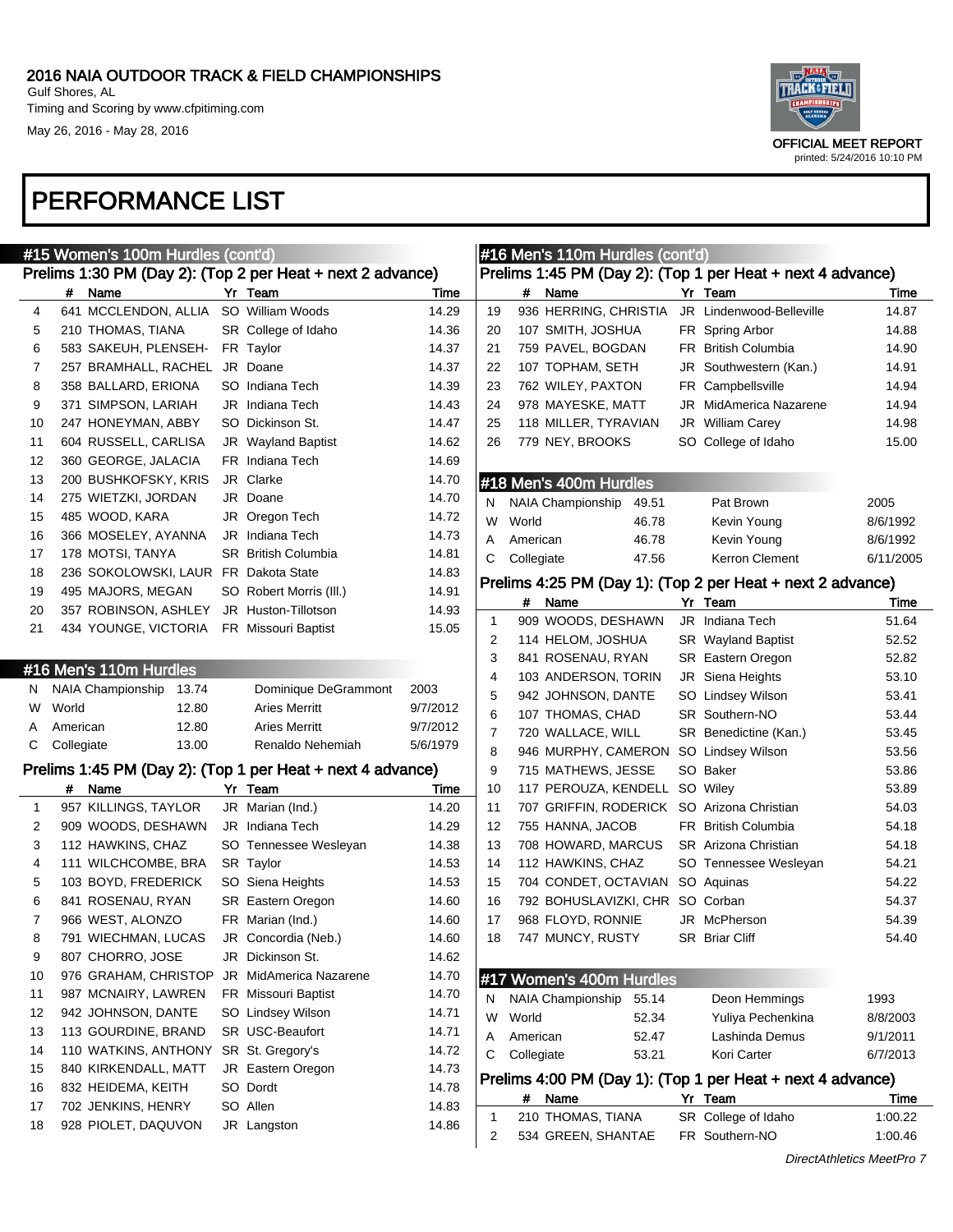Timing and Scoring by www.cfpitiming.com May 26, 2016 - May 28, 2016



|    | #17 Women's 400m Hurdles (cont'd) |                                          |  |                                                            |           |    |            | #20 Men's 3000m Steeple (cont'd)                           |  |                                    |           |  |  |
|----|-----------------------------------|------------------------------------------|--|------------------------------------------------------------|-----------|----|------------|------------------------------------------------------------|--|------------------------------------|-----------|--|--|
|    |                                   |                                          |  | Prelims 4:00 PM (Day 1): (Top 1 per Heat + next 4 advance) |           |    |            | 2:20 PM (Day 3)                                            |  |                                    |           |  |  |
|    | #                                 | Name                                     |  | Yr Team                                                    | Time      |    | #          | Name                                                       |  | Yr Team                            | Time      |  |  |
| 3  |                                   | 543 NEEDHAM, TAYLOR                      |  | SO Southwestern (Kan.)                                     | 1:00.62   | 12 |            | 110 PASTARS, JANIS                                         |  | SR St. Xavier                      | 9:27.00   |  |  |
| 4  |                                   | 179 TOURIGNY, KATHER JR British Columbia |  |                                                            | 1:00.85   | 13 |            | 777 GODFREY, BILLY                                         |  | FR College of Idaho                | 9:28.73   |  |  |
| 5  |                                   | 265 HOLTMEIER, SYDNE SR Doane            |  |                                                            | 1:01.13   | 14 |            | 918 OSLADIL, STEVEN                                        |  | SR Indiana Wesleyan                | 9:28.75   |  |  |
| 6  |                                   | 253 NEWMAN, SASHA                        |  | SO Dillard                                                 | 1:01.20   | 15 |            | 113 DEATLEY, ZACH                                          |  | JR Vanguard                        | 9:31.05   |  |  |
| 7  |                                   | 556 SMITH, MOLLY JO                      |  | JR St. Ambrose                                             | 1:01.56   | 16 |            | 754 HALLIDAY, KIERAN                                       |  | JR British Columbia                | 9:31.41   |  |  |
| 8  |                                   | 568 RODRIGUEZ, DARYL                     |  | SR St. Francis (III.)                                      | 1:01.63   | 17 |            | 113 O'NEILL, NIC                                           |  | JR USC-Beaufort                    | 9:31.93   |  |  |
| 9  |                                   | 604 RUSSELL, CARLISA                     |  | JR Wayland Baptist                                         | 1:01.83   |    |            |                                                            |  |                                    |           |  |  |
| 10 |                                   | 257 BRAMHALL, RACHEL                     |  | JR Doane                                                   | 1:02.13   |    |            | #19 Women's 3000m Steeple                                  |  |                                    |           |  |  |
| 11 |                                   | 297 IRENE, MOORE                         |  | SR Evergreen St.                                           | 1:02.38   | N  |            | NAIA Championship<br>10:12.31                              |  | Justyna Mudy                       | 2009      |  |  |
| 12 |                                   | 538 SMIKLE, KIMONA                       |  | FR Southern-NO                                             | 1:02.62   | W  | World      | 8:58.81                                                    |  | Gulnara Galkina                    | 8/17/2008 |  |  |
| 13 |                                   | 637 RICHMOND, JENNAH                     |  | JR William Jessup                                          | 1:02.79   | Α  | American   | 9:11.42                                                    |  | Emma Coburn                        | 7/12/2014 |  |  |
| 14 |                                   | 225 RUSSELL, CECILEE                     |  | SR Corban                                                  | 1:02.84   | С  | Collegiate | 9:25.54                                                    |  | Jenny Barringer                    | 6/12/2009 |  |  |
| 15 |                                   | 595 SUPERIOR, TAYLOR                     |  | SO USC-Beaufort                                            | 1:03.23   |    |            |                                                            |  |                                    |           |  |  |
| 16 |                                   | 289 EMERSON, KATIE                       |  | FR Eastern Oregon                                          | 1:03.39   |    |            | Prelims 6:50 PM (Day 1): (Top 5 per Heat + next 4 advance) |  |                                    |           |  |  |
| 17 |                                   | 199 EMIG, KAITLYN                        |  | <b>SR</b> Central Methodist                                | 1:03.51   |    | #          | Name                                                       |  | Yr Team                            | Time      |  |  |
| 18 |                                   | 403 SAPP, JENNY                          |  | FR Lewis-Clark                                             | 1:03.61   | 1  |            | 260 DEWISPELARE, MAR                                       |  | JR Doane                           | 10:30.03  |  |  |
| 19 |                                   | 162 HONEYCUTT, DEISH                     |  | SO Brenau                                                  | 1:03.83   | 2  |            | 152 DAWSON, LYNDEE                                         |  | SO Biola                           | 10:41.11  |  |  |
| 20 |                                   | 258 BRANNAGAN, KALY                      |  | JR Doane                                                   | 1:03.84   | 3  |            | 170 BRUNT, MADELYN                                         |  | SO British Columbia                | 10:45.78  |  |  |
| 21 |                                   | 636 PARKHOUSE, HAILE                     |  | SR William Jessup                                          | 1:03.86   | 4  |            | 447 FLETCHER, MICHEL                                       |  | JR Northwest Christian             | 10:47.57  |  |  |
| 22 |                                   | 384 OPOULOS, REBECC                      |  | FR Jamestown                                               | 1:03.95   | 5  |            | 385 VANHEUVELN, SAM                                        |  | <b>SR</b> Jamestown                | 10:55.93  |  |  |
| 23 |                                   | 139 GARBARINO-HERMA                      |  | JR Baker                                                   | 1:04.09   | 6  |            | 367 RAUCH, TIFFANY                                         |  | <b>SR</b> Indiana Tech             | 10:56.95  |  |  |
| 24 |                                   | 279 KROEZE, KIM                          |  | JR Dordt                                                   | 1:04.15   | 7  |            | 498 COOK, CAROLINE                                         |  | SO SCAD Savannah                   | 10:58.94  |  |  |
| 25 |                                   | 438 BOER, PAYTON                         |  | FR Morningside                                             | 1:04.24   | 8  |            | 500 ASHTON, MEGAN                                          |  | <b>JR</b> Shawnee State            | 10:59.84  |  |  |
| 26 |                                   | 597 LUKE, ELIANA                         |  | FR Viterbo                                                 | 1:04.39   | 9  |            | 588 FRANKIAN, ABIGAIL                                      |  | SO The Masters                     | 11:02.64  |  |  |
| 27 |                                   | 425 BLACKWELL, BRIAN                     |  | <b>JR</b> MidAmerica Nazarene                              | 1:04.64   | 10 |            | 175 LACIS, NICOLE                                          |  | SO British Columbia                | 11:02.92  |  |  |
|    |                                   |                                          |  |                                                            |           | 11 |            | 576 BERENDS, ALEXAND SO Taylor                             |  |                                    | 11:03.59  |  |  |
|    |                                   | #20 Men's 3000m Steeple                  |  |                                                            |           | 12 |            | 151 CROY, STEPHANIE                                        |  | SO Biola                           | 11:05.21  |  |  |
| N. |                                   | NAIA Championship<br>8:40.03             |  | David Cheromei                                             | 5/10/2015 | 13 |            | 171 CAIRNS, BRIANNA                                        |  | JR British Columbia                | 11:07.02  |  |  |
| W  | World                             | 7:53.63                                  |  | Saïf Shaheen                                               | 9/3/2004  | 14 |            | 368 RILEY, KERIGAN                                         |  | JR Indiana Tech                    | 11:08.28  |  |  |
| A  | American                          | 8:00.45                                  |  | Evan Jager                                                 | 7/4/2015  | 15 |            | 183 BOLD, REGAN                                            |  | <b>SR Carroll</b>                  | 11:08.56  |  |  |
| C  | Collegiate                        | 8:05.4h                                  |  | Henry Rono                                                 | 5/13/1978 | 16 |            | 448 GALE, MACIE                                            |  | JR Northwest Christian<br>FR Biola | 11:10.16  |  |  |
|    |                                   |                                          |  |                                                            |           | 17 |            | 158 RANSOM, EMILY                                          |  |                                    | 11:14.48  |  |  |
|    |                                   | 2:20 PM (Day 3)                          |  |                                                            |           | 18 |            | 580 GIMRE, MAE ELIZAB                                      |  | FR Taylor                          | 11:18.32  |  |  |
|    |                                   | # Name                                   |  | Yr Team                                                    | Time      | 19 |            | 380 OSLADIL, ANGEL                                         |  | SR Indiana Wesleyan                | 11:19.60  |  |  |
|    |                                   | 753 GAY, JOHN                            |  | SO British Columbia                                        | 8:53.38   | 20 |            | 312 ZIMMERMAN, BROO                                        |  | JR Friends                         | 11:20.25  |  |  |
| 2  |                                   | 103 BROWN, AESOP                         |  | JR SCAD Savannah                                           | 9:12.61   | 21 |            | 590 INGOLDSBY, RACHA                                       |  | JR The Masters                     | 11:20.97  |  |  |
| 3  |                                   | 729 HARTMAN, JOEL                        |  | JR Bethel (Ind.)                                           | 9:16.42   | 22 |            | 570 MORENO, LORENA                                         |  | SO St. Mary (Kan.)                 | 11:21.22  |  |  |
| 4  |                                   | 102 LARKIN, RYAN                         |  | SO Olivet Nazarene                                         | 9:17.90   | 23 |            | 246 HERBST, PAITTON                                        |  | SO Dickinson St.                   | 11:21.61  |  |  |
| 5  |                                   | 911 ZOLTEK, BRENDEN                      |  | <b>SR</b> Indiana Tech                                     | 9:18.05   | 24 |            | 294 ROELLE, RACHEL                                         |  | JR Eastern Oregon                  | 11:26.34  |  |  |
| 6  |                                   | 113 SCIARRA, MICHAEL                     |  | <b>JR</b> The Masters                                      | 9:19.36   |    |            |                                                            |  |                                    |           |  |  |
| 7  |                                   | 995 WRIGHT, TJ                           |  | SO Northwest Christian                                     | 9:22.89   |    |            | #46 Men's 5000m Walk                                       |  |                                    |           |  |  |
| 8  |                                   | 113 VECCHIO, ANTHONY SR USC-Beaufort     |  |                                                            | 9:23.87   |    |            | N NAIA Championship 20:07.38                               |  | Al Heppner                         | 2011      |  |  |
| 9  |                                   | 106 POTERACKE, KEVIN                     |  | SO Southern Oregon                                         | 9:23.92   |    |            | 4:40 PM (Day 2)                                            |  |                                    |           |  |  |
| 10 |                                   | 111 BEAMISH, JOSEPH                      |  | SO Taylor                                                  | 9:26.16   |    | #          | Name                                                       |  | Yr Team                            | Time      |  |  |
| 11 |                                   | 794 DEBOER, JOEY                         |  | FR Cornerstone                                             | 9:26.62   | 1  |            | 108 PETERS, ANTHONY                                        |  | SO St. Ambrose                     | 20:48.31  |  |  |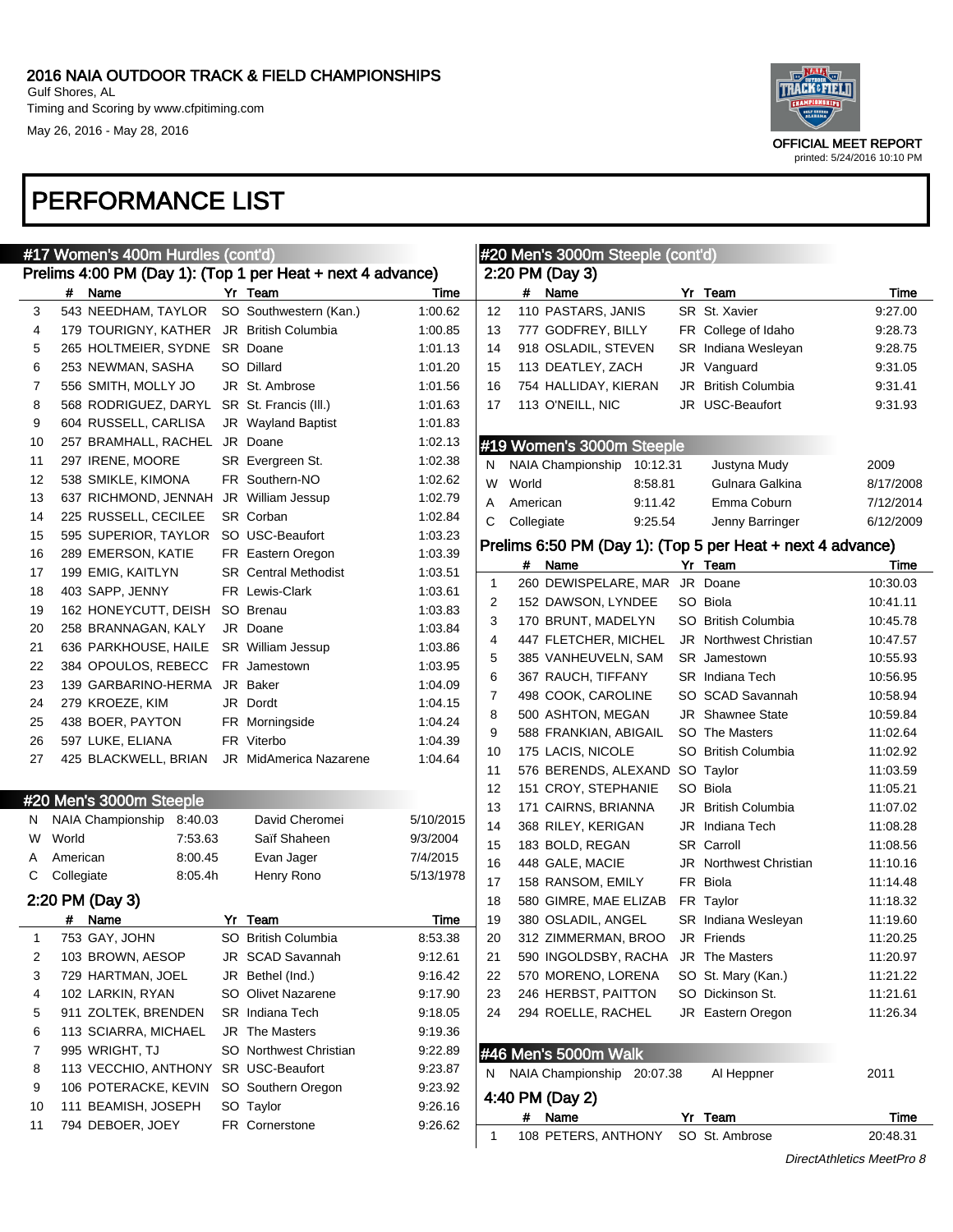May 26, 2016 - May 28, 2016



|              | #46 Men's 5000m Walk (cont'd)                              |                            |               | #22 Men's 4 x 100m Relay (cont'd)                          |                           |                          |  |  |  |  |
|--------------|------------------------------------------------------------|----------------------------|---------------|------------------------------------------------------------|---------------------------|--------------------------|--|--|--|--|
|              | 4:40 PM (Day 2)                                            |                            |               | Prelims 3:00 PM (Day 1): (Top 2 per Heat + next 2 advance) |                           |                          |  |  |  |  |
|              | # Name                                                     | Yr Team                    | Time          |                                                            | Team                      | Time                     |  |  |  |  |
| 2            | 799 VANDERWALL, NAT                                        | SR Cornerstone             | 23:08.54      | 4                                                          | Bethel (Ind.) (A)         | 40.88                    |  |  |  |  |
| 3            | 115 JOBSON, LUKE                                           | FR West Virginia Tech      | 23:51.44      |                                                            | 1) EVANS, AHMAD SR        | 2) BAUMGARTNER, BRETT JR |  |  |  |  |
| 4            | 773 HUTCHERSON, DOU                                        | JR Central Methodist       | 23:56.68      |                                                            | 3) MITCHELL, JAMIQUE FR   | 4) GRANT, TOMMY JR       |  |  |  |  |
| 5            | 795 ELMI, SAM                                              | <b>FR</b> Cornerstone      | 23:59.44      |                                                            | 5) MOSES, ALEX JR         | 6) SOWDERS, CONNOR JR    |  |  |  |  |
| 6            | 939 GRAHAM, BERNARD                                        | SR Lindsey Wilson          | 24:28.80      |                                                            | 7) KITSON, CAMERON SO     | 8) JONES, RYAN SO        |  |  |  |  |
| 7            | 751 CHENG, COLIS                                           | FR British Columbia        | 24:53.12      | 5                                                          | Marian (Ind.) (A)         | 41.00                    |  |  |  |  |
|              |                                                            |                            |               |                                                            | 1) AKINYOSOYE, SOGO JR    | 2) CLARK, JARON SO       |  |  |  |  |
|              | #45 Women's 5000m Walk                                     |                            |               |                                                            | 3) GARDNER, MARCELLION SO | 4) VON BEHR, RICHARD FR  |  |  |  |  |
|              | N NAIA Championship 25:11.56                               | Nicola Evangelista         | 2010          |                                                            | 5) PURHAM, TYREE SR       | 6) SNEIDERWINE, ZACH SO  |  |  |  |  |
|              |                                                            |                            |               |                                                            | 7) KILLINGS, TAYLOR JR    | 8) GOODIN, BRYAN JR      |  |  |  |  |
|              | 4:10 PM (Day 2)                                            |                            |               | 6                                                          | Friends (A)               | 41.13                    |  |  |  |  |
|              | # Name                                                     | Yr Team                    | Time          |                                                            | 1) JOHNSON, BRADY FR      | 2) RANDOLPH, PEYTON JR   |  |  |  |  |
| $\mathbf{1}$ | 432 JOSEPHS, MOLLY                                         | <b>SR</b> Missouri Baptist | 23:49.92      |                                                            | 3) GLOVER, JACE SO        | 4) BALDWIN, JUANTE SO    |  |  |  |  |
| 2            | 431 ALFONZO, NATALIA                                       | JR Missouri Baptist        | 23:51.18      |                                                            | 5) SUMMERS, CHANDLER FR   | 6) CLARK, ISAAC JR       |  |  |  |  |
| 3            | 435 ZALBA, MERETH                                          | <b>SR</b> Missouri Baptist | 25:15.54      | 7                                                          | Southern-NO (A)           | 41.13                    |  |  |  |  |
| 4            | 550 DELGADO, CASSAN                                        | FR St. Ambrose             | 25:25.79      |                                                            | 1) RICHARDS, DANIELLE FR  | 2) THOMAS, CHAD SR       |  |  |  |  |
| 5            | 4 HUNT, KAYLA                                              | <b>SR</b> Cornerstone      | 25:39.04      |                                                            | 3) OWENS, RODRICK SO      | 4) THOMPSON, JAHNOY FR   |  |  |  |  |
| 6            | 314 DUNN, ABBY                                             | SR Goshen                  | 25:48.54      |                                                            | 5) SAUNDERS, ALEX JR      | 6) POWELL, SANJ SO       |  |  |  |  |
| 7            | 315 GRAY, KAYLA                                            | JR Goshen                  | 26:00.60      |                                                            | 7) CUNNINGHAM, RASHEED SO | 8) SMITH, BRIAN SO       |  |  |  |  |
| 8            | 554 LOPEZ, JENNY                                           | SO St. Ambrose             | 26:15.80      | 8                                                          | Warner (A)                | 41.20                    |  |  |  |  |
| 9            | 142 MCCOLLUM, BREND                                        | SO Baker                   | 26:17.60      |                                                            | 1) WILLIAMS, GAVONNAH SR  | 2) PELHAM, NYKEMIS JR    |  |  |  |  |
| 10           | 238 COURT-MENENDEZ,                                        | SR Dakota Wesleyan         | 26:59.79      |                                                            | 3) PETTINGELL, ROGER SO   | 4) DURHAM, TOBIAS FR     |  |  |  |  |
| 11           | 228 MANLAN, MELISSA                                        | <b>SR</b> Cornerstone      | 27:10.24      | 9                                                          | Tennessee Wesleyan (A)    | 41.22                    |  |  |  |  |
| 12           | 494 WORSHAM, NIKI                                          | JR Rio Grande              | 27:24.18      |                                                            | 1) HARRIS, CADARIUS SO    | 2) OYESHILE, SAHEED JR   |  |  |  |  |
| 13           | 226 BROGAN, BAILEY                                         | <b>JR</b> Cornerstone      | 27:39.94      |                                                            | 3) DODD, STEVEN SR        | 4) PARSONS, JOSH SO      |  |  |  |  |
|              |                                                            |                            |               |                                                            | 5) WILSON, SHELDON JR     | 6) HAWKINS, CHAZ SO      |  |  |  |  |
|              | #22 Men's 4 x 100m Relay                                   |                            |               | 10                                                         | St. Ambrose (A)           | 41.26                    |  |  |  |  |
| N.           | NAIA Championship<br>39.40                                 | Lindenwood, MO             | 2005          |                                                            | 1) MOSHER, ISAIAH JR      | 2) OHIOZE, MICHAEL JR    |  |  |  |  |
| W            | World<br>36.84                                             | <b>JAM</b>                 | 8/11/2012     |                                                            | 3) FERRIS, MATT JR        | 4) WARREN, JIM SR        |  |  |  |  |
| A            | 37.38<br>American                                          | USA national team          | 8/10/2012     |                                                            | 5) FONTENOT, DENNI'S FR   | 6) KUNTZ, JONAH FR       |  |  |  |  |
| С            | 38.04<br>Collegiate                                        | T.C.U.                     | 6/5/1998      |                                                            | 7) COYER, BEN SR          | 8) PETERS, ANTHONY SO    |  |  |  |  |
|              |                                                            |                            |               | 11                                                         | Southern Oregon (A)       | 41.31                    |  |  |  |  |
|              | Prelims 3:00 PM (Day 1): (Top 2 per Heat + next 2 advance) |                            |               |                                                            | 1) SHELLMIRE, JULIUS FR   | 2) HANNAN, ZACH FR       |  |  |  |  |
| $\mathbf{1}$ | Team<br>Wiley (A)                                          |                            | Time<br>40.31 |                                                            | 3) SAPARTO, HAYDEN SO     | 4) BREMNER, CAMERON SO   |  |  |  |  |
|              | 1) RALPH, QUINN-LEE SO                                     |                            |               |                                                            | 12 Siena Heights (A)      | 41.34                    |  |  |  |  |
|              | 3) MARK, MACHAEL JR                                        | 2) MORAIN, MORIBA FR       |               |                                                            | 1) MCQUEEN, JAVON FR      | 2) ELLINGTON, BLAINE FR  |  |  |  |  |
|              |                                                            | 4) PALMER, ORAINE FR       |               |                                                            | 3) HUGHS, DEMETRIS SR     | 4) HAINES, ZAKARY SR     |  |  |  |  |
|              | 5) MALONEY, JUSTIN SO                                      | 6) BERKLEY, JESSE FR       |               |                                                            | 5) ANDERSON, TORIN JR     | 6)                       |  |  |  |  |
| 2            | Indiana Tech (A)                                           |                            | 40.42         | 13                                                         | Lindsey Wilson (A)        | 41.38                    |  |  |  |  |
|              | 1) BROADEN, JOHN SR                                        | 2) EDWARDS III, HARRIS SR  |               |                                                            | 1) HALLMON, KEVIN FR      | 2) HAYES, AUSTIN FR      |  |  |  |  |
|              | 3) STANLEY, TREVOR JR                                      | 4) SHARBAHN, WAYNE JR      |               |                                                            | 3) KEELING, HOLT FR       | 4) MIMMS, DONDRE FR      |  |  |  |  |
|              | 5) MORRIS, COLBY SO                                        | 6) DIXON, ALAIN SO         |               |                                                            | 5) DAVIS, CHRISTIAN FR    | 6) JOHNSON, DANTE SO     |  |  |  |  |
| 3            | William Carey (A)                                          |                            | 40.88         |                                                            |                           |                          |  |  |  |  |
|              | 1) MILLER, TYRAVIAN JR                                     | 2) EDWARD, MATEO SR        |               |                                                            | 7) MOBLEY, DESMOND SO     | 8)                       |  |  |  |  |
|              | 3) JOHNSON, JUSTIN SO                                      | 4) BOONE, NATE SO          |               |                                                            |                           |                          |  |  |  |  |
|              | 5) DIXON, LUCAS SR                                         | 6)                         |               |                                                            |                           |                          |  |  |  |  |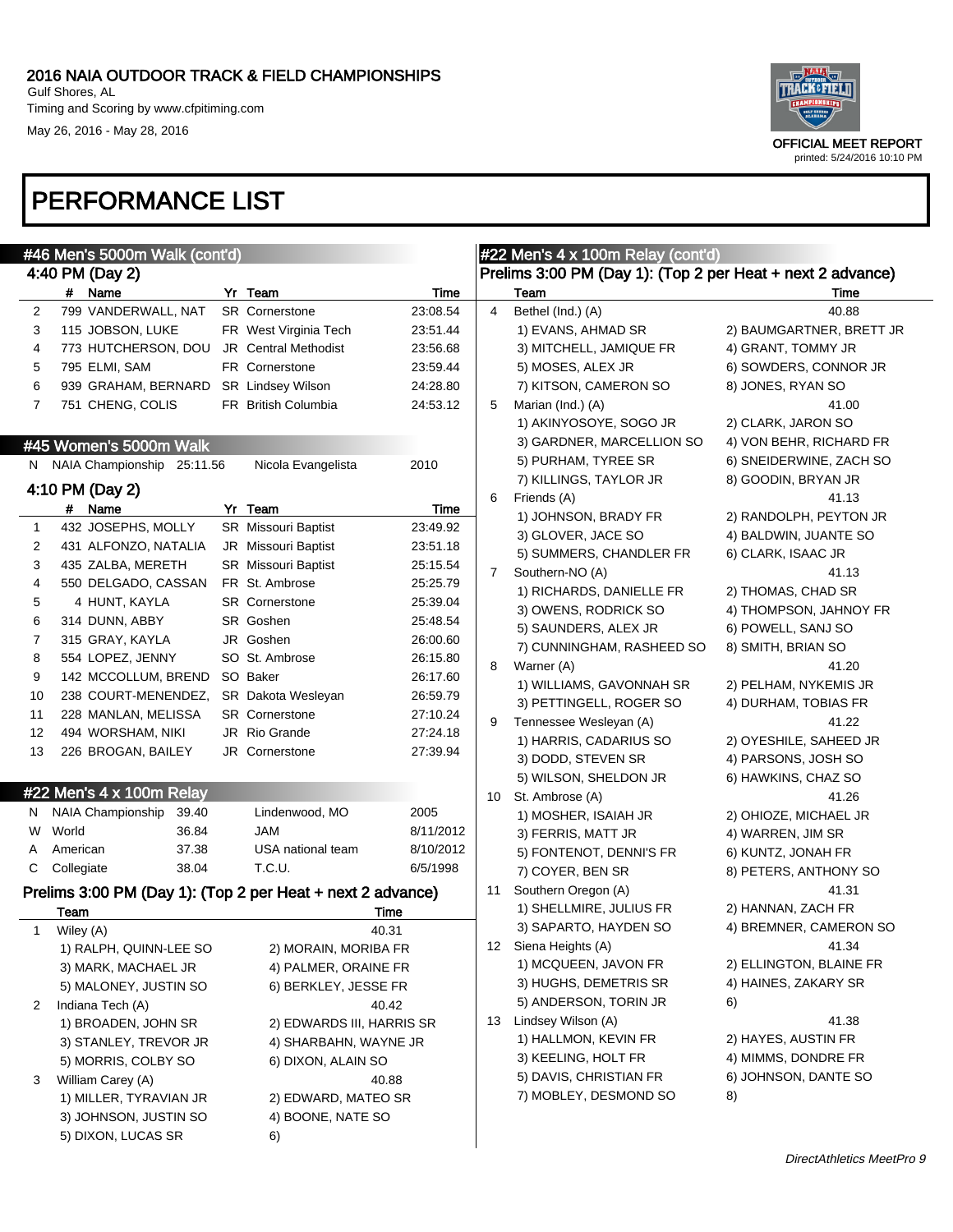#### 2016 NAIA OUTDOOR TRACK & FIELD CHAMPIONSHIPS Gulf Shores, AL Timing and Scoring by www.cfpitiming.com

May 26, 2016 - May 28, 2016



## PERFORMANCE LIST

|    | #22 Men's 4 x 100m Relay (cont'd)                          |                                              |           | #21 Women's 4 x 100m Relay (cont'd)                        |                           |                            |  |  |  |
|----|------------------------------------------------------------|----------------------------------------------|-----------|------------------------------------------------------------|---------------------------|----------------------------|--|--|--|
|    | Prelims 3:00 PM (Day 1): (Top 2 per Heat + next 2 advance) |                                              |           | Prelims 2:30 PM (Day 1): (Top 2 per Heat + next 2 advance) |                           |                            |  |  |  |
|    | Team                                                       | Time                                         |           |                                                            | Team                      | Time                       |  |  |  |
| 14 | McPherson (A)                                              | 41.51                                        |           | 3                                                          | Langston (A)              | 46.62                      |  |  |  |
|    | 1) PENN, J'MOI JR                                          | 2) CLAYTON, MARLON SO                        |           |                                                            | 1) HOWARD, T'ARA JR       | 2) JOHNSON, DARION SR      |  |  |  |
|    | 3) FLOYD, RONNIE JR                                        | 4) SURY, HUNTER FR                           |           |                                                            | 3) YOUNG, CAMEISHA JR     | 4) JACOBS, LATISHA SR      |  |  |  |
|    | 5) GREENWOOD, DEMETRES JR                                  | 6)                                           |           | 4                                                          | Wayland Baptist (A)       | 46.63                      |  |  |  |
| 15 | Huston-Tillotson (A)                                       | 41.60                                        |           |                                                            | 1) GITTENS, KESLEY SR     | 2) CANO, TIFFANY FR        |  |  |  |
|    | 1) BROWN, RODNEY JR                                        | 2) RICHMOND, OQUASMON JR                     |           |                                                            | 3) SMITH, ROCHENE SO      | 4) RUSSELL, CARLISA JR     |  |  |  |
|    | 3) HARGROVE, WAYNE JR                                      | 4) PETTIES, ABRAM SO                         |           | 5                                                          | Friends (A)               | 46.67                      |  |  |  |
|    | 5) THIBODEAUX, JERELL FR                                   | 6) DIXON, RYAN FR                            |           |                                                            | 1) REH, CONNOR JR         | 2) SIMON, ABBY JR          |  |  |  |
| 16 | Olivet Nazarene (A)                                        | 41.67                                        |           |                                                            | 3) RICKS, ANIKA JR        | 4) ENGLE, NATALI SO        |  |  |  |
|    | 1) HARRIS-SAMUELS, DELANO JR 2) BEST, ALVIN SO             |                                              |           |                                                            | 5) ALEXANDER, JAMIE JR    | 6)                         |  |  |  |
|    | 3) HUTCHISON, JONATHAN SR                                  | 4) BAILEY, RICHMOND SO                       |           | 6                                                          | Wiley (A)                 | 46.69                      |  |  |  |
|    | 5) DERAMUS, ELISHA SR                                      | 6)                                           |           |                                                            | 1) MARK, TERISA JR        | 2) POLEON, NATASHA FR      |  |  |  |
|    | 17 Northwestern (lowa) (A)                                 | 41.85                                        |           |                                                            | 3) ARTHUR, KENISHA JR     | 4) KIRVEN, DIANNA FR       |  |  |  |
|    | 1) AKERS, DERRICK SO                                       | 2) WEDEL, NATHAN SO                          |           |                                                            | 5) THOMAS, CHRISS ANN FR  | 6) CARR, EBONY SO          |  |  |  |
|    | 3) VAN ROEKEL, ALEX SR                                     | 4) TE BRINK, LEVI SO                         |           | $\mathbf{7}$                                               | William Carey (A)         | 46.88                      |  |  |  |
|    | 5) EICHMANN, BLAKE FR                                      | 6)                                           |           |                                                            | 1) SMITH, TISA JR         | 2) COOKS, ANNIE JR         |  |  |  |
| 18 | Hastings (A)                                               | 41.86                                        |           |                                                            | 3) BRIDGES, MIA SO        | 4) JEFFERSON, KAMERON FR   |  |  |  |
|    | 1) NELSON, KEVIN SR                                        | 2) ROBNETT, SEAN SR                          |           |                                                            | 5) EVANS, ASA SR          | 6)                         |  |  |  |
|    | 3) LEWIS, ADRIAN SR                                        | 4) JOHNSON, TY FR                            |           | 8                                                          | Brenau (A)                | 46.94                      |  |  |  |
|    | 5) KUWA, FIDADYA FR                                        | 6) MEYER, STETSON FR                         |           |                                                            | 1) SOKUNBI, OLAMIDE SO    | 2) WELLS, CHEYENNE JR      |  |  |  |
| 19 | Langston (A)                                               | 41.91                                        |           |                                                            | 3) OCCEUS, ISMAELLE JR    | 4) HONEYCUTT, DEISHANE SO  |  |  |  |
|    | 1) PIOLET, DAQUVON JR                                      | 2) SCOTT, MAGNUS JR                          |           |                                                            | 5) DANIELS, AYANA FR      | 6) MAYES, ANAZJAH JR       |  |  |  |
|    | 3) ROBERTS, KIWANIS FR                                     | 4) JONES, RICOLLIS SR                        |           |                                                            | 7) GRIFFIN, NIA FR        | 8)                         |  |  |  |
|    | 5) VINSON, BRYAN FR                                        | 6) WILLIAMS, EDWIN FR                        |           | 9                                                          | Xavier-Louisiana (A)      | 47.04                      |  |  |  |
| 20 | Bethany (Kan.) (A)                                         | 41.93                                        |           |                                                            | 1) JAMES, CHELSEA SR      | 2) THOMAS, DESTINI SO      |  |  |  |
|    | 1) SMUCKER, NOAH SO                                        | 2) ALEXANDER, RICKY FR                       |           |                                                            | 3) MILTON, ALEXIS FR      | 4) WRIGHT, MARTINA FR      |  |  |  |
|    | 3) COVINGTON, ADRIAN FR                                    | 4) JENKINS, MALCOM FR                        |           |                                                            | 5) ALLEN, CLARKE SO       | 6)                         |  |  |  |
|    |                                                            |                                              |           | 10                                                         | Dillard (A)               | 47.07                      |  |  |  |
|    | #21 Women's 4 x 100m Relay                                 |                                              |           |                                                            | 1) HURST, TAJDREANA FR    | 2) FORTUNA, KAITLYN JR     |  |  |  |
| N. | NAIA Championship<br>44.32                                 | Central State, OH                            | 1994      |                                                            | 3) COLUMBUS, KAHLIA FR    | 4) WARE, INDIA JR          |  |  |  |
| W  | World<br>40.82                                             | <b>USA</b>                                   | 8/6/2012  |                                                            | 5) REED, MEAGAN SO        | 6) NEWMAN, SASHA SO        |  |  |  |
| A  | American<br>40.82                                          | USA national team                            | 8/11/2012 | 11                                                         | Doane (A)                 | 47.21                      |  |  |  |
| C  | 42.36<br>Collegiate                                        | Texas A&M                                    | 6/12/2009 |                                                            | 1) WIETZKI, JORDAN JR     | 2) BRANNAGAN, KALYN JR     |  |  |  |
|    | Prelims 2:30 PM (Day 1): (Top 2 per Heat + next 2 advance) |                                              |           |                                                            | 3) PETERSON, CAITLIN SO   | 4) BRADLEY, KAITLIN FR     |  |  |  |
|    | Team                                                       | Time                                         |           |                                                            | 5) BRAMHALL, RACHEL JR    | 6)                         |  |  |  |
| 1  | Indiana Tech (A)                                           | 45.57                                        |           |                                                            | 12 Aquinas (A)            | 47.24                      |  |  |  |
|    | 1) WOODS, BRIANNA JR                                       | 2) HOLMES, TIA SO                            |           |                                                            | 1) TRUSS, COURTNEY SO     | 2) KLAWIETER, COURTNEY SR  |  |  |  |
|    | 3) DUNMORE, SARAH JR                                       | 4) THOMPSON, PATRICIA JR                     |           |                                                            | 3) INGERSOLL, MARISSA SR  | 4) RICE, MICAILA SR        |  |  |  |
|    | 5) SIMPSON, LARIAH JR                                      | 6) TAYLOR, JAQUEL SO                         |           |                                                            | 5) MEACHUM, GRACE FR      | 6)                         |  |  |  |
| 2  | Southern-NO (A)                                            | 46.40                                        |           | 13                                                         | Siena Heights (A)         | 47.27                      |  |  |  |
|    | 1) PENNIE, CHANTAL SO                                      |                                              |           |                                                            | 1) DAMERON, OLIVIA FR     | 2) JOHNSON, JALESIA SR     |  |  |  |
|    | 2) ROBINSON, LEONIE SR<br>3) BROOKS-GILLINGS, OSHIN SO     |                                              |           |                                                            | 3) MARQUART, STEPHANIE SR | 4) YOUNG-BROOKS, MILDRENAE |  |  |  |
|    | 5) GREEN, SHANTAE FR                                       | 4) HYLTON, SHADAE SO<br>6) SMIKLE, KIMONA FR |           |                                                            | 5) WILLIAMS, CHARLENA SO  | 6)                         |  |  |  |
|    |                                                            |                                              |           |                                                            |                           |                            |  |  |  |

 $\overline{1}$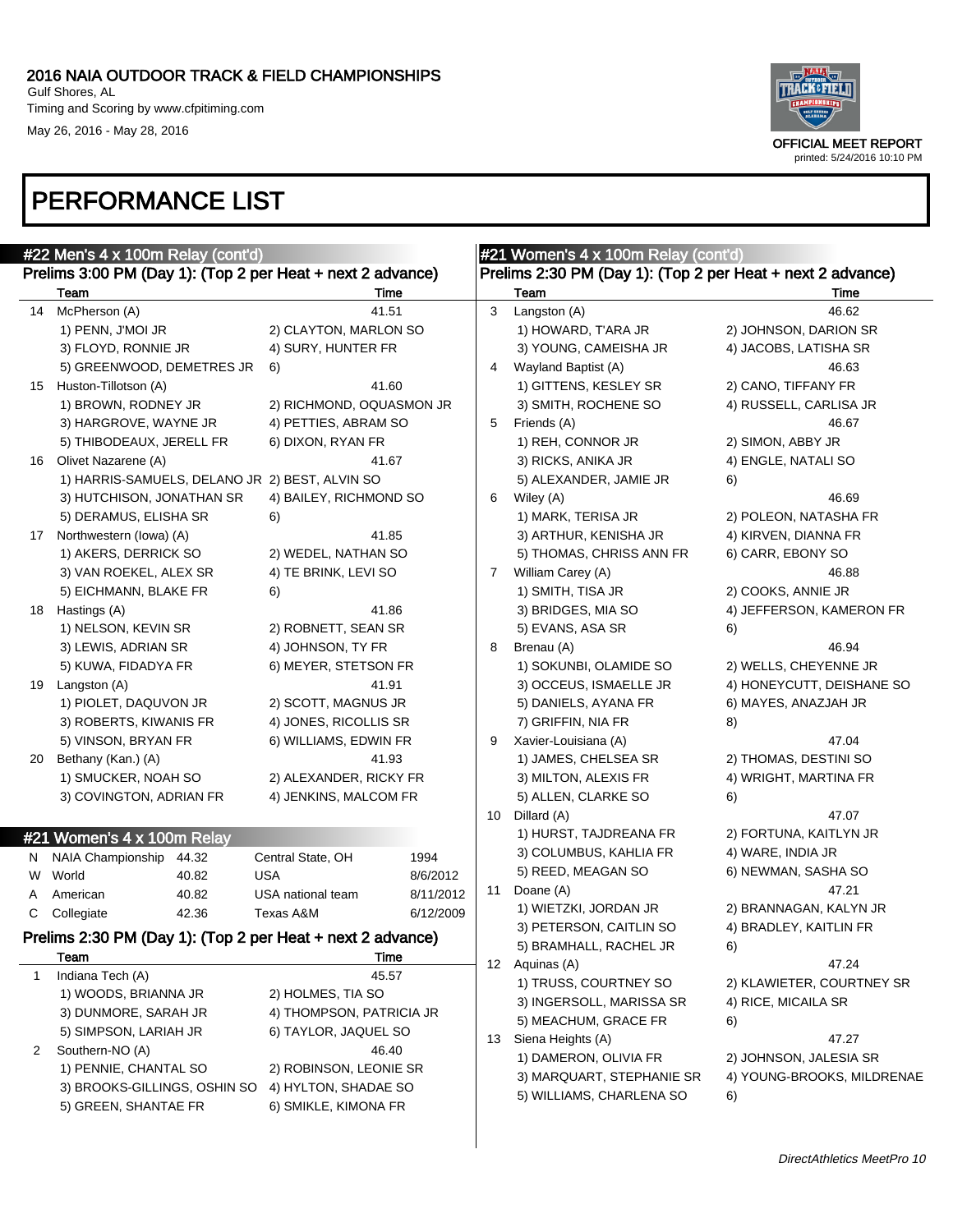#### 2016 NAIA OUTDOOR TRACK & FIELD CHAMPIONSHIPS Gulf Shores, AL Timing and Scoring by www.cfpitiming.com

May 26, 2016 - May 28, 2016



|         | #21 Women's 4 x 100m Relay (cont'd)                                         |                           |           | #24 Men's 4 x 400m Relay (cont'd) |                                                            |                           |  |  |  |  |
|---------|-----------------------------------------------------------------------------|---------------------------|-----------|-----------------------------------|------------------------------------------------------------|---------------------------|--|--|--|--|
|         | Prelims 2:30 PM (Day 1): (Top 2 per Heat + next 2 advance)                  |                           |           |                                   | Prelims 8:15 PM (Day 2): (Top 2 per Heat + next 4 advance) |                           |  |  |  |  |
|         | Team                                                                        | Time                      |           |                                   | Team                                                       | Time                      |  |  |  |  |
| 14      | Carroll (A)                                                                 | 47.34                     |           | 3                                 | Siena Heights (A)                                          | 3:12.03                   |  |  |  |  |
|         | 1) WHITE, MONICA FR                                                         | 2) PORCH, HANNAH FR       |           |                                   | 1) HAINES, ZAKARY SR                                       | 2) SMITH, JUARREZZ SR     |  |  |  |  |
|         | 3) EHMANN, KEELY FR                                                         | 4) OLSON, BRIANNA SO      |           |                                   | 3) ANDERSON, TORIN JR                                      | 4) MUESSIG, DOMINIC JR    |  |  |  |  |
|         | 5) BARTH, KARA JR                                                           | 6)                        |           |                                   | 5) RODDEN, BRENT FR                                        | 6) ELLINGTON, BLAINE FR   |  |  |  |  |
| 15      | Marian (Ind.) (A)                                                           | 47.43                     |           | 4                                 | Southern-NO (A)                                            | 3:13.50                   |  |  |  |  |
|         | 1) FONT, NATALIA JR                                                         | 2) BIRKS, LATEEFAH SO     |           |                                   | 1) RICHARDS, DANIELLE FR                                   | 2) SAUNDERS, ALEX JR      |  |  |  |  |
|         | 3) PATTERSON, DESTINEY SO                                                   | 4) MORICZ, KAITLYN JR     |           |                                   | 3) POWELL, SANJ SO                                         | 4) THOMPSON, JAHNOY FR    |  |  |  |  |
|         | 5) NICHOLS, LINDSAY SR                                                      | 6) PAULICK, MIEKE FR      |           |                                   | 5) THOMAS, CHAD SR                                         | 6) OWENS, RODRICK SO      |  |  |  |  |
| 16      | Eastern Oregon (A)                                                          | 47.62                     |           |                                   | 7) CUNNINGHAM, RASHEED SO                                  | 8) SMITH, BRIAN SO        |  |  |  |  |
|         | 1) REDDINGTON, MORGAN FR                                                    | 2) LEMUS, ANDREA FR       |           | 5                                 | Baker (A)                                                  | 3:14.31                   |  |  |  |  |
|         | 3) SULLIVAN, MEGAN SR                                                       | 4) CURRENT, KENDALL JR    |           |                                   | 1) RANDALL, TYLER JR                                       | 2) WARREN, BIRDSONG JR    |  |  |  |  |
|         | 5) ZITTERKOB, AMIE FR                                                       | 6) EMERSON, KATIE FR      |           |                                   | 3) MATHEWS, JESSE SO                                       | 4) BERNDT, DAYSHAWN SO    |  |  |  |  |
|         | 17 Huston-Tillotson (A)                                                     | 47.94                     |           |                                   | 5) GREGORY, DAVID SO                                       | 6)                        |  |  |  |  |
|         | 1) OKEREKE, ONYEOMA JR                                                      | 2) ROBINSON, ASHLEY JR    |           | 6                                 | Briar Cliff (A)                                            | 3:15.37                   |  |  |  |  |
|         | 3) BETHEA, LESLIE JR                                                        | 4) NASH, LEEANN SO        |           |                                   | 1) MUNCY, RUSTY SR                                         | 2) MOSSBERG, BLAKE FR     |  |  |  |  |
|         | 18 William Woods (A)                                                        | 48.12                     |           |                                   | 3) RODEN, JOE SR                                           | 4) IRON SHELL, ROBERT JR  |  |  |  |  |
|         | 1) PROKUP, DOMINICA SR                                                      | 2) WILSON, MEGAN SO       |           |                                   | 5) HEINRICHS, JOE SO                                       | 6)                        |  |  |  |  |
|         | 3) MCILHENNEY, JESSICA SO                                                   | 4) MCCLENDON, ALLIAH SO   |           | 7                                 | St. Ambrose (A)                                            | 3:15.49                   |  |  |  |  |
|         | 5) HOUSTON, ANNA SO                                                         | 6)                        |           |                                   | 1) OHIOZE, MICHAEL JR                                      | 2) KUNTZ, JONAH FR        |  |  |  |  |
| 19      | Huntington (A)                                                              | 48.13                     |           |                                   | 3) WARREN, JIM SR                                          | 4) FERRIS, MATT JR        |  |  |  |  |
|         | 1) PENNINGTON, NICOLE SO                                                    | 2) MCCOY, SAMANTHA SO     |           |                                   | 5) FONTENOT, DENNI'S FR                                    | 6) COYER, BEN SR          |  |  |  |  |
|         | 3) HARTER, MARIAH FR                                                        | 4) HICKS, CHRISTIANA JR   |           |                                   | 7) PETERS, ANTHONY SO                                      | 8) COLBORN, GRANT JR      |  |  |  |  |
|         | 5) SPARKS, CHRISTINE JR                                                     | 6) WOOD, KRISTA SR        |           | 8                                 | Wiley (A)                                                  | 3:15.67                   |  |  |  |  |
| 20      | Webber (A)                                                                  | 48.20                     |           |                                   | 1) WOODS, JORDAN SR                                        | 2) ALI, ROGER SO          |  |  |  |  |
|         | 1) WHITFIELD, KATHI JR                                                      | 2) DAWKINS, ARTISHA JR    |           |                                   | 3) MALONEY, JUSTIN SO                                      | 4) EDGAR, MARBEQ FR       |  |  |  |  |
|         | 3) JOSEPH, MARLY SO                                                         | 4) PIERCE, BRE'SHEA JR    |           |                                   | 5) MORAIN, MORIBA FR                                       | 6) RALPH, QUINN-LEE SO    |  |  |  |  |
|         |                                                                             |                           |           |                                   | 7) PEROUZA, KENDELL SO                                     | 8) KIPRONO, LEONARD SO    |  |  |  |  |
|         | #24 Men's 4 x 400m Relay                                                    |                           |           | 9                                 | Marian (Ind.) (A)                                          | 3:16.63                   |  |  |  |  |
|         | NAIA Championship<br>3:05.40                                                | Mississippi Valley State  | 1981      |                                   | 1) PURHAM, TYREE SR                                        | 2) AKINYOSOYE, SOGO JR    |  |  |  |  |
| N.<br>W | World<br>2:54.29                                                            | <b>USA</b>                | 8/22/1993 |                                   | 3) CLARK, JARON SO                                         | 4) SNEIDERWINE, ZACH SO   |  |  |  |  |
|         | American                                                                    | USA national team         | 8/22/1993 |                                   | 5) MURRAY, AARON FR                                        | 6) GARDNER, MARCELLION SO |  |  |  |  |
| A<br>С  | 2:54.29<br>Collegiate<br>2:59.59                                            | LSU                       | 6/11/2005 |                                   | 7) MARTIN, PRESLEY SO                                      | 8) BRYANT, JAMES SO       |  |  |  |  |
|         |                                                                             |                           |           | 10                                | Webber (A)                                                 | 3:16.63                   |  |  |  |  |
|         | Prelims 8:15 PM (Day 2): (Top 2 per Heat + next 4 advance)                  |                           |           |                                   | 1) WILSON, LILROBERT SO                                    | 2) BRAXTON, MICHAEL FR    |  |  |  |  |
|         | Team                                                                        | Time                      |           |                                   | 3) HUDSON, CHRISTOPHER JR                                  | 4) CLARKE, JORDAN JR      |  |  |  |  |
| 1       | Wayland Baptist (A)                                                         | 3:08.60                   |           |                                   | 5) CAMERON, ISIAH FR                                       | 6)                        |  |  |  |  |
|         | 1) REYNOLDS, ANDREW SO                                                      | 2) HELOM, JOSHUA SR       |           | 11                                | Huston-Tillotson (A)                                       | 3:16.69                   |  |  |  |  |
|         | 3) PIERRE, KELSON SO                                                        | 4) SANDERS, DEVON SO      |           |                                   | 1) DIXON, RYAN FR                                          | 2) HARGROVE, WAYNE JR     |  |  |  |  |
| 2       | Indiana Tech (A)                                                            | 3:10.31                   |           |                                   | 3) RICHMOND, OQUASMON JR                                   | 4) PETTIES, ABRAM SO      |  |  |  |  |
|         | 1) BROADEN, JOHN SR                                                         | 2) EDWARDS III, HARRIS SR |           |                                   | 5) THIBODEAUX, JERELL FR                                   | 6)                        |  |  |  |  |
|         | 3) SPRINGER, GAIRY FR                                                       | 4) WOODS, DESHAWN JR      |           |                                   | 12 Friends (A)                                             | 3:16.93                   |  |  |  |  |
|         | 5) HESTER, JOHN JR<br>6) WILLIAMS, XAVIER FR<br>7) MUHAMMAD, QADIR FR<br>8) |                           |           | 1) CLARK, JACOB JR                | 2) SUMMERS, CHANDLER FR                                    |                           |  |  |  |  |
|         |                                                                             |                           |           | 3) RANDOLPH, PEYTON JR            | 4) CLARK, ISAAC JR                                         |                           |  |  |  |  |
|         |                                                                             |                           |           |                                   | 5) JARVIS, GRAEHAM SO                                      | 6) MATHUR, KRIS SO        |  |  |  |  |
|         |                                                                             |                           |           |                                   | 7) LYLE, JESSE SR                                          | 8) BALDWIN, JUANTE SO     |  |  |  |  |
|         |                                                                             |                           |           |                                   |                                                            |                           |  |  |  |  |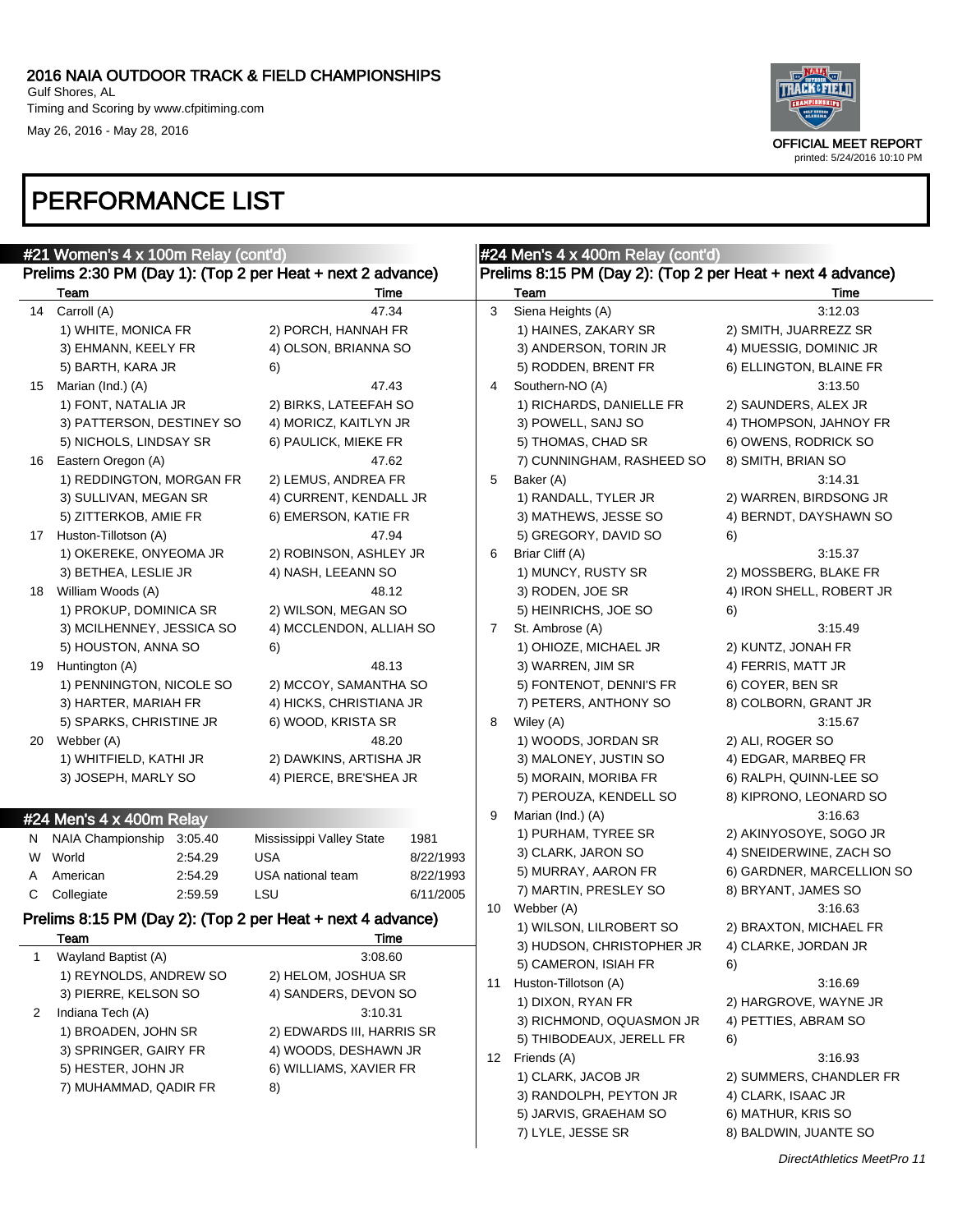

|                  | #24 Men's 4 x 400m Relay (cont'd)                                                                                                                   | Prelims 8:15 PM (Day 2): (Top 2 per Heat + next 4 advance)                                                                                |                                            |                     | #23 Women's 4 x 400m Relay (cont'd)<br>Prelims 7:45 PM (Day 2): (Top 2 per Heat + next 2 advance)                                              |                                                                                                                                    |
|------------------|-----------------------------------------------------------------------------------------------------------------------------------------------------|-------------------------------------------------------------------------------------------------------------------------------------------|--------------------------------------------|---------------------|------------------------------------------------------------------------------------------------------------------------------------------------|------------------------------------------------------------------------------------------------------------------------------------|
|                  | Team                                                                                                                                                | Time                                                                                                                                      |                                            |                     | Team                                                                                                                                           | Time                                                                                                                               |
| 13               | St. Francis (III.) (A)<br>1) RUFFIN, BRANDON FR<br>3) PRINCIPATO, JOHN SO<br>5) DUNCAN, JORDAN SO<br>7) LIMA, ALEX FR                               | 3:16.97<br>2) GIOVANNELLI, MICHAEL SO<br>4) HOPKINS, TEVIN SR<br>6) TOBIAS, MISAEL SO<br>8) COSTELLO, NATHAN SO                           |                                            | $\overline{7}$<br>8 | St. Francis (III.) (A)<br>1) MOODY, JENNA SO<br>3) EDEKO, ISI JR<br>5) LOPEZ, LESLEY SO<br>7) KNOTT, ASHLEE SO<br>Aquinas (A)                  | 3:50.92<br>2) MASON, LATOYAH SO<br>4) RODRIGUEZ, DARYLL SR<br>6) CROSSON, CATHERINE SO<br>8) CAITHAMER, JULIA JR<br>3:50.94        |
|                  | #23 Women's 4 x 400m Relay                                                                                                                          |                                                                                                                                           |                                            |                     | 1) KLAWIETER, COURTNEY SR                                                                                                                      | 2) TRUSS, COURTNEY SO                                                                                                              |
| W<br>A<br>C      | N NAIA Championship 3:33.46<br>World<br>3:15.17<br>3:15.51<br>American<br>Collegiate<br>3:23.75                                                     | Southern- New Orleans<br><b>URS</b><br>USA national team<br>Texas<br>Prelims 7:45 PM (Day 2): (Top 2 per Heat + next 2 advance)           | 1994<br>10/1/1988<br>10/1/1988<br>4/3/2004 | 9                   | 3) SIGAFOOSE, ADRI SO<br>5) HENNINGER, KAITLYN SR<br>College of Idaho (A)<br>1) HAWKINS, KIMBER FR<br>3) HAWKINS, KAMI FR                      | 4) INGERSOLL, MARISSA SR<br>6) FLOYD, ANALIS FR<br>3:51.82<br>2) DEGRANGE, NICHOLE SR<br>4) THOMAS, TIANA SR                       |
|                  | Team                                                                                                                                                | Time                                                                                                                                      |                                            | 10                  | 5) PFAFF, AMY SO<br>St. Ambrose (A)                                                                                                            | 6) KLOPFENSTEIN, LILA JR<br>3:52.29                                                                                                |
| $\mathbf 1$<br>2 | Wiley (A)<br>1) HIGGINS, CANDICE SO<br>3) THOMAS, CHRISS ANN FR<br>5) POLEON, NATASHA FR<br>Carroll (A)<br>1) BARTH, KARA JR<br>3) WHITE, MONICA FR | 3:45.31<br>2) KIRVEN, DIANNA FR<br>4) AJANGA, ETHEL SR<br>6) DAVID, DANIELLE FR<br>3:47.43<br>2) OLSON, BRIANNA SO<br>4) EHMANN, KEELY FR |                                            | 11                  | 1) LAMPE, SARAH JR<br>3) HAMMER, ABBY SO<br>5) FLANDERS, CHARLETTE SO<br>7) WOODALL, NICOLE JR<br>Wayland Baptist (A)<br>1) GITTENS, KESLEY SR | 2) SMITH, MOLLY JO JR<br>4) ANDERSON, MARIAH FR<br>6) CARLISLE, AUBRIE FR<br>8) PLUMB, ASHLEY FR<br>3:52.40<br>2) CANO, TIFFANY FR |
|                  | 5) SANCHEZ, MARISA JR                                                                                                                               | 6) PORCH, HANNAH FR                                                                                                                       |                                            |                     | 3) SMITH, ROCHENE SO<br>12 Friends (A)                                                                                                         | 4) MCPHERSON, MONIQUE SO<br>3:52.42                                                                                                |
| 3                | Indiana Tech (A)<br>1) MOODY, AYANNA FR<br>3) KENNEDY, PATIENCE FR<br>5) DUNMORE, SARAH JR<br>7) THOMPSON, PATRICIA JR                              | 3:48.75<br>2) WILSON, APRIL JR<br>4) TAYLOR, JAQUEL SO<br>6) WOODS, BRIANNA JR<br>8)                                                      |                                            | 13                  | 1) MURRAY, ANGEL FR<br>3) HUNDLEY, SHELBY FR<br>5) CHEEK, CHEYENNE FR<br>Northwestern (lowa) (A)<br>1) MUILENBURG, REBEKAH FR                  | 2) KECK, KAITLYN SR<br>4) ENGLE, NATALI SO<br>6)<br>3:53.47<br>2) OOSTRA, JORDYN SO                                                |
| 4                | Southern-NO (A)<br>1) GREEN, SHANTAE FR<br>3) PENNIE, CHANTAL SO<br>5) HYLTON, SHADAE SO<br>7) SMIKLE, KIMONA FR                                    | 3:49.53<br>2) BROOKS-GILLINGS, OSHIN SO<br>4) BENNETT, ORENTHIA SR<br>6) ROBINSON, LEONIE SR<br>8)                                        |                                            | 14                  | 3) LANDHUIS, KATIE SO<br>5) SORENSEN, EMILY FR<br>Brenau (A)<br>1) WELLS, CHEYENNE JR<br>3) MAYES, ANAZJAH JR                                  | 4) SPRANGER, LAUREN SR<br>6)<br>3:53.98<br>2) DANIELS, AYANA FR<br>4) HONEYCUTT, DEISHANE SO                                       |
| 5                | Doane (A)<br>1) BRAMHALL, RACHEL JR<br>3) BRANNAGAN, KALYN JR<br>5) GOKIE, KYLIE JR                                                                 | 3:50.24<br>2) HARSIN, EMILY SO<br>4) HOLTMEIER, SYDNEY SR<br>6)                                                                           |                                            | 15                  | 5) GRIFFIN, NIA FR<br>William Carey (A)<br>1) COOKS, ANNIE JR<br>3) DANIEL, SAPPHIRE SO                                                        | 6) OCCEUS, ISMAELLE JR<br>3:54.68<br>2) JEFFERSON, KAMERON FR<br>4) EVANS, ASA SR                                                  |
| 6                | Dillard (A)<br>1) COLUMBUS, KAHLIA FR<br>3) WARE, INDIA JR<br>5) HARDIN, DOMINIQUE SR<br>7) FORTUNA, KAITLYN JR                                     | 3:50.47<br>2) HURST, TAJDREANA FR<br>4) NEWMAN, SASHA SO<br>6) REED, MEAGAN SO<br>8)                                                      |                                            | 16                  | 5) BRIDGES, MIA SO<br>Dordt (A)<br>1) VELGERSDYK, MIRANDA SO<br>3) WIND, JOSCELYN FR<br>5) KROEZE, KIM JR                                      | 6) GINES, KIEONNA SR<br>3:54.97<br>2) RANKIN, ELIZABETH FR<br>4) BROERSMA, MARISA SR<br>6) WUBBEN, DANIELLE SO                     |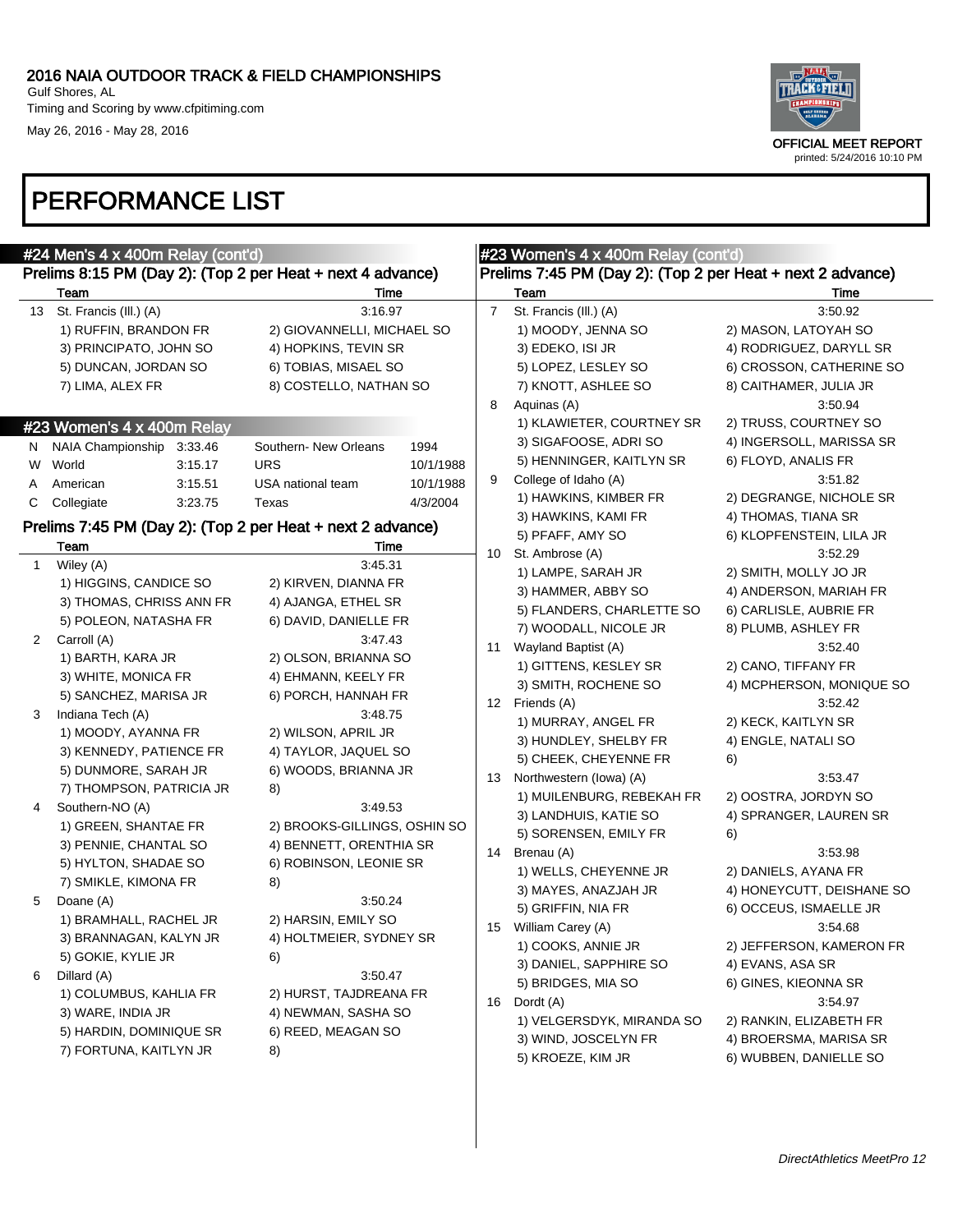#### 2016 NAIA OUTDOOR TRACK & FIELD CHAMPIONSHIPS Gulf Shores, AL Timing and Scoring by www.cfpitiming.com

May 26, 2016 - May 28, 2016



|              | #23 Women's 4 x 400m Relay (cont'd)                        |                                           |             | #44 Men's 4 x 800m Relay (cont'd)                          |                            |
|--------------|------------------------------------------------------------|-------------------------------------------|-------------|------------------------------------------------------------|----------------------------|
|              | Prelims 7:45 PM (Day 2): (Top 2 per Heat + next 2 advance) |                                           |             | Prelims 6:15 PM (Day 1): (Top 2 per Heat + next 2 advance) |                            |
|              | Team                                                       | Time                                      |             | Team                                                       | Time                       |
|              | 17 Marian (Ind.) (A)                                       | 3:56.05                                   | 6           | Wayland Baptist (A)                                        | 7:41.82                    |
|              | 1) BIRKS, LATEEFAH SO                                      | 2) KUNTZ, ANN SR                          |             | 1) KIPTOO, BONIFACE FR                                     | 2) HINDS, TRE FR           |
|              | 3) CRANE, COURTNEY SR                                      | 4) FLORA, BECKA SO                        |             | 3) GONZALEZ, JOEY SO                                       | 4) BERHE, ADAM SO          |
|              | 5) KOEHL, OLIVIA FR                                        | 6) PATTERSON, DESTINEY SO                 |             | 5) PIERRE, KELSON SO                                       | 6)                         |
|              | 7) NICHOLS, LINDSAY SR                                     | 8) SCHROPE, KIERSTEN SO                   | $7^{\circ}$ | Siena Heights (A)                                          | 7:42.56                    |
|              | 18 Grand View (A)                                          | 3:56.16                                   |             | 1) VERMILYE, ANTHONY JR                                    | 2) JACKSON, WILLIAM FR     |
|              | 1) AYERS, RONNOJA SO                                       | 2) ROBERTS, KATIE SO                      |             | 3) RODDEN, BRENT FR                                        | 4) MUESSIG, DOMINIC JR     |
|              | 3) VAN EE, LYDIA FR                                        | 4) KING, KENNEDY SO                       |             | 5) DUKES, RYAN SO                                          | 6)                         |
|              | 5) ROSS, JAIDIN JR                                         | 6) BARRY, JAMIE SO                        | 8           | Indiana Wesleyan (A)                                       | 7:42.86                    |
| 19           | Southwestern (Kan.) (A)                                    | 3:56.32                                   |             | 1) NEIDECK, JOSHUA SO                                      | 2) DEKKER, JORDAN JR       |
|              | 1) WENRICK, ASHLEE SR                                      | 2) BLATTNER, KARI FR                      |             | 3) STRATTON, NOAH SO                                       | 4) KEAFFABER, GRANT SR     |
|              | 3) SCHOENHOFER, ASHLEY SR                                  | 4) NEEDHAM, TAYLOR SO                     | 9           | St. Francis (III.) (A)                                     | 7:43.45                    |
|              | 20 Westmont (A)                                            | 3:56.53                                   |             | 1) LIMA, ALEX FR                                           | 2) TOBIAS, MISAEL SO       |
|              | 1) ADAMS, ALEXANDRIA SR                                    | 2) HERRERA, MADISON SO                    |             | 3) PRINCIPATO, JOHN SO                                     | 4) SANCHEZ, AARON SO       |
|              | 3) PHIPPS, TARYN JR                                        | 4) STORKSON, KARLIE SR                    |             | 5) COSTELLO, NATHAN SO                                     | 6) ZAVALA, CHRIS FR        |
|              | 21 Xavier-Louisiana (A)                                    | 3:56.71                                   |             | 7) BLAYLOCK, BRIAN SO                                      | 8) KNUDSEN, CAM JR         |
|              | 1) WILLIAMS, KAILEY SR                                     | 2) QUINCY, KAYLA JR                       | 10          | Olivet Nazarene (A)                                        | 7:44.75                    |
|              | 3) JONES, CHINYERE FR                                      | 4) ALLEN, CLARKE SO                       |             | 1) MEEHAN, MATT SO                                         | 2) BRASSARD, JEREMY SO     |
|              | 5) MILTON, ALEXIS FR                                       | 6)                                        |             | 3) DIVAN, BRANDON SR                                       | 4) FIENE, NICHOLAS SO      |
|              |                                                            |                                           |             | 5) MONTGOMERY, MATTHEW JR                                  | 6) DRAKE, CALEB JR         |
|              | #44 Men's 4 x 800m Relay                                   |                                           | 11          | Marian (Ind.) (A)                                          | 7:46.17                    |
| N.           | NAIA Championship 7:26.13                                  | Azusa Pacific, CA<br>2004                 |             | 1) HENDRICKS, BEN SR                                       | 2) BRIGGS, LUKE SR         |
|              | Prelims 6:15 PM (Day 1): (Top 2 per Heat + next 2 advance) |                                           |             | 3) MARTIN, PRESLEY SO                                      | 4) BALL, CHANDLER SO       |
|              | Team                                                       | Time                                      |             | 5) BRYANT, JAMES SO                                        | 6) NAYLOR-COOK, JACKSON JR |
| $\mathbf{1}$ | Indiana Tech (A)                                           | 7:34.25                                   | 12          | British Columbia (A)                                       | 7:46.73                    |
|              | 1) BECKHAM, DEVONTA FR                                     | 2) RUNYAN, LUKE SO                        |             | 1) JARRON, LUKAS JR                                        | 2) TRUMMER, MAX SO         |
|              | 3) MARROW, DEVON JR                                        | 4) HESTER, JOHN JR                        |             | 3) LARSEN, COLE JR                                         | 4) TAYLOR, CHRISTOPHER SO  |
|              | 5) SPRINGER, GAIRY FR                                      | 6)                                        |             | 5) GAY, JOHN SO                                            | 6) HALLIDAY, KIERAN JR     |
| 2            | Friends (A)                                                | 7:35.91                                   |             | 7) HOOTON, JESSE SR                                        | 8) HANNA, JACOB FR         |
|              | 1) CLARK, ISAAC JR                                         | 2) CLARK, JACOB JR                        | 13          | Doane (A)                                                  | 7:46.94                    |
|              | 3) HISER, DAMIEN SO                                        | 4) JARVIS, GRAEHAM SO                     |             | 1) APPEL, COLIN SO                                         | 2) FLYNN, CHANDLER FR      |
|              | 5) MATHUR, KRIS SO                                         | 6) LYLE, JESSE SR                         |             | 3) WHYRICK, JOSH SR                                        | 4) VARELA, ALAN FR         |
| 3            | Morningside (A)                                            | 7:38.78                                   | 14          | St. Mary (Kan.) (A)                                        | 7:47.25                    |
|              | 1) GREEN, JACOB SO                                         | 2) HISER, KYLE JR                         |             | 1) ADAMS, MESHACH JR                                       | 2) TYLL, MICHAEL SO        |
|              | 3) SCHILTZ, DREW JR                                        | 4) WILLEY, JACOB SR                       |             | 3) JOHNSON, JERMIE SO                                      | 4) RACHFORD, PATRICK SR    |
| 4            | Briar Cliff (A)                                            | 7:40.70                                   |             | 5) THOMAS, NICHOLAS FR                                     | 6) WILLIAMS, DIJONN JR     |
|              | 1) HEINRICHS, JOE SO                                       | 2) JACKSON, JOE SR                        |             | 15 York (Neb.) (A)                                         | 7:47.38                    |
|              | 3) THELEN, TOMMY JR                                        | 4) SCHLEIS, MITCHELL SR                   |             | 1) GASTINEAU, MATTHEW SR                                   | 2) HELD, MASON FR          |
| 5            | Northwestern (lowa) (A)                                    | 7:41.26                                   |             | 3) JARVIS, BRENNAN JR                                      | 4) MAGNER, CALEB SO        |
|              |                                                            |                                           | 16          | Cornerstone (A)                                            | 7:47.45                    |
|              | 1) WEITGENANT, RYAN SR                                     |                                           |             |                                                            |                            |
|              | 3) HOLLINGER, PETER FR                                     | 2) JOHNSON, ELLIOTT SR<br>4) ROSE, TIM SO |             | 1) BAMBACH, THOMAS SR                                      | 2) TREMAINE, GARRETT SO    |
|              | 5) BENZING, CALEB FR                                       | 6)                                        |             | 3) VANDERVELDE, ELIJAH FR                                  | 4) VROEGH, KEVIN SO        |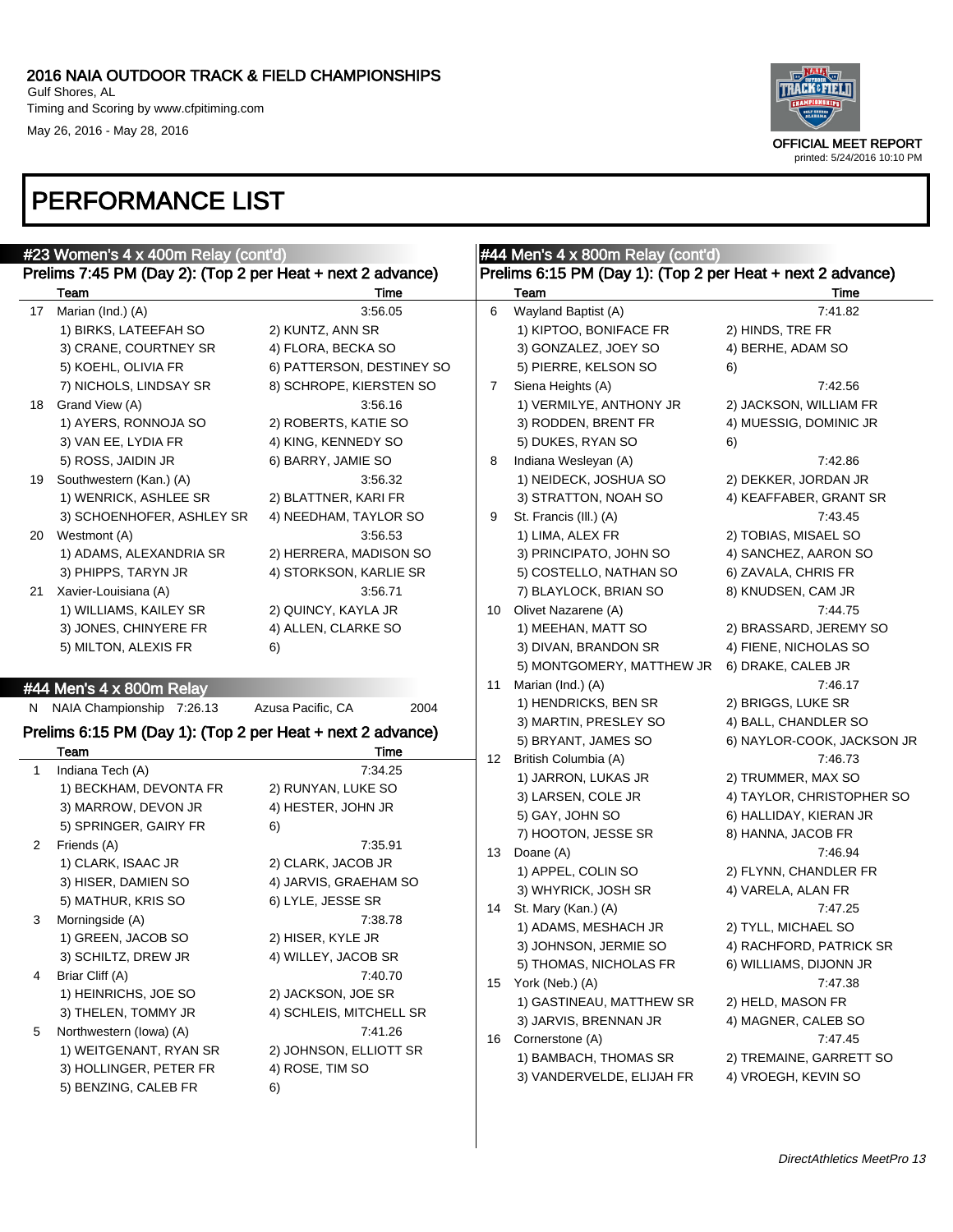

|              | #44 Men's $4 \times 800$ m Relay (cont'd)                  |                           |    | $#43$ Women's $4 \times 800$ m Relay (cont'd)              |                           |
|--------------|------------------------------------------------------------|---------------------------|----|------------------------------------------------------------|---------------------------|
|              | Prelims 6:15 PM (Day 1): (Top 2 per Heat + next 2 advance) |                           |    | Prelims 5:40 PM (Day 1): (Top 2 per Heat + next 2 advance) |                           |
|              | Team                                                       | Time                      |    | Team                                                       | Time                      |
|              | 17 Taylor (A)                                              | 7:48.13                   | 9  | St. Ambrose (A)                                            | 9:20.11                   |
|              | 1) BYRD, BEN FR                                            | 2) VAN NIEKERK, SCHALK SR |    | 1) SMITH, MOLLY JO JR                                      | 2) HAMMER, ABBY SO        |
|              | 3) SHELTON, KYLE SO                                        | 4) DYE, TANNER JR         |    | 3) PLUMB, ASHLEY FR                                        | 4) WOODALL, NICOLE JR     |
|              | 5) RODMAN, DAVID SR                                        | 6)                        |    | 5) LAMPE, SARAH JR                                         | 6) FLANDERS, CHARLETTE SO |
|              |                                                            |                           |    | 7) CARLISLE, AUBRIE FR                                     | 8) LOPEZ, JENNY SO        |
|              | #43 Women's 4 x 800m Relay                                 |                           | 10 | Morningside (A)                                            | 9:20.53                   |
|              | N NAIA Championship 8:43.99                                | Simon Fraser, BC<br>2005  |    | 1) HALL, SHELBY SR                                         | 2) MUMM, MICHELLE SO      |
|              |                                                            |                           |    | 3) SHEPHERD, TIFFANY JR                                    | 4) APPLEGARTH, MORGAN FR  |
|              | Prelims 5:40 PM (Day 1): (Top 2 per Heat + next 2 advance) |                           |    | 5) BOER, PAYTON FR                                         | 6)                        |
|              | Team                                                       | Time                      | 11 | Taylor (A)                                                 | 9:21.17                   |
| $\mathbf{1}$ | Dordt (A)                                                  | 9:10.68                   |    | 1) CROSBY, MARJORIE FR                                     | 2) HAWKS, JANE SR         |
|              | 1) BYL, KAYLA SR                                           | 2) LEWIS, KELSEY JR       |    | 3) OLESON, SARINA SR                                       | 4) BLAGG, RACHEL FR       |
|              | 3) SLATER, NICOLE SO                                       | 4) VAN ZEE, JUSTINE JR    |    | 5) SOUZIS, ANNA FR                                         | 6)                        |
|              | 5) KROEZE, KIM JR                                          | 6)                        | 12 | Biola (A)                                                  | 9:21.79                   |
| $\mathbf{2}$ | Aquinas (A)                                                | 9:11.37                   |    | 1) DAWSON, LYNDEE SO                                       | 2) GASNER, ANIKA SR       |
|              | 1) HENNINGER, KAITLYN SR                                   | 2) WINCHESTER, MELISSA FR |    | 3) HUNT, KELLIAN SR                                        | 4) MURRAY, ALISA SR       |
|              | 3) ANDERSON, SYDNEY JR                                     | 4) SIGAFOOSE, ADRI SO     |    | 5) CLARK, MICHELLE SR                                      | 6) HUNSAKER, HANNAH SO    |
|              | 5) PEREGRINE, MOLLY SO                                     | 6)                        |    | 7) CHAIRES, STEPHANIE JR                                   | 8) CROY, STEPHANIE SO     |
| 3            | Northwestern (lowa) (A)                                    | 9:12.83                   | 13 | Cornerstone (A)                                            | 9:22.33                   |
|              | 1) BOSCH, KATIE SO                                         | 2) MUILENBURG, REBEKAH FR |    | 1) CORYELL, CATHY JR                                       | 2) QUICK, MEGAN SO        |
|              | 3) DE JONG, KASSIDY FR                                     | 4) LANDHUIS, KATIE SO     |    | 3) RABE, ALLY SO                                           | 4) REIST, JOY SO          |
|              | 5) SINCLAIR, SAM SO                                        | 6)                        |    | 5) RICHTER, VALERIE FR                                     | 6)                        |
| 4            | British Columbia (A)                                       | 9:13.97                   | 14 | St. Francis (III.) (A)                                     | 9:22.51                   |
|              | 1) KORPACH, SARAH JR                                       | 2) LEE, KIRSTEN SR        |    | 1) CROSSON, CATHERINE SO                                   | 2) LOPEZ, LESLEY SO       |
|              | 3) HAWTHORN, NATALIA JR                                    | 4) VAN TASSEL, CAMILLE SO |    | 3) JOHNSON, BROOKE SR                                      | 4) KNOTT, ASHLEE SO       |
|              | 5) KILMARTIN, SANDRA SO                                    | 6) MILLER, ALEXIA SO      |    | 5) CAITHAMER, JULIA JR                                     | 6) RODRIGUEZ, DARYLL SR   |
|              | 7) LACIS, NICOLE SO                                        | 8) AU, ENID FR            |    | 7) ASLAKSON, DONNA SR                                      | 8) MOODY, JENNA SO        |
| 5            | Olivet Nazarene (A)                                        | 9:18.87                   | 15 | Westmont (A)                                               | 9:22.83                   |
|              | 1) BROWN, KARLEY JR                                        | 2) LAFEMINA, ANGELICA JR  |    | 1) ADAMS, ALEXANDRIA SR                                    | 2) JENSEN, JANNA SO       |
|              | 3) WOJCIECHOWSKI, ANDREA JR 4) BEEZHOLD, ALEXA SO          |                           |    | 3) PHIPPS, TARYN JR                                        | 4) MEYERS, JESSICA SR     |
|              | 5) TROEMEL, EMILY SO                                       | 6)                        | 16 | Doane (A)                                                  | 9:23.03                   |
| 6            | Southern Oregon (A)                                        | 9:18.88                   |    | 1) KOTTWITZ, SARAH SO                                      | 2) LEMKAU, DELANEY FR     |
|              | 1) BLACKMORE, KAYLE FR                                     | 2) BERANIA, NATALIE JR    |    | 3) SIECK, LOGAN JR                                         | 4) MOORE, MARISSA SR      |
|              | 3) WEBER, BRAANA FR                                        | 4) ABBOTT, ASPEN JR       | 17 | Carroll (A)                                                | 9:24.20                   |
| 7            | Lewis-Clark (A)                                            | 9:19.24                   |    | 1) FEY, MADELEINE SR                                       | 2) TORRES, SANDY SR       |
|              | 1) HORN, KATELYNN JR                                       | 2) JENSEN, ARIEL JR       |    | 3) FIFIELD, MACALA JR                                      | 4) ESPOSITO, LEAH JR      |
|              | 3) KNISHKA, ANGELA SO                                      | 4) RENFRO, ASHLIE SR      |    | 5) SANCHEZ, MARISA JR                                      | 6)                        |
|              | 5) KELSEY, KAIDAN FR                                       | 6) THURSTON, HALI FR      | 18 | Shawnee State (A)                                          | 9.26.94                   |
| 8            | Marian (Ind.) (A)                                          | 9:19.27                   |    | 1) SMITH, BROOKE FR                                        | 2) SALING, KATIE FR       |
|              | 1) KUNTZ, ANN SR                                           | 2) SCHROPE, KIERSTEN SO   |    | 3) BEGLEY, SHANIAH FR                                      | 4) TAYLOR, ALYSSA FR      |
|              | 3) CRANE, COURTNEY SR                                      | 4) DUDLEY, ANNA JR        | 19 | Northwest U. (A)                                           | 9:26.95                   |
|              | 5) DEVER, RACHEL SO                                        | 6) FLORA, BECKA SO        |    | 1) BROWN, CASSIDY SO                                       | 2) CONLIN, RYAN SO        |
|              | 7) KOEHL, OLIVIA FR                                        | 8) SHARP, BRITTANY FR     |    | 3) LYSTAD, SHANDON JR                                      | 4) ENGELBREKT, LILY SO    |
|              |                                                            |                           |    | 5) ESTABROOK, SARAH SO                                     | 6)                        |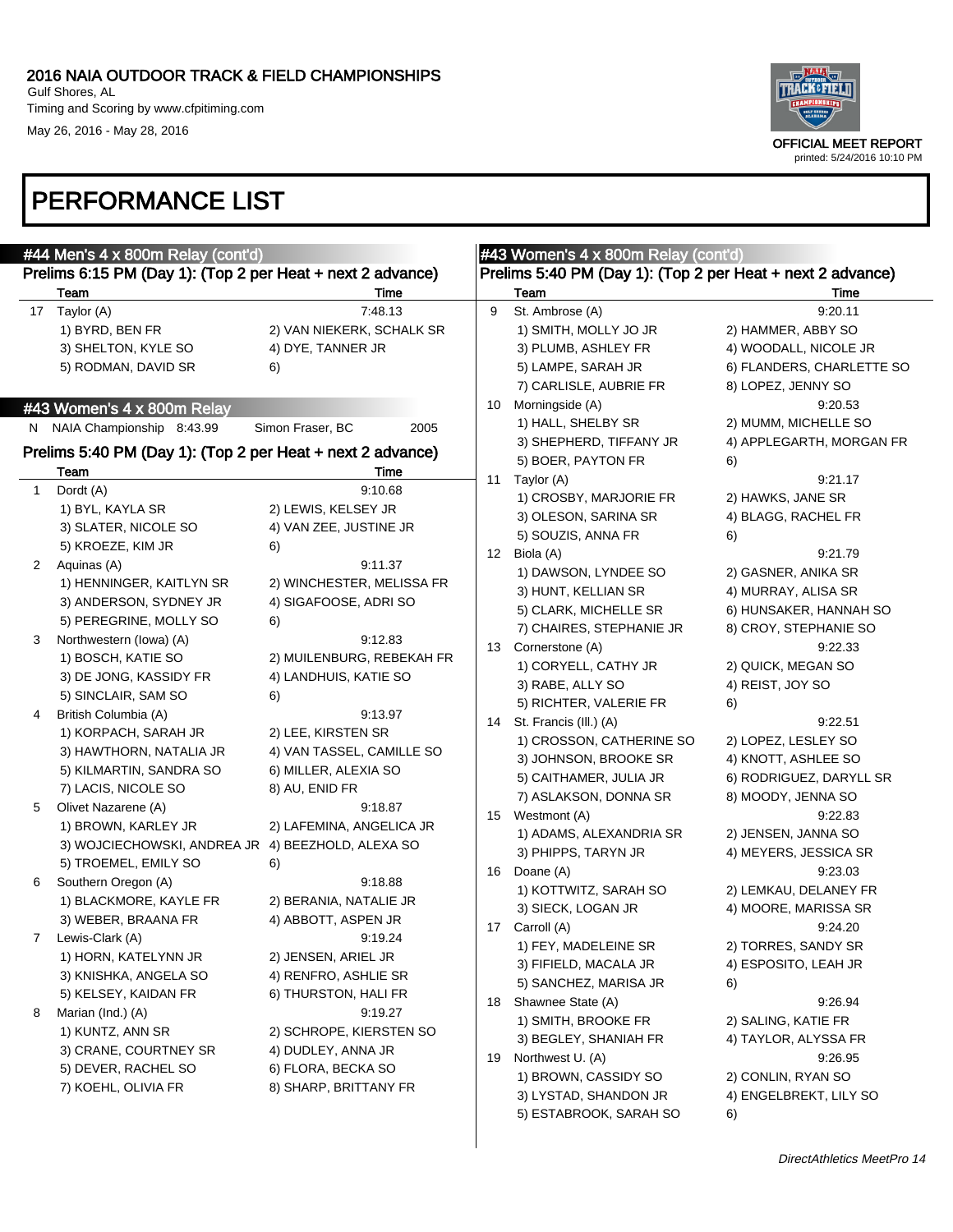

### PERFORMANCE LIST

| #43 Women's 4 x 800m Relay (cont'd) |                                                            |  |                             |           |              | #25 Women's High Jump (cont'd) |                        |       |  |                             |           |
|-------------------------------------|------------------------------------------------------------|--|-----------------------------|-----------|--------------|--------------------------------|------------------------|-------|--|-----------------------------|-----------|
|                                     | Prelims 5:40 PM (Day 1): (Top 2 per Heat + next 2 advance) |  |                             |           |              |                                | 2:00 PM (Day 3)        |       |  |                             |           |
|                                     | Team                                                       |  | Time                        |           |              | #                              | Name                   |       |  | Yr Team                     | Mark      |
| 20                                  | Siena Heights (A)                                          |  | 9:28.45                     |           | 6            |                                | 605 SATO, NINA         |       |  | SO Wayland Baptist          | 1.71m     |
|                                     | 1) LETHERER, RUTH FR                                       |  | 2) RIDAL, MARIAH JR         |           | 7            |                                | 259 BROWN, SHAY        |       |  | FR Doane                    | 1.71m     |
|                                     | 3) RUSSO, ASHLEY SO                                        |  | 4) SHELLENBARGER, HANNAH JR |           | 8            |                                | 261 FYE, BREANNA       |       |  | SR Doane                    | 1.70m     |
|                                     |                                                            |  |                             |           | 9            |                                | 472 BROWN, ANNE-LOR    |       |  | SO Olivet Nazarene          | 1.68m     |
|                                     | #26 Men's High Jump                                        |  |                             |           | 10           |                                | 278 HULST, MYCAH       |       |  | SR Dordt                    | 1.68m     |
| N.                                  | NAIA Championship<br>2.22m                                 |  | Mike Mason                  | 2006      | 11           |                                | 269 NAST, HALEY        |       |  | SO Doane                    | 1.68m     |
| W                                   | World<br>2.45m                                             |  | Javier Sotomayor            | 7/27/1993 | 12           |                                | 272 SINTEK, CLAIRE     |       |  | FR Doane                    | 1.68m     |
| A                                   | 2.40m<br>American                                          |  | <b>Charles Austin</b>       | 8/7/1991  | 13           |                                | 344 SIEGEL, LINDSY     |       |  | FR Hastings                 | 1.68m     |
| C                                   | 2.38m<br>Collegiate                                        |  | <b>Hollis Conway</b>        | 6/3/1989  | 14           |                                | 243 MICHALSKI, EMILY   |       |  | FR Davenport                | 1.68m     |
|                                     |                                                            |  |                             |           | 15           |                                | 292 MCBRIDE, HARLEY    |       |  | JR Eastern Oregon           | 1.67m     |
|                                     | 4:30 PM (Day 2)                                            |  |                             |           | 16           |                                | 542 MILCH, MEGAN       |       |  | FR Southwestern (Kan.)      | 1.66m     |
|                                     | # Name                                                     |  | Yr Team                     | Mark      | 17           |                                | 122 BROWN, AMORE       |       |  | FR Aquinas                  | 1.66m     |
| 1                                   | 849 KNIGHT, CORION                                         |  | SO Florida Memorial         | 2.19m     | 18           |                                | 382 ARELLANO, KAIANN   |       |  | SO Jamestown                | 1.65m     |
| 2                                   | 892 GARY, HERB                                             |  | <b>SR</b> Indiana Tech      | 2.19m     | 19           |                                | 137 KRIG, SARAH        |       |  | JR Avila                    | 1.65m     |
| 3                                   | 881 NASH, JAKE                                             |  | SR Huntington               | 2.14m     | 20           |                                | 202 KYLER, CHANTEL     |       |  | FR Clarke                   | 1.65m     |
| 4                                   | 104 RICHARDSON, GERA SR Siena Heights                      |  |                             | 2.14m     | 21           |                                | 557 STRAUEL, SARA      |       |  | JR St. Ambrose              | 1.65m     |
| 5                                   | 971 LINNIN, CHRISTOPH                                      |  | FR McPherson                | 2.11m     | 22           |                                | 264 HERVERT, PAIGE     |       |  | FR Doane                    | 1.65m     |
| 6                                   | 833 MOATS, JACOB                                           |  | JR Dordt                    | 2.11m     | 23           |                                | 381 TREVITHICK, ALLISO |       |  | SR Indiana Wesleyan         | 1.65m     |
| 7                                   | 916 MOFFITT, MICHAEL                                       |  | SR Indiana Wesleyan         | 2.11m     | 24           |                                | 241 EBELS, BRITTA      |       |  | JR Davenport                | 1.65m     |
| 8                                   | 980 ZITTERKOPF, ISAAC                                      |  | FR MidAmerica Nazarene      | 2.10m     | 25           |                                | 242 GRYZEN, TESSA      |       |  | SR Davenport                | 1.65m     |
| 9                                   | 846 JOHNSON, ANTHON                                        |  | SR Evergreen St.            | 2.08m     | 26           |                                | 196 SCHMIDT, CRYSTAL   |       |  | JR Carroll                  | 1.65m     |
| 10                                  | 985 STAIR, MARK                                            |  | FR Milligan                 | 2.05m     |              |                                |                        |       |  |                             |           |
| 11                                  | 945 MOBLEY, DESMOND                                        |  | SO Lindsey Wilson           | 2.05m     |              |                                | #28 Men's Pole Vault   |       |  |                             |           |
| 12                                  | 848 DORISMOND, SAMU                                        |  | JR Florida Memorial         | 2.05m     | N            |                                | NAIA Championship      | 5.56m |  | <b>Billy Olson</b>          | 1982      |
| 13                                  | 868 WHITE, JULIAN                                          |  | SR Graceland                | 2.04m     | W            | World                          |                        | 6.14m |  | Sergey Bubka                | 7/31/1994 |
| 14                                  | 824 PRESTON, JAMES                                         |  | FR Doane                    | 2.04m     | Α            | American                       |                        | 6.04m |  | <b>Brad Walker</b>          | 6/8/2008  |
| 15                                  | 801 HOLMER, LOGAN                                          |  | <b>SR</b> Culver-Stockton   | 2.03m     | С            | Collegiate                     |                        | 5.98m |  | Lawrence Johnson            | 5/25/1996 |
| 16                                  | 775 GREGORY, KOHL                                          |  | SR Clarke                   | 2.03m     |              |                                |                        |       |  |                             |           |
| 17                                  | 851 BELLOWS, TREY                                          |  | FR Friends                  | 2.03m     |              |                                | 1:00 PM (Day 3)        |       |  |                             |           |
| 18                                  | 876 MEYER, STETSON                                         |  | FR Hastings                 | 2.03m     |              | #                              | Name                   |       |  | Yr Team                     | Mark      |
| 19                                  | 863 BROWN, NATHAN                                          |  | SR Grace                    | 2.03m     | $\mathbf{1}$ |                                | 103 DEPALMA, RICHARD   |       |  | <b>SR</b> Siena Heights     | 5.30m     |
| 20                                  | 926 CLARK, KEJUAN                                          |  | SO Langston                 | 2.03m     | 2            |                                | 771 HOMAN, NICHOLAS    |       |  | <b>SR</b> Central Methodist | 5.20m     |
|                                     |                                                            |  |                             |           | 3            |                                | 970 HOP, ART           |       |  | SR McPherson                | 5.10m     |
|                                     | #25 Women's High Jump                                      |  |                             |           | 4            |                                | 819 KLEIN, ANDREW      |       |  | SO Doane                    | 5.05m     |
|                                     | N NAIA Championship 1.89m                                  |  | Latrese Johnson             | 1991      | 5            |                                | 830 WOLKEN, KALE       |       |  | SR Doane                    | 5.05m     |
| W                                   | World<br>2.09m                                             |  | Stefka Kostadinova          | 8/30/1987 | 6            |                                | 703 BELL, CURTIS       |       |  | SO Aquinas                  | 5.01m     |
| A                                   | 2.05m<br>American                                          |  | Chaunte Lowe                | 6/26/2010 | $\prime$     |                                | 796 FOX, DEON          |       |  | JR Cornerstone              | 5.00m     |
| С                                   | Collegiate<br>1.99m                                        |  | <b>Brigetta Barrett</b>     | 5/11/2013 | 8            |                                | 826 TATUM, ANDREW      |       |  | SR Doane                    | 5.00m     |
|                                     | 2:00 PM (Day 3)                                            |  |                             |           | 9            |                                | 791 WIECHMAN, LUCAS    |       |  | JR Concordia (Neb.)         | 4.85m     |
|                                     | # Name                                                     |  | Yr Team                     | Mark      | 10           |                                | 823 OELKE, HOLDEN      |       |  | JR Doane                    | 4.77m     |
| 1                                   | 509 DUNCAN, PHOENIX                                        |  | SR Siena Heights            | 1.79m     | 11           |                                | 705 HODGES, AARON      |       |  | JR Aquinas                  | 4.70m     |
| 2                                   | 612 COLLIER, BECKY                                         |  | JR Westmont                 | 1.75m     | 12           |                                | 958 MARSEE, BLAKE      |       |  | JR Marian (Ind.)            | 4.70m     |
| 3                                   | 513 JOHNSON, MARISSA                                       |  | JR Siena Heights            | 1.75m     | 13           |                                | 102 GRETZ, SETH        |       |  | SO Oregon Tech              | 4.70m     |
| 4                                   | 541 COLLIER, BAILEY                                        |  | JR Southwestern (Kan.)      | 1.74m     | 14           |                                | 896 MCKENZIE, JUSTIN   |       |  | SO Indiana Tech             | 4.70m     |
| 5                                   | 301 BAKER, CHELSEA                                         |  | SO Friends                  | 1.73m     | 15           |                                | 738 VOS, DREW          |       |  | SR Bethel (Ind.)            | 4.70m     |
|                                     |                                                            |  |                             |           |              |                                |                        |       |  |                             |           |

DirectAthletics MeetPro 15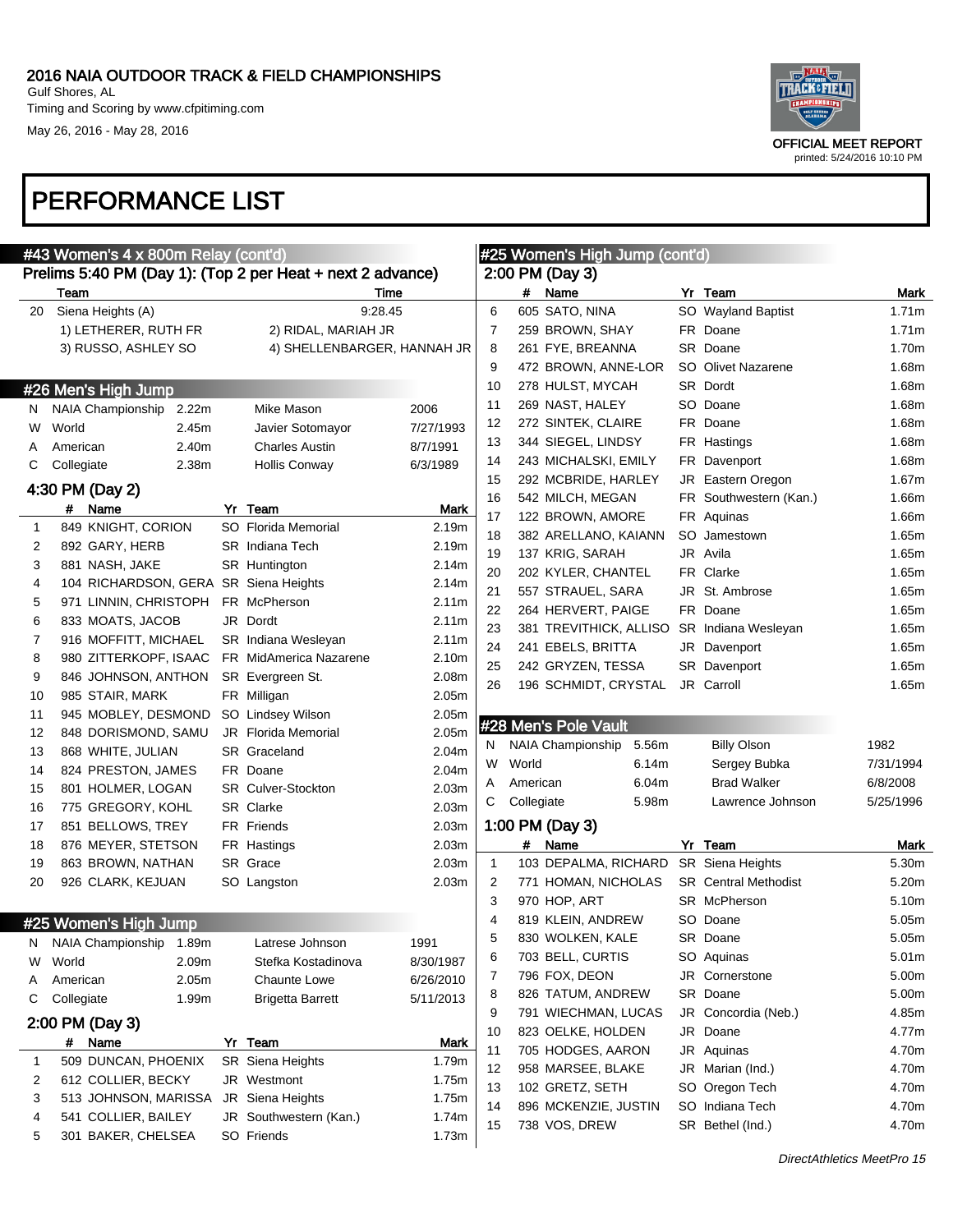

printed: 5/24/2016 10:10 PM

# PERFORMANCE LIST

|    |            | #28 Men's Pole Vault (cont'd) |       |                             |             |
|----|------------|-------------------------------|-------|-----------------------------|-------------|
|    |            | 1:00 PM (Day 3)               |       |                             |             |
|    | #          | Name                          |       | Yr Team                     | Mark        |
| 16 |            | 866 HILL, PAUL                |       | <b>SR</b> Graceland         | 4.65m       |
| 17 |            | 787 REICHERT, TYRELL          |       | FR Concordia (Neb.)         | 4.62m       |
| 18 |            | 774 STEITZ, KIVEN             |       | <b>JR</b> Central Methodist | 4.60m       |
| 19 |            | 843 WALKER, KADEN             |       | FR Eastern Oregon           | 4.60m       |
| 20 |            | 812 AXLINE, DUSTIN            |       | FR Doane                    | 4.60m       |
| 21 |            | 776 BOLIN, JOSEPH             |       | SR College of Idaho         | 4.60m       |
| 22 |            | 804 BOIVIN, DAN               |       | FR Davenport                | 4.60m       |
|    |            |                               |       |                             |             |
|    |            | #27 Women's Pole Vault        |       |                             |             |
| Ν  |            | <b>NAIA Championship</b>      | 4.16m | Lesa Kubistha               | 2000        |
| W  | World      |                               | 5.06m | Yelena Isinbayeva           | 8/28/2009   |
| Α  | American   |                               | 4.92m | Jenn Suhr                   | 7/6/2008    |
| С  | Collegiate |                               | 4.60m | Chelsea Johnson             | 5/14/2006   |
|    |            | 3:00 PM (Day 1)               |       |                             |             |
|    | #          | Name                          |       | Yr Team                     | <b>Mark</b> |
| 1  |            | 369 SCHMIDT, CARLY            |       | SO Indiana Tech             | 3.89m       |
| 2  |            | 123 DROUILLARD, ERIN          |       | SO Aquinas                  | 3.84m       |
| 3  |            | 516 MCKINLEY, SHEILA          |       | SO Siena Heights            | 3.80m       |
| 4  |            | 148 TEPPER, TAYLOR            |       | SR Bethel (Ind.)            | 3.80m       |
| 5  |            | 377 BAILEY, BETHANY           |       | JR Indiana Wesleyan         | 3.75m       |
| 6  |            | 153 FALKENSTEIN, NICO         |       | SR Biola                    | 3.70m       |
| 7  |            | 517 MCKINLEY, TASHA           |       | SO Siena Heights            | 3.70m       |
| 8  |            | 215 GRAVO, MCKENZIE           |       | FR Concordia (Neb.)         | 3.70m       |
| 9  |            | 339 MEGENHARDT, ANN           |       | JR Hastings                 | 3.70m       |
| 10 |            | 483 WOJCIECHOWSKI, D          |       | <b>FR</b> Olivet Nazarene   | 3.67m       |
| 11 |            | 546 KUENZER, BETHANY          |       | SO Spring Arbor             | 3.65m       |
| 12 |            | 290 FAGEN, TALITHA            |       | SR Eastern Oregon           | 3.60m       |
| 13 |            | 547 TOVAR, KATRINA            |       | FR Spring Arbor             | 3.60m       |
| 14 |            | 416 MORICZ, KAITLYN           |       | JR Marian (Ind.)            | 3.60m       |
| 15 |            | 378 GALLO, DAYNA              |       | JR Indiana Wesleyan         | 3.60m       |
| 16 |            | 184 CUNDITH, TERAH            |       | SO Carroll                  | 3.60m       |
| 17 |            | 194 ROBINSON, MIKA            |       | SO Carroll                  | 3.60m       |
| 18 |            | 212 BROOKS, ALLISON           |       | FR Concordia (Neb.)         | 3.50m       |
| 19 |            | 525 SMITH, NOELLE             |       | JR Soka                     | 3.50m       |
| 20 |            | 491 BROWNING, KATIE           |       | SO Rio Grande               | 3.50m       |
| 21 |            | 383 GYURICZA, EMERAL          |       | <b>SR</b> Jamestown         | 3.50m       |
| 22 |            | 442 BOYLE, EMILY              |       | <b>SO</b> Mount Marty       | 3.50m       |
| 23 |            | 237 COLLINGHAM, ABIG          |       | FR Dakota Wesleyan          | 3.50m       |
| 24 |            | 146 GRACE, WHITNEY            |       | SR Bethel (Ind.)            | 3.50m       |
|    |            |                               |       |                             |             |

#30 Men's Long Jump

|                | #30 Men's Long Jump (cont'd) |       |                           |           |
|----------------|------------------------------|-------|---------------------------|-----------|
| N              | NAIA Championship            | 8.09m | Joshua Owusu              | 1974      |
| W              | World                        | 8.95m | Mike Powell               | 8/30/1991 |
| Α              | American                     | 8.95m | Mike Powell               | 8/30/1991 |
| C              | Collegiate                   | 8.74m | <b>Erick Walder</b>       | 4/2/1994  |
|                | 1:00 PM (Day 2)              |       |                           |           |
|                | #<br>Name                    |       | Yr Team                   | Mark      |
| 1              | 890 DIXON, ALAIN             |       | SO Indiana Tech           | 7.74m     |
| 2              | 849 KNIGHT, CORION           |       | SO Florida Memorial       | 7.60m     |
| 3              | 114 NORTHOVER, WAYN          |       | <b>SR</b> Wayland Baptist | 7.56m     |
| 4              | 945 MOBLEY, DESMOND          |       | SO Lindsey Wilson         | 7.53m     |
| 5              | 838 ENGLAND, ERIC            |       | JR Eastern Oregon         | 7.39m     |
| 6              | 980 ZITTERKOPF, ISAAC        |       | FR MidAmerica Nazarene    | 7.39m     |
| 7              | 899 PARTEE, JORDAN           |       | SO Indiana Tech           | 7.38m     |
| 8              | 105 BELTZ, ZACH              |       | FR Southern Oregon        | 7.35m     |
| 9              | 877 NELSON, KEVIN            |       | SR Hastings               | 7.34m     |
| 10             | 865 BROOKS, TIRRELL          |       | JR Graceland              | 7.33m     |
| 11             | 975 NOEL, ELIJAH             |       | FR Menlo College          | 7.26m     |
| 12             | 810 SESSOMS, QUAMEL          |       | FR Dillard                | 7.25m     |
| 13             | 900 ROBINSON, KESHA          |       | SO Indiana Tech           | 7.25m     |
| 14             | 954 GARDNER, MARCEL          |       | SO Marian (Ind.)          | 7.23m     |
| 15             | 912 BECK, DALEN              |       | JR Indiana Wesleyan       | 7.23m     |
| 16             | 830 WOLKEN, KALE             |       | SR Doane                  | 7.21m     |
| 17             | 818 HILD, SCOTT              |       | JR Doane                  | 7.19m     |
| 18             | 117 MARK, MACHAEL            |       | JR Wiley                  | 7.17m     |
| 19             | 822 MURPHY, KEVIN            |       | SR Doane                  | 7.17m     |
| 20             | 983 MAMON, CHRIS             |       | FR Midland                | 7.16m     |
| 21             | 730 JONES, RYAN              |       | SO Bethel (Ind.)          | 7.13m     |
| 22             | 714 HENNING, GREG            |       | JR Baker                  | 7.12m     |
| 23             | 102 HARRIS-SAMUELS,          |       | JR Olivet Nazarene        | 7.11m     |
| 24             | 808 LIGGINS, JAY             |       | FR Dickinson St.          | 7.10m     |
|                |                              |       |                           |           |
|                | #29 Women's Long Jump        |       |                           |           |
| Ν              | NAIA Championship            | 6.70m | Ruky Abdulai              | 2007      |
| W              | World                        | 7.52m | Galina Chistyakova        | 6/11/1988 |
| Α              | American                     | 7.49m | Jackie Joyner-Kersee      | 5/22/1994 |
| С              | Collegiate                   | 6.99m | Jackie Joyner-Kersee      | 5/4/1985  |
|                | 5:30 PM (Day 1)              |       |                           |           |
|                | #<br>Name                    |       | Yr Team                   | Mark      |
| 1              | 436 BRINSON, JONINA          |       | SO Mobile                 | 6.09m     |
| $\overline{2}$ | 583 SAKEUH, PLENSEH-         |       | FR Taylor                 | 5.93m     |
| 3              | 336 CUNNINGHAM, SHA          |       | FR Hastings               | 5.78m     |

4 593 LANE, JAYLA FR Union (Ky.) 5.75m 5 362 HOLMES, TIA SO Indiana Tech 5.73m 613 HERRERA, MADISON SO Westmont 5.72m 7 301 BAKER, CHELSEA SO Friends 5.72m 8 489 FLETCHER, JEROSA SO Park U. 65.69m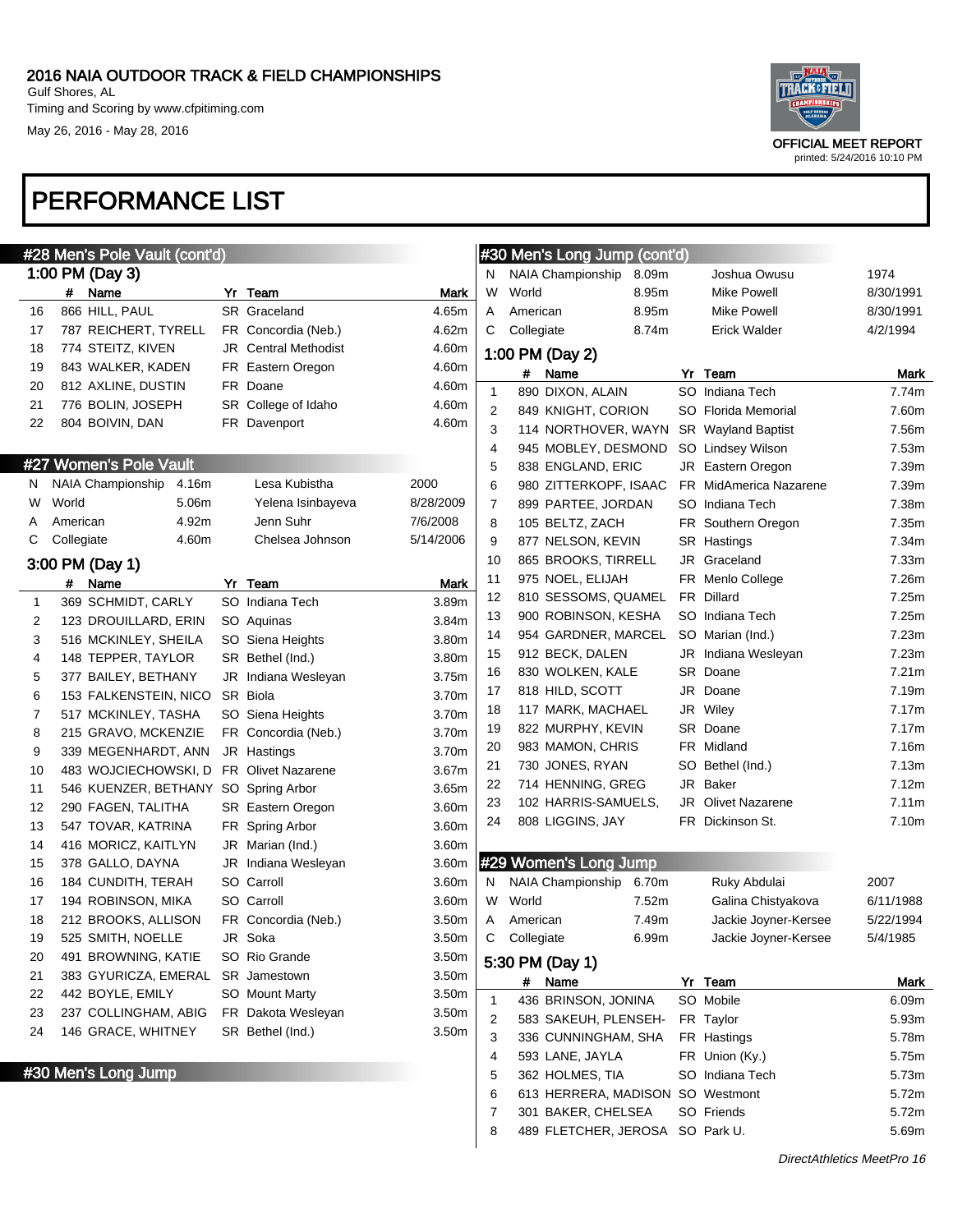

| #29 Women's Long Jump (cont'd) |            |                                 |        |  |                                             |           | #32 Men's Triple Jump (cont'd) |            |                                    |  |                               |           |
|--------------------------------|------------|---------------------------------|--------|--|---------------------------------------------|-----------|--------------------------------|------------|------------------------------------|--|-------------------------------|-----------|
|                                |            | 5:30 PM (Day 1)                 |        |  |                                             |           |                                |            | 1:30 PM (Day 3)                    |  |                               |           |
|                                |            | # Name                          |        |  | Yr Team                                     | Mark      |                                |            | # Name                             |  | Yr Team                       | Mark      |
| 9                              |            | 373 TENNESSEE, DALLA            |        |  | SO Indiana Tech                             | 5.69m     | 10                             |            | 967 CLAYTON, MARLON                |  | SO McPherson                  | 14.51m    |
| 10                             |            | 211 STRICKER, ABBY              |        |  | FR Columbia (Mo.)                           | 5.68m     | 11                             |            | 907 WILLIAMS, TYLER                |  | SO Indiana Tech               | 14.51m    |
| 11                             |            | 586 HILL, ONGELIC               |        |  | <b>SR Texas Wesleyan</b>                    | 5.68m     | 12                             |            | 937 KUSENA, SHINGAI                |  | SO Lindenwood-Belleville      | 14.46m    |
| 12                             |            | 390 EVANS, JANAA                |        |  | JR Langston                                 | 5.67m     | 13                             |            | 783 KETTNER, JACOB                 |  | SR Concordia (Neb.)           | 14.39m    |
| 13                             |            | 240 BONT, MALLORY               |        |  | SO Davenport                                | 5.65m     | 14                             |            | 106 CUNNINGHAM, RAS                |  | SO Southern-NO                | 14.39m    |
| 14                             |            | 479 LAWSON, TANEKA              |        |  | <b>SR</b> Olivet Nazarene                   | 5.64m     | 15                             |            | 906 WILLIAMS, TJ                   |  | <b>SR</b> Indiana Tech        | 14.38m    |
| 15                             |            | 136 BRAGG, KAYVONA              |        |  | FR Avila                                    | 5.64m     | 16                             |            | 101 DERAMUS, ELISHA                |  | <b>SR</b> Olivet Nazarene     | 14.30m    |
| 16                             |            | 370 SCOTT, JONNIECE             |        |  | FR Indiana Tech                             | 5.64m     | 17                             |            | 874 KUWA, FIDADYA                  |  | FR Hastings                   | 14.25m    |
| 17                             |            | 407 STEVENS, KIMBERL            |        |  | <b>SR</b> Lindsey Wilson                    | 5.63m     |                                |            |                                    |  |                               |           |
| 18                             |            | 561 EDEKO, ISI                  |        |  | JR St. Francis (III.)                       | 5.63m     |                                |            | #31 Women's Triple Jump            |  |                               |           |
| 19                             |            | 609 PIERCE, BRE'SHEA            |        |  | JR Webber                                   | 5.63m     | N                              |            | <b>NAIA Championship</b><br>13.30m |  | <b>Yvette French</b>          | 1997      |
| 20                             |            | 457 PEREZ, MICHELLE             |        |  | JR Northwest U.                             | 5.62m     | W                              | World      | 15.50m                             |  | <b>Inessa Kravets</b>         | 8/10/1995 |
| 21                             |            | 607 DAWKINS, ARTISHA            |        |  | JR Webber                                   | 5.61m     | Α                              | American   | 14.45m                             |  | Tiombé Hurd                   | 7/11/2004 |
| 22                             |            |                                 |        |  | 444 APPLEGATE, SHANE SR Northwest Christian | 5.60m     | С                              | Collegiate | 14.25m                             |  | Lee/ Williams                 | 3/8/1997  |
| 23                             |            | 192 PORCH, HANNAH               |        |  | FR Carroll                                  | 5.60m     |                                |            |                                    |  |                               |           |
| 24                             |            | 293 REDDINGTON, MOR             |        |  | FR Eastern Oregon                           | 5.59m     |                                |            | 5:30 PM (Day 2)                    |  |                               |           |
| 25                             |            | 405 SANDS, BRIA                 |        |  | FR Life                                     | 5.59m     |                                | #          | Name                               |  | Yr Team                       | Mark      |
| 26                             |            | 386 WATSON, LAMICHA             |        |  | <b>SR</b> Jarvis Christian                  | 5.58m     | $\mathbf{1}$                   |            | 165 SOKUNBI, OLAMIDE               |  | SO Brenau                     | 12.09m    |
| 27                             |            | 354 BETHEA, LESLIE              |        |  | JR Huston-Tillotson                         | 5.56m     | 2                              |            | 274 WALLACE, TAMECA                |  | SR Doane                      | 12.06m    |
| 28                             |            | 387 WILLIAMS, PATRICE           |        |  | JR Jarvis Christian                         | 5.56m     | 3                              |            | 168 DONNELLY, TASCHA               |  | <b>SR Briar Cliff</b>         | 12.01m    |
| 29                             |            | 495 MAJORS, MEGAN               |        |  | SO Robert Morris (III.)                     | 5.56m     | 4                              |            | 405 SANDS, BRIA                    |  | FR Life                       | 12.00m    |
| 30                             |            | 167 CARR, ZUWENA                |        |  | JR Brewton-Parker                           | 5.54m     | 5                              |            | 306 KECK, KAITLYN                  |  | SR Friends                    | 11.83m    |
| 31                             |            | 140 KILLEBREW, KAILANI SO Baker |        |  |                                             | 5.53m     | 6                              |            | 356 OKEREKE, ONYEOM                |  | JR Huston-Tillotson           | 11.76m    |
| 32                             |            | 286 WUBBEN, DANIELLE SO Dordt   |        |  |                                             | 5.53m     | 7                              |            | 574 HORNER, AMY                    |  | JR Tabor                      | 11.75m    |
| 33                             |            | 318 ANDERSON, CHAMP             |        |  | FR Graceland                                | 5.52m     | 8                              |            | 301 BAKER, CHELSEA                 |  | SO Friends                    | 11.75m    |
| 34                             |            | 361 GRIGG, KAYLA                |        |  | SO Indiana Tech                             | 5.51m     | 9                              |            | 561 EDEKO, ISI                     |  | JR St. Francis (III.)         | 11.70m    |
| 35                             |            | 319 LOVAN, JAMAICA              |        |  | FR Graceland                                | 5.50m     | 10                             |            | 407 STEVENS, KIMBERL               |  | <b>SR</b> Lindsey Wilson      | 11.68m    |
|                                |            |                                 |        |  |                                             |           | 11                             |            | 390 EVANS, JANAA                   |  | JR Langston                   | 11.68m    |
|                                |            | #32 Men's Triple Jump           |        |  |                                             |           | 12                             |            | 436 BRINSON, JONINA                |  | SO Mobile                     | 11.67m    |
| N                              |            | NAIA Championship               | 16.32m |  | Carey Tyler                                 | 1981      | 13                             |            | 524 YOUNG-BROOKS, MI               |  | FR Siena Heights              | 11.65m    |
| W                              | World      |                                 | 18.29m |  | Jonathan Edwards                            | 8/7/1995  | 14                             |            | 428 ELLIS, RAIVEN                  |  | <b>JR</b> MidAmerica Nazarene | 11.64m    |
| Α                              | American   |                                 | 18.21m |  | <b>Christian Taylor</b>                     | 8/27/2015 | 15                             |            | 190 MOORE, ANNIKA                  |  | FR Carroll                    | 11.60m    |
| С                              | Collegiate |                                 | 17.57m |  | Keith Connor                                | 6/5/1982  | 16                             |            | 599 HYMAN, OSHIN                   |  | SO Warner                     | 11.57m    |
|                                |            |                                 |        |  |                                             |           | 17                             |            | 349 HICKS, CHRISTIANA              |  | JR Huntington                 | 11.56m    |
|                                |            | 1:30 PM (Day 3)                 |        |  |                                             |           | 18                             |            | 423 HELMS, JASMINE                 |  | JR McPherson                  | 11.51m    |
|                                |            | # Name                          |        |  | Yr Team                                     | Mark      | 19                             |            | 211 STRICKER, ABBY                 |  | FR Columbia (Mo.)             | 11.48m    |
| 1                              |            | 838 ENGLAND, ERIC               |        |  | JR Eastern Oregon                           | 16.36m    | 20                             |            | 476 GOMEZ, MARIA                   |  | SR Olivet Nazarene            | 11.45m    |
| 2                              |            | 114 NORTHOVER, WAYN             |        |  | <b>SR</b> Wayland Baptist                   | 16.00m    | 21                             |            | 245 CHARLESWORTH, A                |  | SR Dickinson St.              | 11.42m    |
| 3                              |            | 847 ANSTRAL, WILLI              |        |  | <b>SR</b> Florida Memorial                  | 15.45m    |                                |            |                                    |  |                               |           |
| 4                              |            | 102 HILL, STEVEN                |        |  | SR Park U.                                  | 15.32m    |                                |            | #34 Men's Shot Put                 |  |                               |           |
| 5                              |            | 890 DIXON, ALAIN                |        |  | SO Indiana Tech                             | 15.17m    | N                              |            | NAIA Championship<br>20.06m        |  | Steve Ercegovac               | 2000      |
| 6                              |            | 835 BELLE, HAKEEM               |        |  | JR Eastern Oregon                           | 14.91m    | W                              | World      | 23.12m                             |  | <b>Randy Barnes</b>           | 5/20/1990 |
| 7                              |            | 977 LEWIS, MICHAEL              |        |  | JR MidAmerica Nazarene                      | 14.64m    | A                              | American   | 23.13m                             |  | <b>Randy Barnes</b>           | 5/20/1990 |
| 8                              |            | 947 THOMPSON, ANTHO             |        |  | SO Lindsey Wilson                           | 14.57m    | С                              | Collegiate | 22.00m                             |  | John Godina                   | 6/3/1995  |
| 9                              |            | 980 ZITTERKOPF, ISAAC           |        |  | FR MidAmerica Nazarene                      | 14.53m    |                                |            |                                    |  |                               |           |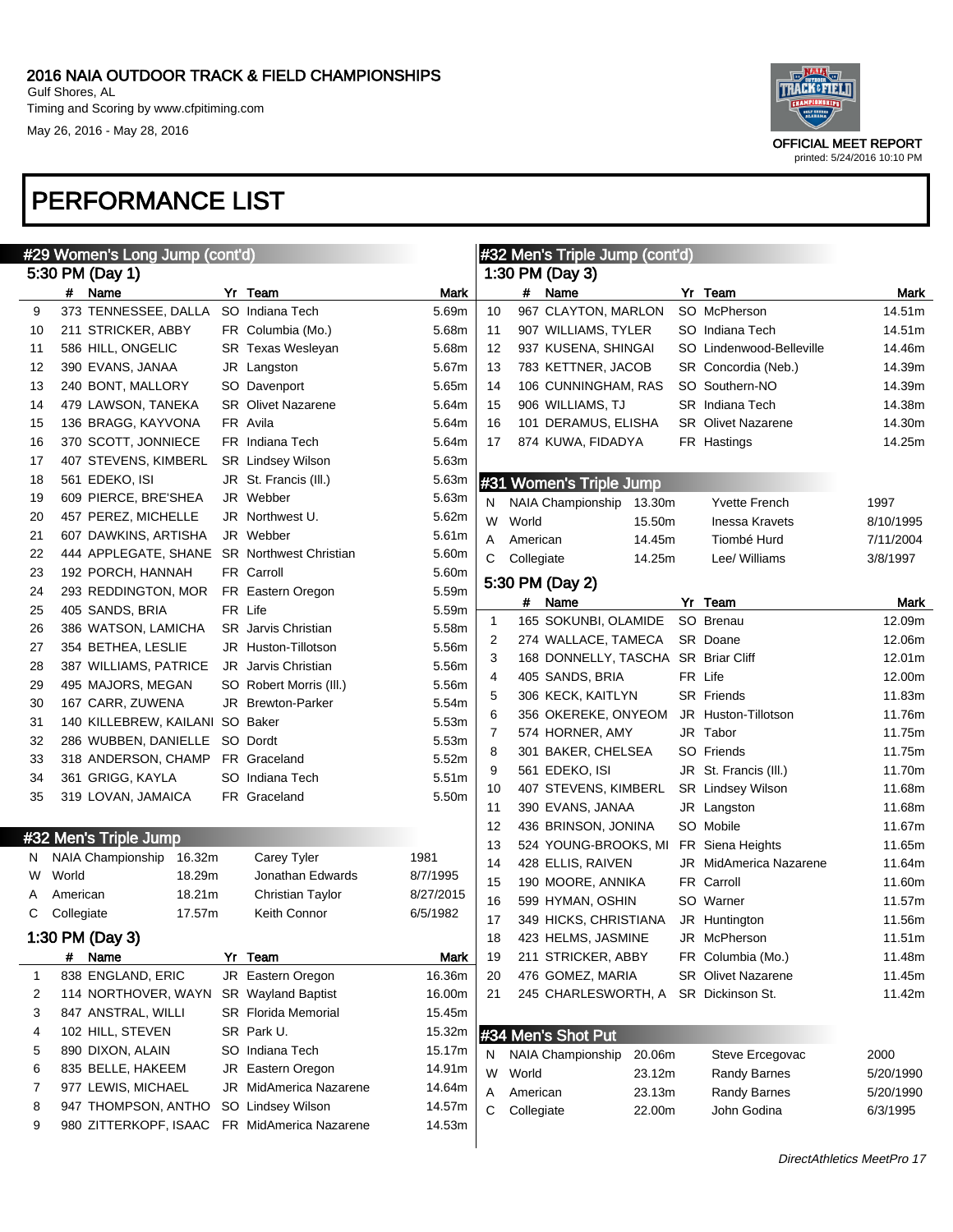

| #34 Men's Shot Put (cont'd) |            |                             |    |                           |           |             |            | #33 Women's Shot Put (cont'd)      |                           |          |
|-----------------------------|------------|-----------------------------|----|---------------------------|-----------|-------------|------------|------------------------------------|---------------------------|----------|
|                             |            | 1:00 PM (Day 3)             |    |                           |           |             |            | 1:00 PM (Day 2)                    |                           |          |
|                             |            | # Name                      |    | Yr Team                   | Mark      |             |            | # Name                             | Yr Team                   | Mark     |
| 1                           |            | 785 LURZ, ZACHARY           |    | JR Concordia (Neb.)       | 18.01m    | 12          |            | 474 DAVIS, KYLIE                   | <b>FR</b> Olivet Nazarene | 13.50m   |
| 2                           |            | 101 ARMBRUST, JACOB         |    | <b>SR</b> Olivet Nazarene | 17.83m    | 13          |            | 331 PUCKETT, DAPHNE                | <b>SO</b> Great Falls     | 13.49m   |
| 3                           |            | 103 PRESLEY, ALEX           |    | SO Rio Grande             | 17.79m    | 14          |            | 341 OLSEN, SARA                    | SO Hastings               | 13.47m   |
| 4                           |            | 910 WRIGHT, TREVOR          |    | <b>SR</b> Indiana Tech    | 17.14m    | 15          |            | 486 MUSIC, BRYANNA                 | SO Ottawa                 | 13.44m   |
| 5                           |            | 782 BARNES, TREY            |    | SO Concordia (Neb.)       | 16.93m    | 16          |            | 207 MORSE, HAYLEY                  | SO College of Idaho       | 13.39m   |
| 6                           |            | 905 STUART, MALIK           |    | SO Indiana Tech           | 16.93m    | 17          |            | 388 DONNELL, JENNIFE               | SO Judson                 | 13.37m   |
| 7                           |            | 815 CLOUSE, JOHN            |    | SR Doane                  | 16.90m    | 18          |            | 181 BURD, LINDSEY                  | SR Campbellsville         | 13.36m   |
| 8                           |            | 104 GRAY, LOGAN             |    | SR Siena Heights          | 16.77m    | 19          |            | 340 NASH, EBONI                    | FR Hastings               | 13.32m   |
| 9                           |            | 788 ROJAS, JOSE             |    | SR Concordia (Neb.)       | 16.68m    | 20          |            | 363 IRVIN, JORDAN                  | SO Indiana Tech           | 13.23m   |
| 10                          |            | 106 KING, TYLOR             |    | FR Southern Oregon        | 16.59m    | 21          |            | 575 WINDLE, ALYSSA                 | JR Tabor                  | 13.20m   |
| 11                          |            | 109 MITCHELL, KYLE          |    | JR St. Francis (III.)     | 16.42m    | 22          |            | 638 FOSTER, MEAGHAN                | <b>SR</b> William Penn    | 13.20m   |
| 12                          |            | 913 COIL, BRENNAN           | FR | Indiana Wesleyan          | 16.37m    | 23          |            | 346 THOMPSON, LATEE                | JR Hastings               | 13.14m   |
| 13                          |            | 813 BERRECKMAN, BEN         |    | SO Doane                  | 15.97m    | 24          |            | 248 LEUENBERGER, WHI               | JR Dickinson St.          | 13.12m   |
| 14                          |            | 803 HAMMER, BEN             |    | FR Dakota Wesleyan        | 15.85m    | 25          |            | 333 THOENY, ASHLEY                 | <b>SR</b> Great Falls     | 13.07m   |
| 15                          |            | 102 JUDSON, GRANT           |    | <b>JR</b> Olivet Nazarene | 15.84m    | 26          |            | 492 CORIELL, CARRIE                | <b>SR</b> Rio Grande      | 13.07m   |
| 16                          |            | 766 EMTER, CHRIS            |    | SO Carroll                | 15.84m    |             |            |                                    |                           |          |
| 17                          |            | 118 SEDDON, DEREK           |    | JR William Penn           | 15.76m    |             |            | #36 Men's Discus                   |                           |          |
| 18                          |            | 101 ASCHEMANN, CHRIS        |    | <b>SR</b> Olivet Nazarene | 15.70m    | N           |            | <b>NAIA Championship</b><br>64.08m | Ade Olukoju               | 1990     |
| 19                          |            | 963 SCHERTZER, ADAM         |    | SR Marian (Ind.)          | 15.70m    | W           | World      | 74.08m                             | Jurgen Schult             | 6/6/1986 |
| 20                          |            | 735 OSTRANDER, KYLE         |    | SO Bethel (Ind.)          | 15.69m    | Α           | American   | 72.34m                             | <b>Ben Plucknett</b>      | 7/7/1981 |
| 21                          |            | 784 KREUTZER, PHILIP        |    | JR Concordia (Neb.)       | 15.66m    | С           | Collegiate | 68.16m                             | <b>Julian Wruck</b>       | 6/1/2013 |
| 22                          |            | 118 GIST, KALOB             |    | <b>SR</b> William Penn    | 15.57m    |             |            |                                    |                           |          |
| 23                          |            | 103 NICHOLS, ALEX           |    | JR Rio Grande             | 15.56m    |             |            | 5:00 PM (Day 2)                    |                           |          |
| 24                          |            | 736 SOPTICH, ALEX           |    | SR Bethel (Ind.)          | 15.53m    |             | #          | Name                               | Yr Team                   | Mark     |
| 25                          |            | 984 SABATA, SETH            |    | FR Midland                | 15.49m    | $\mathbf 1$ |            | 101 ARMBRUST, JACOB                | <b>SR</b> Olivet Nazarene | 58.27m   |
|                             |            |                             |    |                           |           | 2           |            | 790 SLECHTA, JOSHUA                | SR Concordia (Neb.)       | 54.96m   |
|                             |            | #33 Women's Shot Put        |    |                           |           | 3           |            | 118 SEDDON, DEREK                  | JR William Penn           | 54.85m   |
| N.                          |            | NAIA Championship<br>18.17m |    | Vivian Chukwuemeka        | 2002      | 4           |            | 732 MICOZZI, ELIAS                 | JR Bethel (Ind.)          | 54.36m   |
| W                           | World      | 22.63m                      |    | Natalya Lisovskaya        | 6/7/1987  | 5           |            | 785 LURZ, ZACHARY                  | JR Concordia (Neb.)       | 53.61m   |
| A                           | American   | 20.24m                      |    | <b>Michelle Carter</b>    | 6/22/2013 | 6           |            | 101 ASCHEMANN, CHRIS               | <b>SR</b> Olivet Nazarene | 51.88m   |
| С                           | Collegiate | 18.99m                      |    | Meg Ritchie               | 5/7/1983  | 7           |            | 870 GOELLER, JACOB                 | FR Grand View             | 51.87m   |
|                             |            |                             |    |                           |           | 8           |            | 803 HAMMER, BEN                    | FR Dakota Wesleyan        | 51.75m   |
|                             |            | 1:00 PM (Day 2)             |    |                           |           | 9           |            | 716 PECK, JOSHUA                   | SR Baker                  | 51.74m   |
|                             |            | # Name                      |    | Yr Team                   | Mark      | 10          |            | 736 SOPTICH, ALEX                  | SR Bethel (Ind.)          | 50.75m   |
|                             |            | 220 ROBB, KALI              |    | JR Concordia (Neb.)       | 15.06m    | 11          |            | 104 GOEBEL, PATRICK                | <b>SR</b> Siena Heights   | 50.52m   |
| 2                           |            | 519 RENSHAW, KASEY          |    | SR Siena Heights          | 14.58m    | 12          |            | 109 MITCHELL, KYLE                 | JR St. Francis (III.)     | 50.39m   |
| 3                           |            | 217 LIERMANN, SAMANT        |    | FR Concordia (Neb.)       | 14.50m    | 13          |            | 864 SEITZ, MACALLISTE              | JR Grace                  | 50.31m   |
| 4                           |            | 214 COLEY, STEPHANIE        |    | SR Concordia (Neb.)       | 14.19m    | 14          |            | 782 BARNES, TREY                   | SO Concordia (Neb.)       | 50.27m   |
| 5                           |            | 563 KELLY, RAVEN            |    | JR St. Francis (III.)     | 13.94m    | 15          |            | 103 PRESLEY, ALEX                  | SO Rio Grande             | 50.09m   |
| 6                           |            | 470 BLUCKER, AMY            |    | <b>SR</b> Olivet Nazarene | 13.86m    | 16          |            | 905 STUART, MALIK                  | SO Indiana Tech           | 49.70m   |
| 7                           |            | 511 HUDSON, HALEY           |    | SO Siena Heights          | 13.78m    | 17          |            | 788 ROJAS, JOSE                    | SR Concordia (Neb.)       | 49.57m   |
| 8                           |            | 338 LYON, KELBIE            |    | FR Hastings               | 13.58m    | 18          |            | 921 WILLER, NATHAN                 | SR Jamestown              | 49.54m   |
| 9                           |            | 323 DAVIS, JENNIFER         |    | SO Grand View             | 13.57m    | 19          |            | 869 DONOVAN, HUNTER                | SR Grand View             | 48.86m   |
| 10                          |            | 406 ROBERTS, CHANEL         |    | JR Lindsey Wilson         | 13.56m    | 20          |            | 828 WEISSHAAR, KENDA               | SR Doane                  | 48.85m   |
| 11                          |            | 488 BROWN, ALIYAH           |    | FR Park U.                | 13.55m    | 21          |            | 910 WRIGHT, TREVOR                 | SR Indiana Tech           | 48.82m   |
|                             |            |                             |    |                           |           |             |            |                                    |                           |          |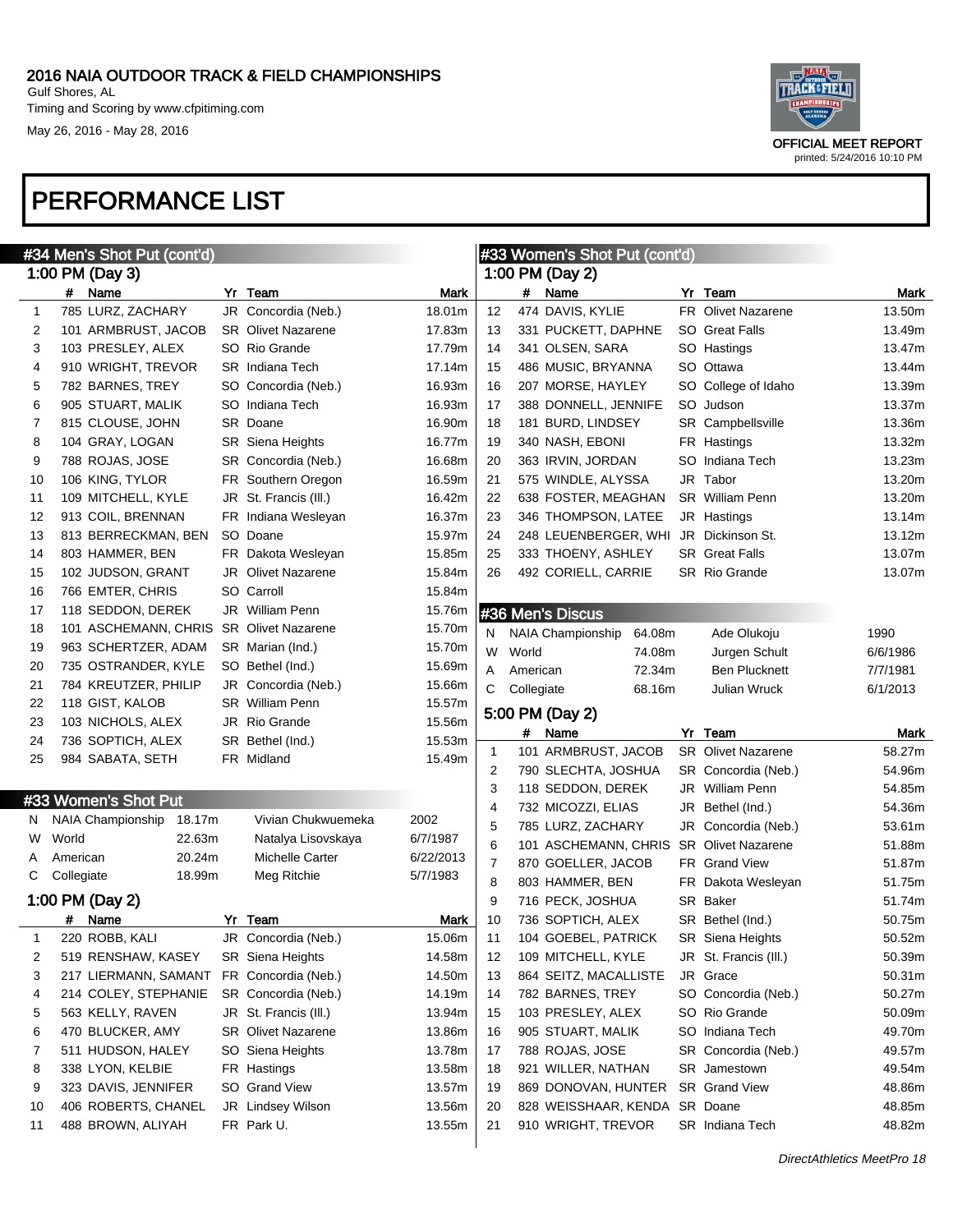May 26, 2016 - May 28, 2016



|              | #36 Men's Discus (cont'd)                 |        |    |                           |           |              |            | #38 Men's Hammer (cont'd) |        |                                           |           |  |
|--------------|-------------------------------------------|--------|----|---------------------------|-----------|--------------|------------|---------------------------|--------|-------------------------------------------|-----------|--|
|              | 5:00 PM (Day 2)                           |        |    |                           |           |              |            | 1:00 PM (Day 1)           |        |                                           |           |  |
|              | #<br>Name                                 |        | Yr | Team                      | Mark      |              | #          | Name                      |        | Yr Team                                   | Mark      |  |
| 22           | 766 EMTER, CHRIS                          |        |    | SO Carroll                | 48.81m    | 3            |            | 788 ROJAS, JOSE           |        | SR Concordia (Neb.)                       | 59.50m    |  |
| 23           | 872 MITCHELL, TAYLOR                      |        |    | JR Grand View             | 48.58m    | 4            |            | 785 LURZ, ZACHARY         |        | JR Concordia (Neb.)                       | 59.30m    |  |
| 24           | 118 ROBINSON, DEREK                       |        |    | SO William Penn           | 48.30m    | 5            |            | 871 JOHNSTON, NATHA       |        | JR Grand View                             | 58.83m    |  |
| 25           | 805 LAKE, AL                              |        |    | SO Davenport              | 48.21m    | 6            |            | 825 SVOBODA, CHRIS        |        | JR Doane                                  | 58.55m    |  |
| 26           | 105 STUCKERT, ADAM                        |        |    | SR Siena Heights          | 48.17m    | 7            |            | 879 WICKHAM, GRANT        |        | SO Hastings                               | 55.91m    |  |
| 27           | 982 HOUSER, NATHAN                        |        |    | FR Midland                | 48.06m    | 8            |            | 119 SMITH, ADAM           |        | <b>SR</b> William Woods                   | 55.60m    |  |
| 28           | 115 HARVIN, DEQUAN                        |        |    | FR Webber                 | 47.65m    | 9            |            | 805 LAKE, AL              |        | SO Davenport                              | 55.58m    |  |
|              |                                           |        |    |                           |           | 10           |            | 726 ESCOBEDO, ERIK        |        | SO Bethel (Ind.)                          | 54.92m    |  |
|              | #35 Women's Discus                        |        |    |                           |           | 11           |            | 107 MARTINEZ, FRANKE      |        | SR Southwest (N.M.)                       | 54.68m    |  |
| N            | <b>NAIA Championship</b>                  | 58.69m |    | Annie Hess                | 2008      | 12           |            |                           |        | 101 ASCHEMANN, CHRIS SR Olivet Nazarene   | 54.18m    |  |
| W            | World                                     | 76.80m |    | Gabriele Reinsch          | 7/9/1988  | 13           |            | 784 KREUTZER, PHILIP      |        | JR Concordia (Neb.)                       | 54.11m    |  |
| A            | American                                  | 69.17m |    | Gia Lewis-Smallwood       | 8/30/2014 | 14           |            | 119 FINDLEY, ALONZO       |        | <b>SR</b> William Woods                   | 53.57m    |  |
| С            | Collegiate                                | 67.48m |    | Meg Ritchie               | 4/26/1981 | 15           |            | 103 COMPAGNER, JACO       |        | SO Siena Heights                          | 53.56m    |  |
|              |                                           |        |    |                           |           | 16           |            | 815 CLOUSE, JOHN          |        | SR Doane                                  | 53.12m    |  |
|              | 2:00 PM (Day 3)                           |        |    |                           |           | 17           |            | 781 ASCHENBRENNER,        |        | SR Concordia (Neb.)                       | 53.10m    |  |
|              | # Name                                    |        |    | Yr Team                   | Mark      | 18           |            | 118 SEDDON, DEREK         |        | <b>JR</b> William Penn                    | 53.00m    |  |
| $\mathbf{1}$ | 214 COLEY, STEPHANIE                      |        |    | SR Concordia (Neb.)       | 49.05m    | 19           |            | 104 JACOBS, PAUL          |        | <b>SR</b> Siena Heights                   | 52.98m    |  |
| 2            | 329 WELLS, TAYLOR                         |        |    | JR Grand View             | 48.75m    | 20           |            | 732 MICOZZI, ELIAS        |        | JR Bethel (Ind.)                          | 52.74m    |  |
| 3            | 222 SVOBODA, KATRICIA JR Concordia (Neb.) |        |    |                           | 48.15m    | 21           |            | 789 SCHULTEIS, BENJA      |        | SR Concordia (Neb.)                       | 52.65m    |  |
| 4            | 342 PARISH, KEELY                         |        |    | FR Hastings               | 47.44m    | 22           |            | 984 SABATA, SETH          |        | FR Midland                                | 52.57m    |  |
| 5            | 220 ROBB, KALI                            |        |    | JR Concordia (Neb.)       | 46.30m    | 23           |            | 831 DAVELAAR, DAVID       |        | SO Dordt                                  | 52.06m    |  |
| 6            | 343 RAMAEKERS, NICOL                      |        |    | SO Hastings               | 46.03m    | 24           |            | 869 DONOVAN, HUNTER       |        | <b>SR</b> Grand View                      | 51.43m    |  |
| 7            | 213 CLEVELAND, KATTIE                     |        |    | SR Concordia (Neb.)       | 45.67m    | 25           |            | 717 PEOPLES, CORY         |        | SO Baker                                  | 50.79m    |  |
| 8            | 346 THOMPSON, LATEE                       |        |    | JR Hastings               | 45.59m    |              |            |                           |        |                                           |           |  |
| 9            | 208 OTERO, CLAIRE                         |        |    | SO College of Idaho       | 45.12m    |              |            | #37 Women's Hammer        |        |                                           |           |  |
| 10           | 481 VANNATTA, CARLIE                      |        |    | SO Olivet Nazarene        | 44.90m    | N            |            | <b>NAIA Championship</b>  | 61.64m | Reta Woodard                              | 5/23/2013 |  |
| 11           | 518 O'NEILL, ASHLEY                       |        |    | JR Siena Heights          | 44.82m    | W            | World      |                           | 79.58m | Anita Wlodarczyk                          | 8/31/2014 |  |
| 12           | 475 GEE, HANNAH                           |        |    | <b>JR</b> Olivet Nazarene | 44.65m    | Α            | American   |                           | 75.16m | Gwen Berry                                | 5/21/3016 |  |
| 13           | 221 STEINBRUECK, JAN                      |        |    | SO Concordia (Neb.)       | 44.50m    | С            | Collegiate |                           | 72.94m | Jenny Dahlgren                            | 4/13/2007 |  |
| 14           | 159 COLE, DANA                            |        |    | SO Brenau                 | 43.74m    |              |            |                           |        |                                           |           |  |
| 15           | 474 DAVIS, KYLIE                          |        |    | <b>FR</b> Olivet Nazarene | 43.70m    |              |            | 10:00 AM (Day 1)          |        |                                           |           |  |
| 16           | 507 COUSINEAU, REBEC                      |        |    | SR Siena Heights          | 43.42m    |              | #          | Name                      |        | Yr Team                                   | Mark      |  |
| 17           | 510 GOODWIN, BOBBIE                       |        |    | FR Siena Heights          | 42.72m    | $\mathbf{1}$ |            | 519 RENSHAW, KASEY        |        | SR Siena Heights                          | 60.41m    |  |
| 18           | 317 FEITZ, JESSE                          |        |    | SR Grace                  | 42.65m    | 2            |            | 216 KING, ELIZABETH       |        | SO Concordia (Neb.)                       | 56.00m    |  |
| 19           | 600 HUNTER, JORDAN                        |        |    | SO Warner Pacific         | 42.49m    | 3            |            | 214 COLEY, STEPHANIE      |        | SR Concordia (Neb.)                       | 55.46m    |  |
|              |                                           |        |    |                           |           | 4            |            |                           |        | 213 CLEVELAND, KATTIE SR Concordia (Neb.) | 55.40m    |  |
|              | #38 Men's Hammer                          |        |    |                           |           | 5            |            | 470 BLUCKER, AMY          |        | <b>SR</b> Olivet Nazarene                 | 54.72m    |  |
| N            | NAIA Championship                         | 70.46m |    | Per Karlsson              | 1992      | 6            |            | 218 MEYER, SYDNEY         |        | JR Concordia (Neb.)                       | 53.35m    |  |
| W            | World                                     | 86.74m |    | <b>Yuriy Sedykh</b>       | 8/30/1986 | 7            |            | 220 ROBB, KALI            |        | JR Concordia (Neb.)                       | 53.17m    |  |
| A            | American                                  | 82.52m |    | Lance Deal                | 9/7/1996  | 8            |            | 486 MUSIC, BRYANNA        |        | SO Ottawa                                 | 52.92m    |  |
| С            | Collegiate                                | 81.94m |    | <b>Balazs Kiss</b>        | 5/19/1995 | 9            |            | 341 OLSEN, SARA           |        | SO Hastings                               | 52.80m    |  |
|              | 1:00 PM (Day 1)                           |        |    |                           |           | 10           |            | 563 KELLY, RAVEN          |        | JR St. Francis (III.)                     | 51.94m    |  |
|              | # Name                                    |        |    | Yr Team                   | Mark      | 11           |            | 138 WHITE, DYMOND         |        | JR Bacone                                 | 51.92m    |  |
| 1            | 845 HOFFMAN, ZEBULIA                      |        |    | JR Evergreen St.          | 64.84m    | 12           |            | 507 COUSINEAU, REBEC      |        | SR Siena Heights                          | 51.80m    |  |
| 2            | 790 SLECHTA, JOSHUA                       |        |    | SR Concordia (Neb.)       | 64.27m    | 13           |            | 477 JOHNSON, VALERIE      |        | SO Olivet Nazarene                        | 51.29m    |  |
|              |                                           |        |    |                           |           |              |            |                           |        |                                           |           |  |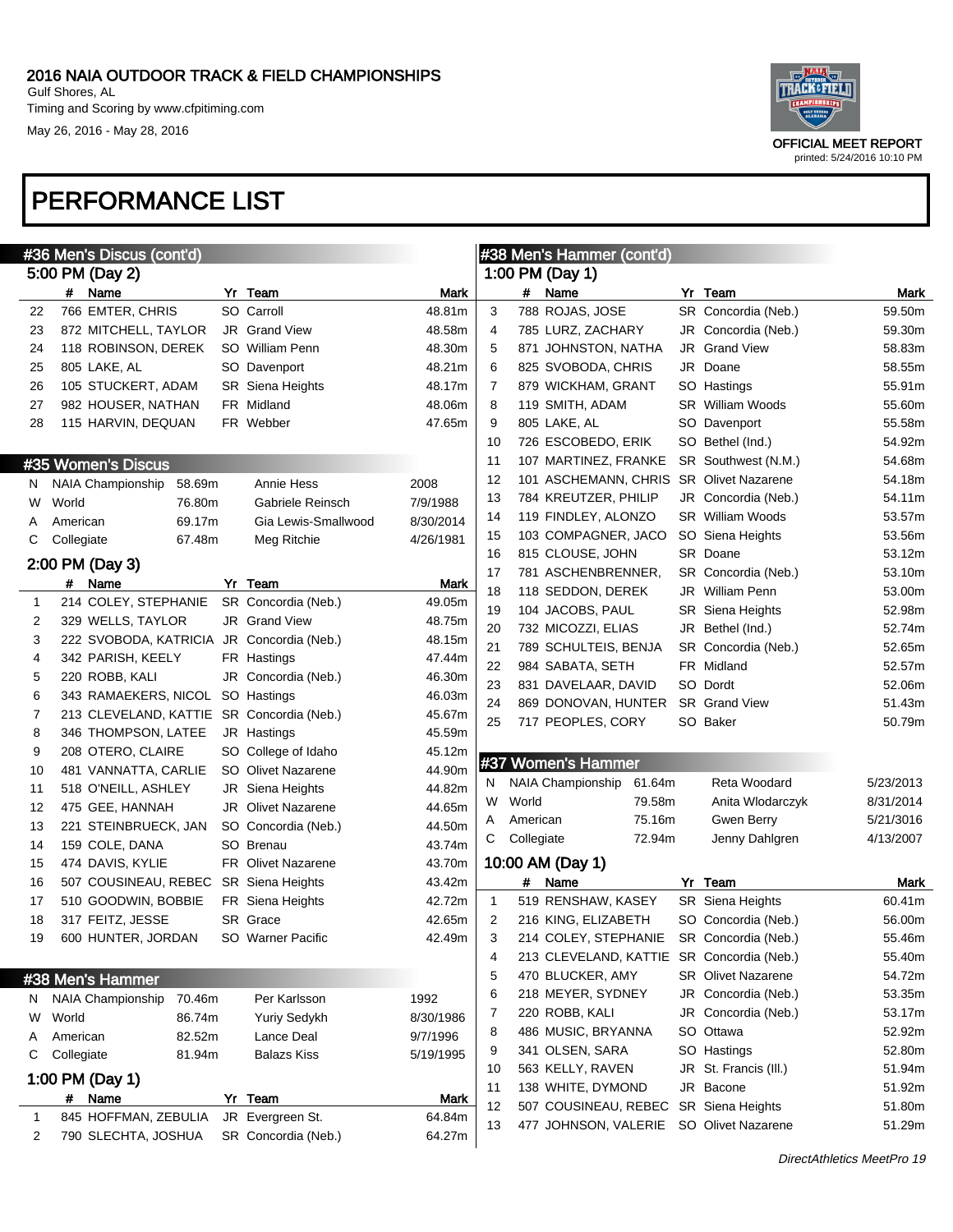

printed: 5/24/2016 10:10 PM

| #37 Women's Hammer (cont'd) |            |                                     |    |                        |           | #40 Men's Javelin (cont'd) |            |                            |        |    |                               |                            |
|-----------------------------|------------|-------------------------------------|----|------------------------|-----------|----------------------------|------------|----------------------------|--------|----|-------------------------------|----------------------------|
|                             |            | 10:00 AM (Day 1)                    |    |                        |           |                            |            | 5:30 PM (Day 1)            |        |    |                               |                            |
|                             |            | # Name                              |    | Yr Team                | Mark      |                            |            | # Name                     |        |    | Yr Team                       | <b>Mark</b>                |
| 14                          |            | 598 REILLY, SAMANTHA                |    | SO Viterbo             | 51.22m    | 20                         |            | 706 CAMPBELL, CALE         |        |    | SR Arizona Christian          | 55.03m                     |
| 15                          |            | 201 KOPP, PRESTON                   |    | JR Clarke              | 51.21m    | 21                         |            | 880 FODAY, KAI             |        |    | <b>SR</b> Huntington          | 55.02m                     |
| 16                          |            | 219 PERRY, NICOLE                   |    | SR Concordia (Neb.)    | 50.40m    |                            |            |                            |        |    |                               |                            |
| 17                          |            | 481 VANNATTA, CARLIE                |    | SO Olivet Nazarene     | 49.73m    |                            |            | #39 Women's Javelin        |        |    |                               |                            |
| 18                          |            | 147 NELLIS, MELANIE                 |    | SO Bethel (Ind.)       | 49.43m    | N                          |            | NAIA Championship          | 56.09m |    | Liz Gleadle                   | 2010                       |
| 19                          |            | 639 FERRIER, KAYLEE                 |    | JR William Woods       | 48.61m    | W                          | World      |                            | 72.28m |    | Barbora Špotáková             | 9/13/2008                  |
| 20                          |            | 324 JONES, AMBER                    |    | <b>SR</b> Grand View   | 48.22m    | Α                          | American   |                            | 66.67m |    | Kara Winger                   | 6/25/2010                  |
| 21                          |            | 398 KANA, OLIVIA                    |    | JR Lewis-Clark         | 48.22m    | С                          | Collegiate |                            | 61.82m |    | Irina Kharun                  | 6/13/2003                  |
| 22                          |            | 302 BELT, ABBY                      |    | SO Friends             | 48.05m    |                            |            |                            |        |    |                               |                            |
| 23                          |            | 338 LYON, KELBIE                    |    | FR Hastings            | 48.00m    |                            |            | 3:00 PM (Day 1)            |        |    |                               |                            |
| 24                          |            | 331 PUCKETT, DAPHNE                 |    | SO Great Falls         | 47.66m    |                            |            | # Name                     |        | Yr | Team                          | Mark                       |
| 25                          |            | 217 LIERMANN, SAMANT                |    | FR Concordia (Neb.)    | 47.65m    | 1                          |            | 596 GEISLER, SERI          |        |    | FR Valley City State          | 50.20m                     |
| 26                          |            | 492 CORIELL, CARRIE                 |    | <b>SR Rio Grande</b>   | 47.63m    | 2                          |            | 446 DELL, BAILEY           |        |    | SO Northwest Christian        | 47.01m                     |
| 27                          |            | 330 JONES, BREANNA                  |    | <b>SO</b> Great Falls  | 47.37m    | 3                          |            | 216 KING, ELIZABETH        |        |    | SO Concordia (Neb.)           | 46.96m                     |
| 28                          |            | 235 MARTIN, KYLIE                   |    | <b>JR</b> Dakota State | 47.27m    | 4                          |            | 145 BURTON, MIRANDA        |        |    | SR Bethany (Kan.)             | 45.43m                     |
| 29                          |            | 244 SCHUMAKER, JENN                 |    | FR Davenport           | 47.15m    | 5                          |            | 196 SCHMIDT, CRYSTAL       |        |    | JR Carroll                    | 44.66m                     |
| 30                          |            | 322 COX, CHERISE                    |    | <b>JR</b> Grand View   | 46.94m    | 6                          |            | 224 CRUISE, KELLY          |        |    | JR Corban                     | 43.62m                     |
|                             |            |                                     |    |                        |           | 7                          |            | 487 YANCEY, LAURA          |        |    | FR Ottawa                     | 42.88m                     |
|                             |            | #40 Men's Javelin                   |    |                        |           | 8                          |            | 332 STATTON, TAYLOR        |        |    | <b>SR</b> Great Falls         | 42.79m                     |
|                             |            | NAIA Championship                   |    |                        |           | 9                          |            | 311 YOUNG, AUBREE          |        |    | JR Friends                    | 42.76m                     |
| N.                          |            | 75.46m                              |    | <b>Rick Simoncic</b>   | 1986      | 10                         |            | 401 LINDSEY, WHITNEY       |        |    | FR Lewis-Clark                | 42.44m                     |
| W                           | World      | 98.48m                              |    | Jan Zelezny            | 5/25/1996 | 11                         |            | 222 SVOBODA, KATRICIA      |        |    | JR Concordia (Neb.)           | 41.23m                     |
| A                           | American   | 91.29m                              |    | <b>Breaux Greer</b>    | 6/21/2007 | 12                         |            | 450 NELSON, MADELEIN       |        |    | <b>JR</b> Northwest Christian | 41.13m                     |
| С                           | Collegiate | 89.10m                              |    | Patrik Boden           | 3/24/1990 | 13                         |            | 329 WELLS, TAYLOR          |        |    | JR Grand View                 | 41.07m                     |
|                             |            | 5:30 PM (Day 1)                     |    |                        |           | 14                         |            | 585 WHITE, HALEY           |        |    | SR Taylor                     | 40.62m                     |
|                             | #          | Name                                | Yr | Team                   | Mark      | 15                         |            | 300 BAILEY, KATHERINE      |        |    | SO Friends                    | 40.53m                     |
| $\mathbf{1}$                |            | 894 IGLESIAS GONZAL,                |    | FR Indiana Tech        | 66.92m    | 16                         |            | 471 BRADLEY, KYLIE         |        |    | <b>JR</b> Olivet Nazarene     | 40.27m                     |
| 2                           |            | 765 BARNETT, DAVID                  |    | JR Carroll             | 63.24m    | 17                         |            | 287 AYERS, LIZ             |        |    | SO Eastern Oregon             | 40.18m                     |
| 3                           |            | 842 SALDANA, PANCHO                 |    | JR Eastern Oregon      | 61.01m    | 18                         |            | 427 CASE, SAVANAH          |        |    | <b>JR</b> MidAmerica Nazarene | 40.11m                     |
| 4                           |            | 742 DRIELING, ADAM                  |    | <b>SR Briar Cliff</b>  | 60.99m    | 19                         |            | 347 DONALDSON, JEAN        |        |    | JR Huntington                 | 40.09m                     |
| 5                           |            | 974 WOLTERS, BRANDT                 |    | FR McPherson           | 60.34m    | 20                         |            | 317 FEITZ, JESSE           |        |    | SR Grace                      | 39.86m                     |
| 6                           |            | 118 DICKEY, DARRIEN                 |    | SO William Woods       | 59.08m    | 21                         |            | 273 THOMSEN, MAITLYN       |        |    | FR Doane                      | 39.82m                     |
| 7                           |            | 741 BURKI, SAM                      |    | JR Briar Cliff         | 58.53m    | 22                         |            | 143 RINIKER, ASHLEY        |        |    | SO Baker                      | 39.42m                     |
| 8                           |            | 102 LUNDSTEN, TREVOR JR Oregon Tech |    |                        | 58.08m    |                            |            |                            |        |    |                               |                            |
| 9                           |            | 113 BLUDWORTH, KEEG SR Viterbo      |    |                        |           |                            |            | 57.49m #42 Men's Decathlon |        |    |                               |                            |
| 10                          |            | 839 KILCUP, AUSTIN                  |    | FR Eastern Oregon      | 57.33m    | N                          |            | NAIA Championship          | 7818   |    | Alper Kasapoglu               | 1996                       |
| 11                          |            | 116 MCCOLLUM, DAN                   |    | JR Westmont            | 57.25m    | W                          | World      |                            | 5445   |    | Ashton Eaton                  | 8/29/2015                  |
| 12                          |            | 814 CASTELLANOS, JUS                |    | SR Doane               | 57.24m    | Α                          | American   |                            | 5445   |    | <b>Ashton Eaton</b>           | 8/29/2015                  |
| 13                          |            | 116 MILLER, JOSEPH                  |    | JR Westmont            | 56.97m    | С                          | Collegiate |                            | 8465   |    | <b>Trey Hardee</b>            | 4/6/2006                   |
| 14                          |            | 992 GANT, GARTH                     |    | JR Northwest Christian | 56.73m    |                            |            |                            |        |    |                               |                            |
| 15                          |            | 111 KURTZ, AUSTIN                   |    | FR Tabor               | 56.38m    |                            |            | # Name                     |        | Yr | Team                          | Points                     |
| 16                          |            | 993 HACKNEY, CHRISTIA               |    | SO Northwest Christian | 56.23m    | 1                          |            | 830 WOLKEN, KALE           |        |    | SR Doane                      | 7504                       |
| 17                          |            | 836 COBB, KOLTON                    |    | FR Eastern Oregon      | 55.81m    | 2                          |            | 113 LAWSON, WINSTON        |        |    | JR Vanguard                   | 6676                       |
| 18                          |            | 116 ZIPPI, PETER                    |    | JR Westmont            | 55.52m    | 3                          |            | 102 GRETZ, SETH            |        |    | SO Oregon Tech                | 6541                       |
| 19                          |            | 806 ACKERMAN, BEAU                  |    | FR Dickinson St.       | 55.23m    | 4                          |            | 814 CASTELLANOS, JUS       |        |    | SR Doane                      | 6496                       |
|                             |            |                                     |    |                        |           | 5                          |            | 102 ANDJELIC, NIKOLA       |        |    | FR Rio Grande                 | 6424                       |
|                             |            |                                     |    |                        |           |                            |            |                            |        |    |                               | DirectAthletics MeetPro 20 |